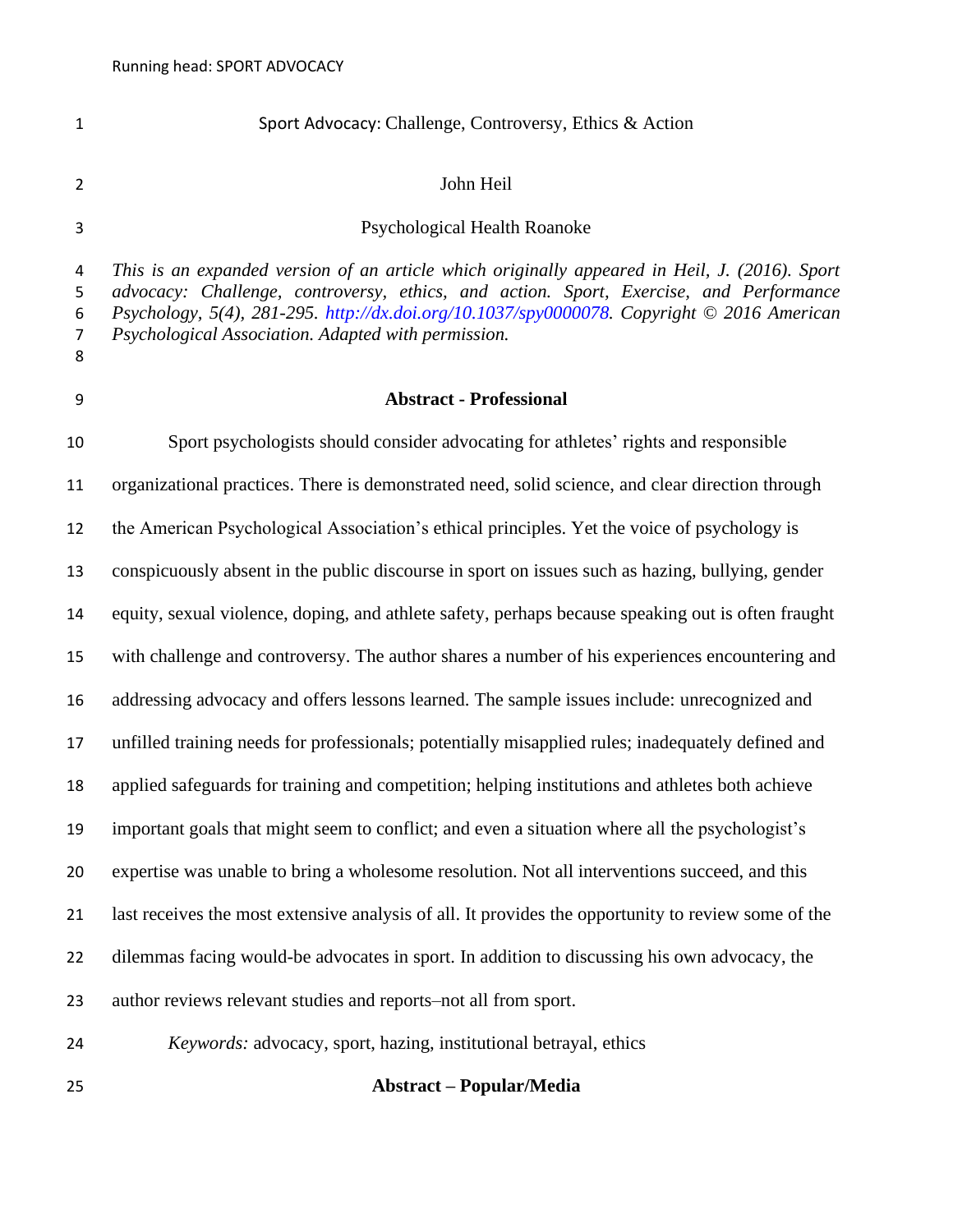Sport is a juggernaut of a social institution putting a spotlight on societal issues and modeling a standard of behavior. As goes sport, so goes society. It is said that sport builds character. Yet, there are so many contrary examples. Rather, sport is like a ship that goes where it is steered, whether that be to the moral high ground or the rocky shoals of tragedy. When sport stays on course, society benefits. Hence, the critical role of advocacy. This paper is an implicit plea for the sport-minded psychologist to embrace the role of advocate. If sport in society is to be the best it can be, it will require sentinels alert to transgressions, willing to act on behalf of athletes' rights and responsible organizational practices, and prepared to subject issues to reasoned public discourse. The paper provides a broad view of the landscape of advocacy through personal anecdotes as well as contemporary and historic events, examines hazing in detail, presents a case study and encourages action by psychologists.

## **Introduction**

- *In the end we will remember not the words of our enemies but the silence of our friends*
- 

## Martin Luther King

 The goal of this paper is to make the readers more sensitive to advocacy related matters and more willing to act on behalf of athletes' rights and responsible organizational practices. As such, it is more of a call to action than a scholarly discourse. This paper is composed of four interrelated essays which collectively function as a primer on advocacy. Part A offers a broad brush view of the landscape of advocacy in sport through a series of brief personal anecdotes. The collective lessons learned from these experiences speak to the role of sport as a social institution and its potency as an arbiter of cultural mores. Part B focuses specifically on hazing, identifying it as a problem of our time. It serves as an exemplar for any advocacy initiative, in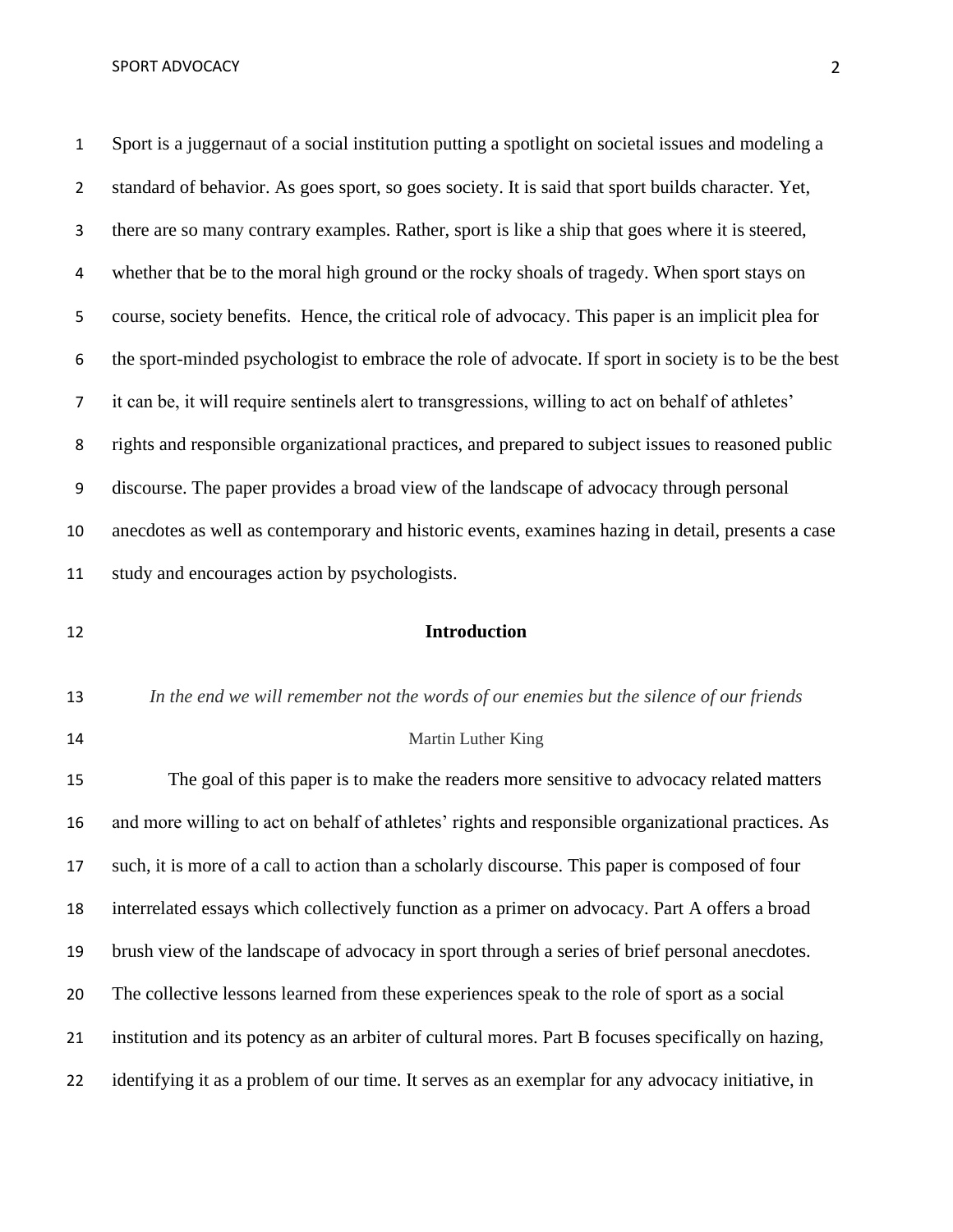that there are similar underlying psychological dynamics driving behaviors and rendering them resistant to change. In Part C, a case study presents hazing and other problem behaviors common in sport. It illuminates the mechanisms by which empowered institutions resist accountability 4 and the sense of helplessness experienced by those caught in a skewed power dynamic. Part D follows from the case study, examining advocacy in the public domain, means of last resort available to the advocate when reasonable measures fail, and the critical role of the coach, as well as, offering insight into the ethical and practical constraints faced by the psychologist. Contemporary and historic events are referenced, with the hope that the reader will reexamine these through the frame of advocacy and in so doing gain a fresh perspective. A deliberate effort to include personalized anecdote and commentary follows from the belief that when advocacy has a face, action is more likely to follow.

## **Part A: About Advocacy**

 In sport, advocacy is about fair play. Advocacy is in the public interest, often in the vein of social justice. Advocacy on behalf of principles has long been a part of the landscape of sport, with notable successes in gender equity via Title IX legislation (Anderson, 2012) and in head injury management (Taylor, 2015). Advocacy on behalf of athletes and other stakeholders may be prompted by situations deemed inappropriate, where an issue is driven by a skewed power dynamic, and is outside the ability of the individual to effect change. The behavior in question may be arguably dangerous (e.g., head injury risk) or outright illegal (e.g, sexual encounters with children). The course of action is influenced by whether the behavior arises from an individual (e.g., bullying), a group (e.g., hazing), or an organization (e.g., institutional betrayal), or some combination of these. Psychologists are uniquely positioned to serve in the role of advocate, following from the deliberate ethical foundations of practice, expertise in human behavior, a core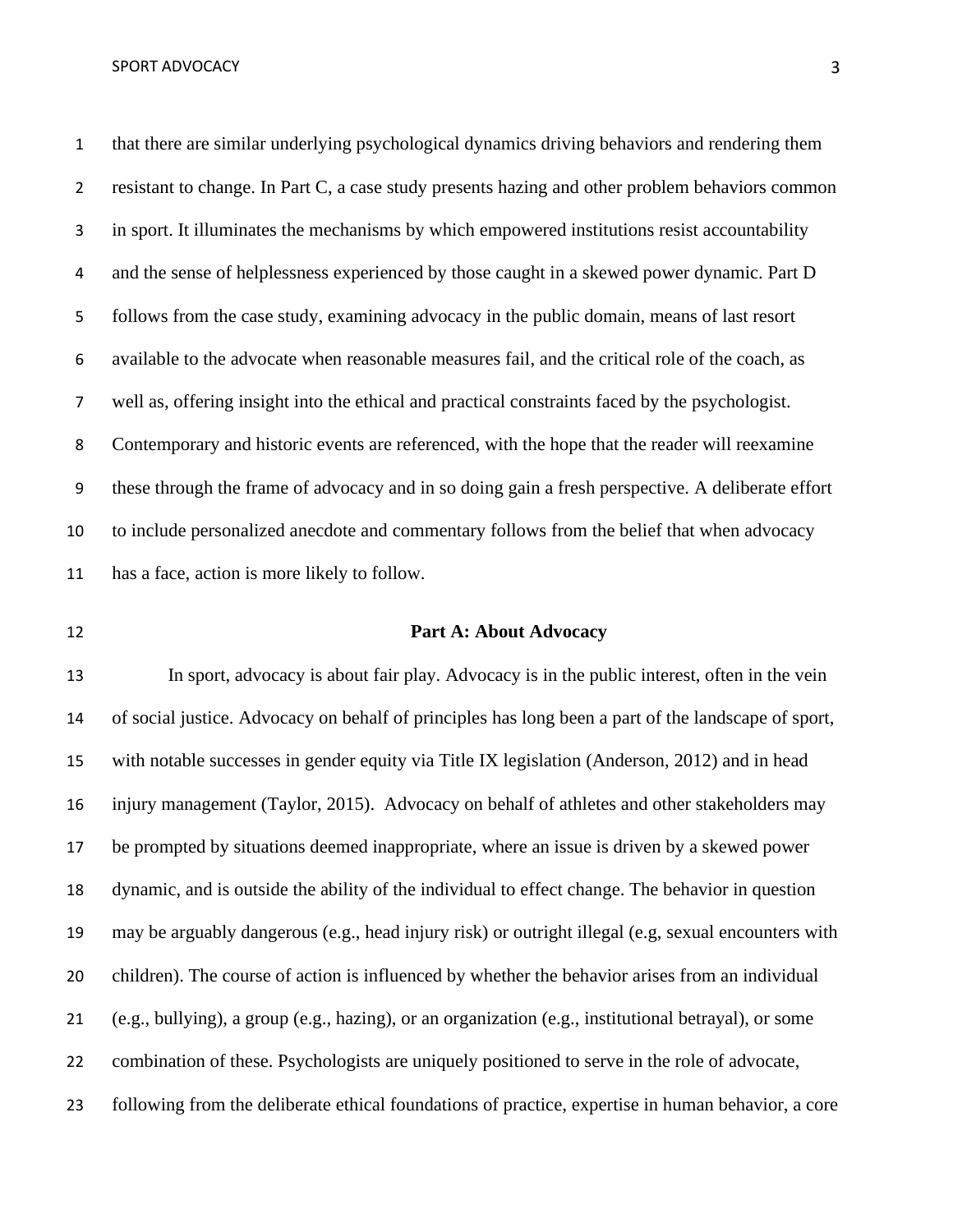#### SPORT ADVOCACY AND ALCOHOLY AND A SERIES AND A SERIES AND A 4 AND A SERIES AND A 4 AND A 4 AND A 5 AND A 4 AND A 5 AND A 5 AND A 5 AND A 5 AND A 5 AND A 5 AND A 5 AND A 5 AND A 5 AND A 5 AND A 5 AND A 5 AND A 5 AND A 5 AND

 focus on mental health, and the likelihood that relevant issues will arise in the course of their work. Yet the voice of psychology is conspicuously absent in the public discourse in sport on issues such as hazing, bullying, gender equity, sexual violence, doping, and athlete safety.

 Personal case studies offer a sampling of settings, roles, constraints, lessons learned, and their meaning within the context of sport as a social institution. A narrative style offers a mix of fact and feeling, personal and professional, idealism and pragmatism that render such situations challenging. The case studies reveal the breadth, scope and complexity of advocacy, not only as an objective application of science but also as an action imperative that is potentially volatile, uncertain, complex and ambiguous.

 **Case Study #1: An Anti-Doping Dilemma.** Doping in sport is enigmatic, with practices that are long standing, deeply entrenched and resistant to remedy. Failure to provide constraints on doping, not only undermines fair play but also threatens athlete health. As a friend suggested decades ago – sport makes a rule, and we find a way around it (Athlete A, personal communication, May, 1976). Home run hero, Mark McGwire's fall from grace during what is now referred to as the steroid era of baseball is testament to the profound impact of doping on sport and society (Leach, 2010). The systematic doping by Russia's track and field program demonstrates that this continues as a significant and entrenched problem (Campanile, Bast, Radutzky, & Keteyian, 2016). That sports heroes' behavior has a far-reaching impact on society is poignantly reflected in the steroid-related death of adolescent athlete Taylor Hooten (Taylor Hooten Foundation, n.d.).

 *Situation.* Chris had medaled in an Olympic sport national event, and was awaiting doping testing. In casual conversation, she disclosed missing a plane flight, having had little sleep and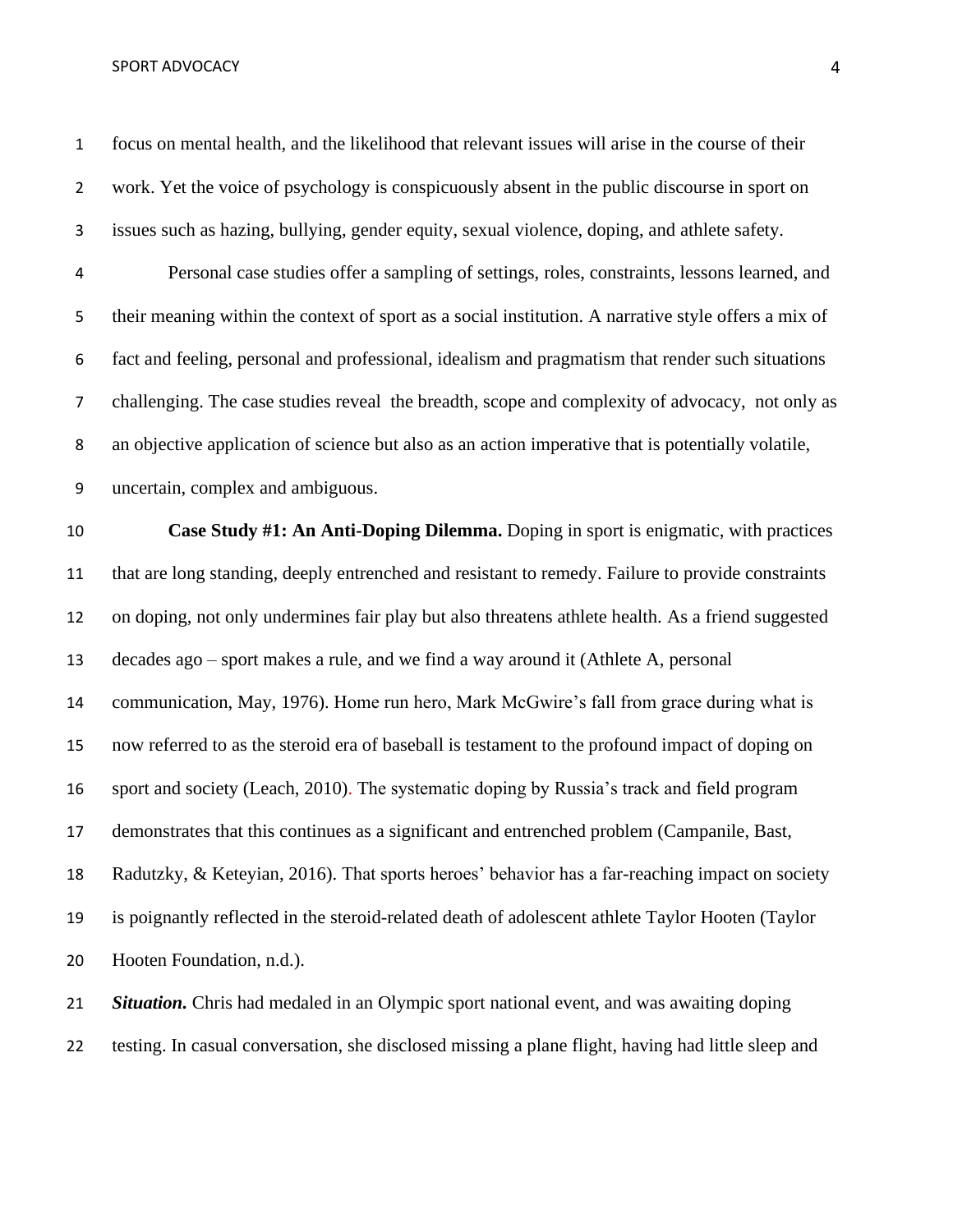consuming large amounts of caffeine to stay awake, apparently unaware of the risk of a positive drug test for caffeine use.

 *Role.* Serving as a National Governing Body (NGB) consultant at the event, I was present in an official capacity in the anti-doping area. I was aware of the World Anti-Doping Agency (WADA) Guidelines, having reviewed and provided critical comment on the WADA draft document.

 *Analysis.* Caffeine guidelines were faulty and unfair, in that they allowed use, but did not provide clear guidance on safe limits.

 *Action.* An initial inquiry to clarify guidelines for proper use was met with a vague response. I transparently and directly encouraged the athlete to delay production of urine to the last moment and consume fluids copiously. I was advocating action, within allowable guidelines, to circumvent an unfair practice. The athlete passed the drug screen, and would go on to an exceptionally successful career.

 The lesson is that it is important not to lose sight of fair play in the effort to enforce it. Clearly, anti-doping regulation and enforcement are in the interest of the athlete. However, it is essential that this be sensibly implemented and fairly applied because of the remarkably adverse effects of a failed drug screen. Transparent rules and regulations are critical. With the first publication of the List of Prohibited Substances and Methods, caffeine was no longer prohibited (World Anti-Doping Agency, 2004).

 **Case Study #2: Death in the Weight Room.** Sadly, fatal injury occurs in sport with predictable regularity (National Center for Catastrophic Sport Injury Research, n.d.). Despite the profound impact of catastrophic and fatal injury on teammates, family and friends, a psychological intervention protocol for sport-related incidents was absent.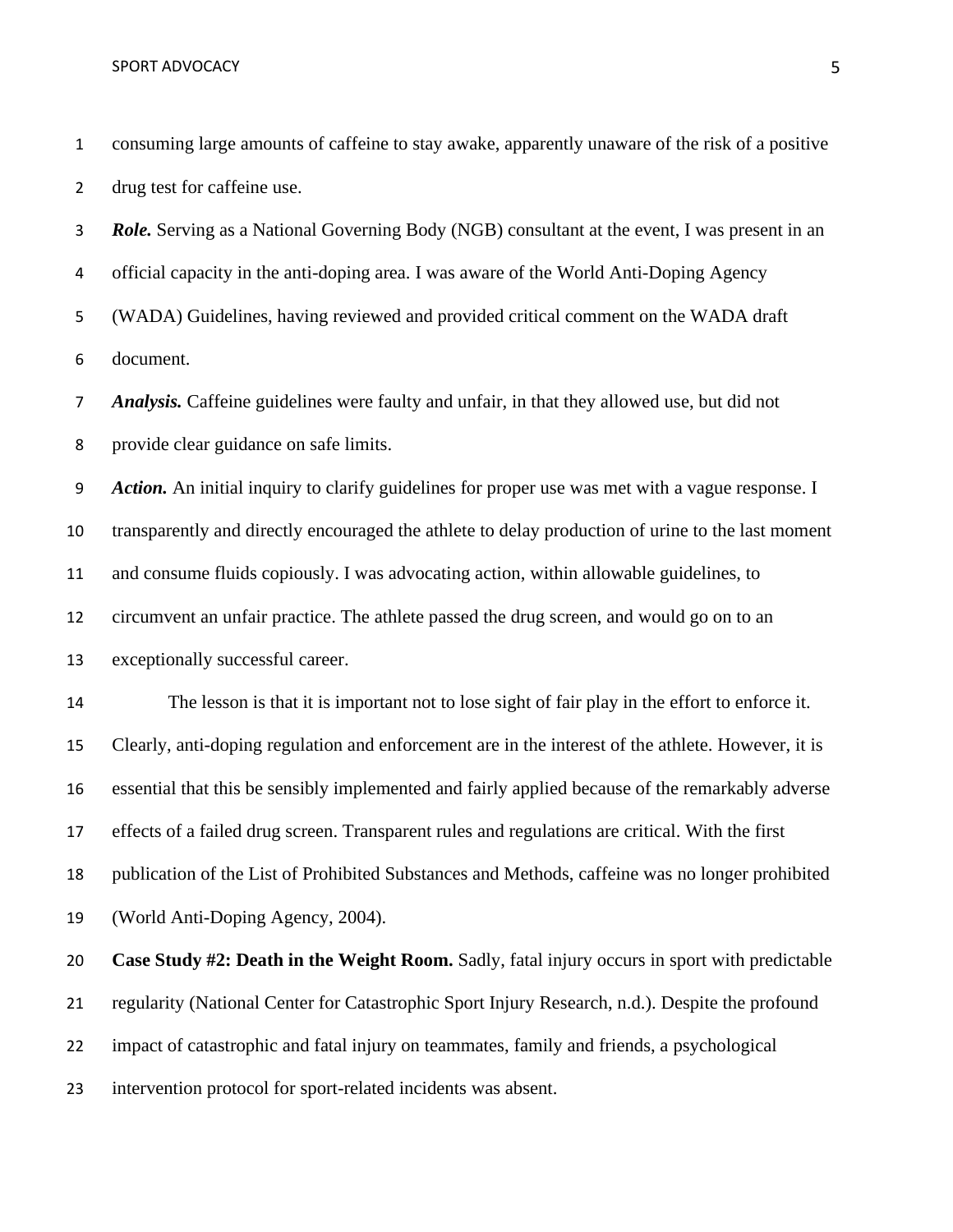#### SPORT ADVOCACY 6 and the set of the set of the set of the set of the set of the set of the set of the set of the set of the set of the set of the set of the set of the set of the set of the set of the set of the set of the

 *Situation.* A true freshmen football player at the University of Utah, suffered a fatal cardiac event while weight lifting with teammates, while the remainder of the team was away at a game. The sport psychologist was summoned to the hospital, where he received the news of the player's death with the remaining freshmen. There was no specific psychological intervention provided to help the fellow freshmen or other team mates cope with the loss. Coincidentally, a stress-injury study was underway with the team. *Role.* As an injury researcher, while reviewing data, a sharp upward trend in injuries was noted in the week following the player's death. *Analysis.* The psychological impact on the team following the incident was significant, apparently resulting in increased injury report, perhaps as a means of coping with distress, albeit an indirect one. That the full team was not informed of the death until after the game, suggests the injury rates were psychologically driven. 13 Action. Keith Henschen and I (1992) conducted a qualitative research study examining the impact of the death on the freshman teammates during their senior year. Functioning both as a research study and as a team intervention, it provided a window into the significant and enduring impact of the event, and offered players the opportunity to express and address their feelings. Recognizing the void in critical incident response, this study was followed by workshops on critical incident response at Sport Psychology Conferences, and the development of a guide to critical incident intervention in sport (Athey & Heil, 2011). **Case Study #3: Love of the Game.** Athletes' right to participate is an enduring theme in sport. Jackie Robinson's success in breaking the color barrier in professional baseball in 1947 opened the door to generations of athletes. A new narrative about race emerged, changing not only sport but also society (Cronin, 2013). This tradition is continued by Title IX whose ongoing evolution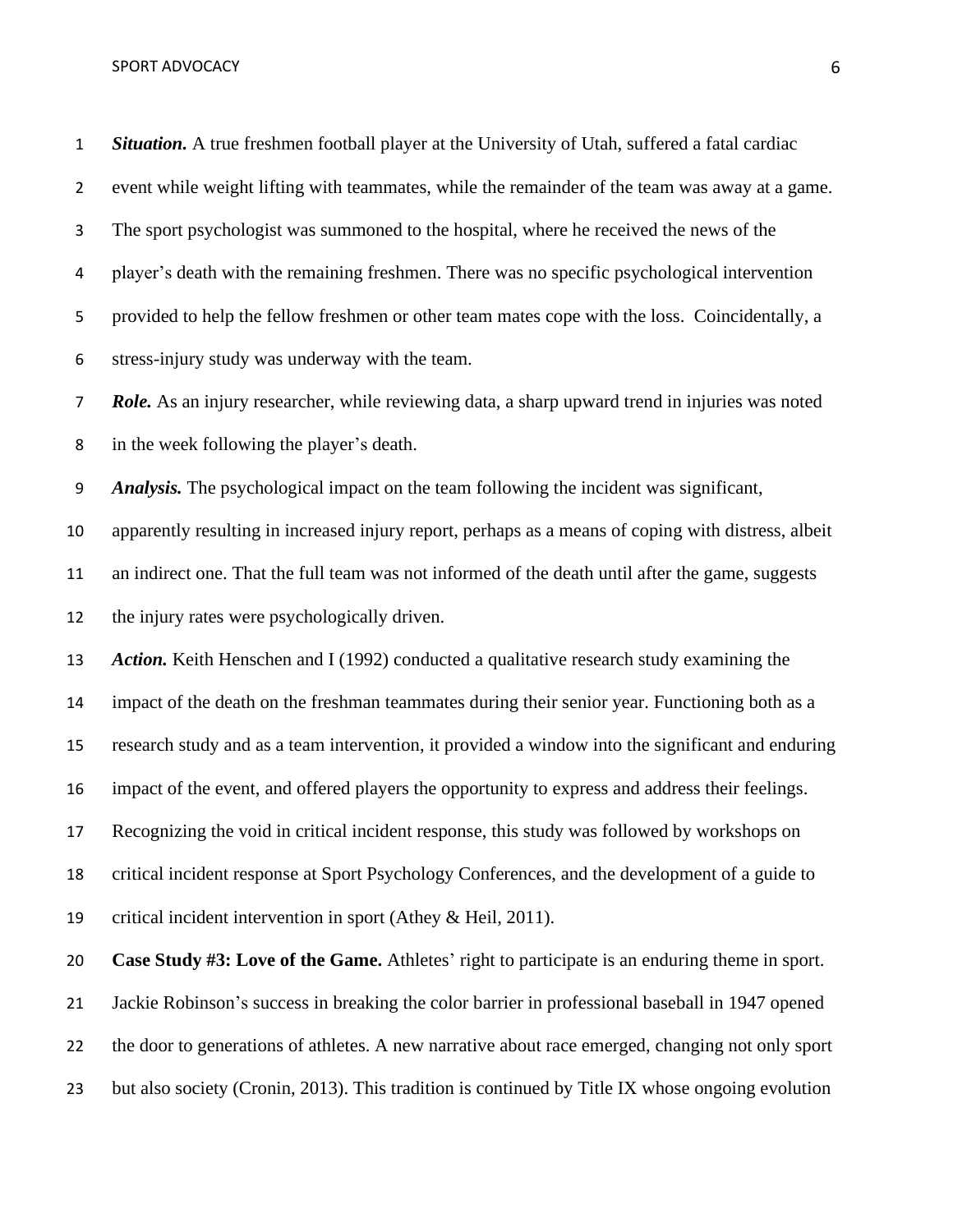supports an expanding gender equity agenda and has brought scrutiny to interpersonal violence including sexual assault (Anderson, 2012). *Situation.* A competitor at an adult age group national competition in fencing, suffering a terminal illness alerted the sports medicine staff to her condition. The sports medicine staff member, personally distressed by the dilemma, was reluctant to allow her to compete, but was unclear if it were his right to prevent her from doing so. The athlete articulated a clear understanding of the potentially dire risks of competing and the desire to do so despite the risks. *Role.* As the NGB Sports Medicine & Science Chair, I had a fiduciary relationship, which assumes a responsibility to protect the welfare of the NGB. As a sport psychology consultant, I was present to support athlete performance and well-being. *Analysis*. The situation presented the need to simultaneously address athletes' rights, responsible organizational practices and NGB liability, in a time urgent manner. *Action*. Prior to competing, I prompted the athlete to complete a waiver stating her personal assumption of risk, which was subsequently reviewed and approved by the NGB attorney. The athlete competed, doing so without a catastrophic health event. As a possible last chance opportunity to compete, her actions reveal the profound personal value of sport in her life. The NGB could have chosen a risk-averse path and refused her this opportunity. In allowing her to compete, the NGB honored its mission to offer the benefits of sport to a wide range of athletes. This action is consistent with longstanding interest in providing access to sport for those who suffer medical conditions as is reflected in the Paralympic movement ("International Paralympic," n.d.) and the Special Olympics ("Special

Olympics," n.d.)**.**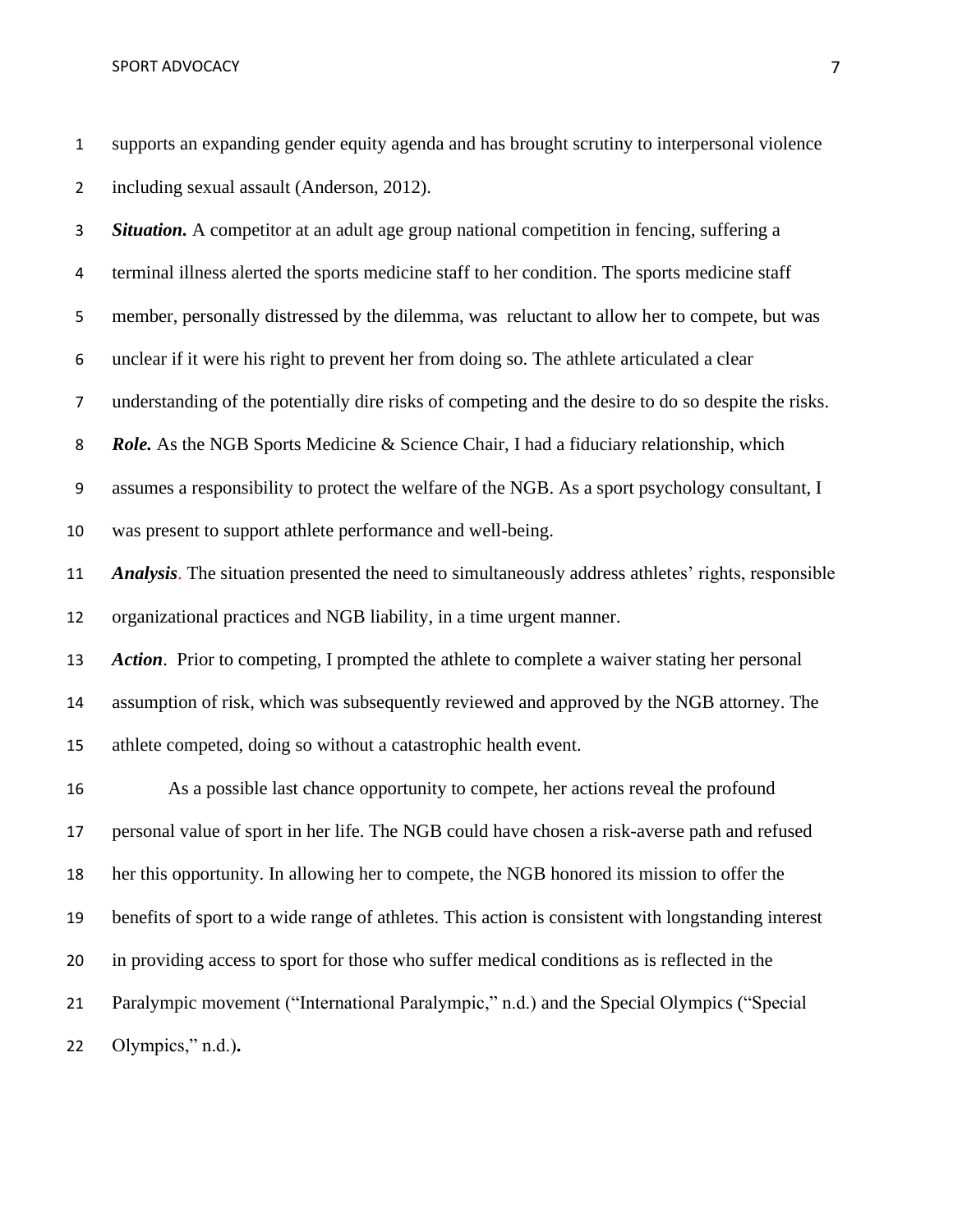**Case Study #4 – Dance with Death.** At the peak of the HIV/AIDS crisis, unrealistic fears of contagion were rampant and a related pervasive social anxiety abounded. A turning point in sport came as basketball superstar, Magic Johnson, revealed he was HIV positive, leaving the NBA over what appeared to be fears of transmission during competition (Aldridge, 2011). *Situation.* Phillip Sweatman was a professional ballet dancer, who had left his company due to HIV-related declining health. Returning to his home community, he was to be a guest artist performing with a local developmental dance company, but was then excluded, creating a controversy. *Role.* As a member of the local health care community, I was in a position to bring a reasoned look at the situation. *Analysis.* Whether Phillip was excluded from performing due to an unrealistic fear of HIV transmission or because his declining health rendered him unable to perform effectively appeared to be a question without a clear answer. Nonetheless, Phillip was explicit in his gratitude for the opportunity to speak out, regaining a sense of purpose, as his physical prowess declined. *Action.* Semi-structured interviews were conducted with Phillip and the dance company director, providing each the opportunity to tell their story, which was presented at the Association for Applied Sport Psychology Conference to generate dialogue about HIV and athletes' rights. (Heil & Lanahan, 1992). The experience of Magic Johnson in the national spotlight initially paralleled that of Phillip Sweatman locally. However, Johnson's status as a well-respected athlete combined with

in treatment, created a sense of hope and acceptance. He later reprised his career as an Olympian,

his ability to bring a popular face and a positive attitude to the disease, coinciding with advances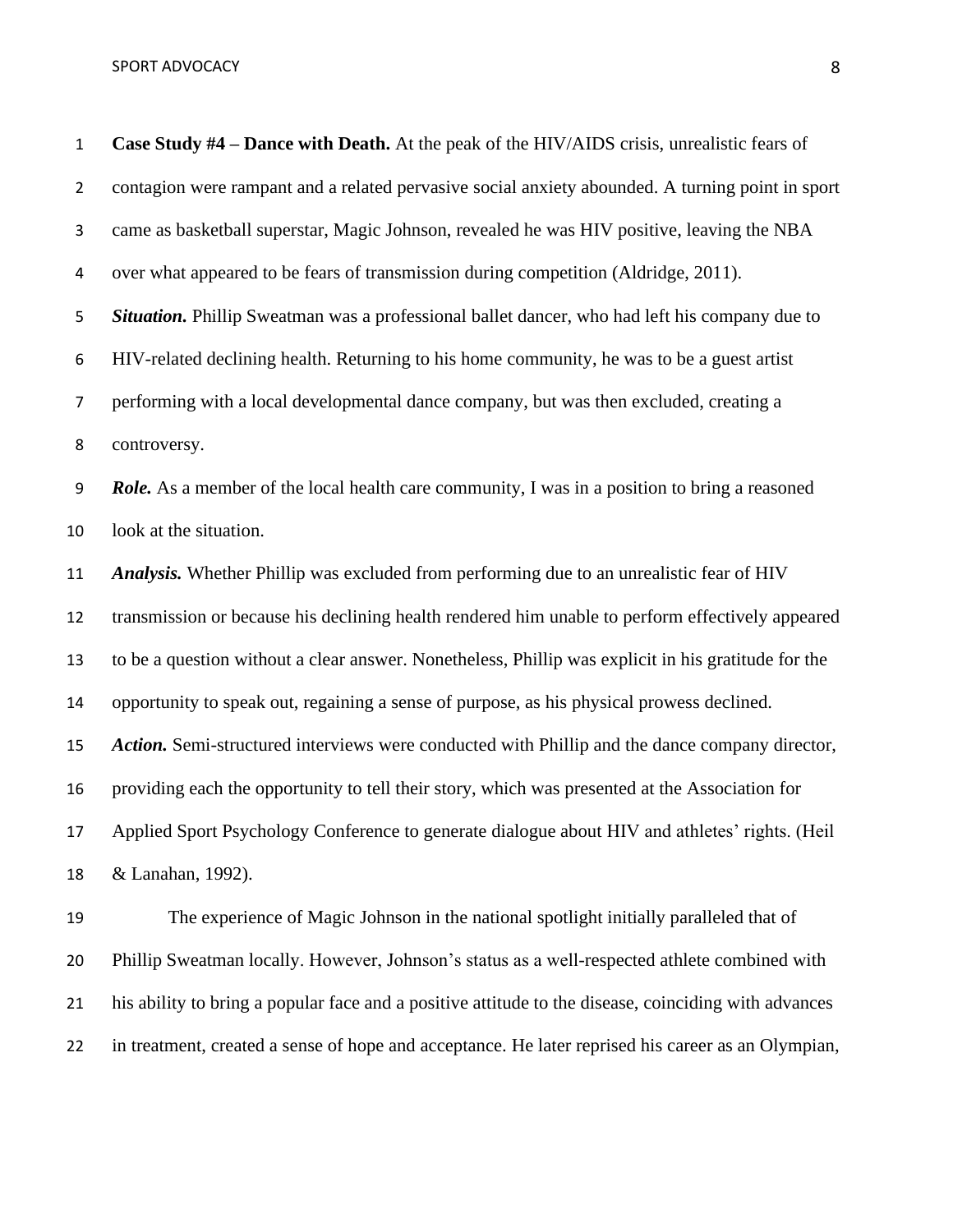illuminating the role of sport as a social institution, which provides a lens through which a culture can examine itself and drive social change.

 **Case Study #5-Violence on the Playing Field.** Concerns about safety and violence in sport are longstanding, ranging from injury risk inherent in participation, to spontaneous on-field player and spectator violence. In 1976, my hometown Flyers were arrested in Canada for on-ice behaviors during a hockey game (McMurtry, 2013). Where I now live, I witnessed parents arrested for fighting during a youth sport event. As a check on the inherent dangers of sport, the rules of play place a burden on the officials to enforce limits on dangerous play, and on governing bodies to create a system of checks and balances to deter gratuitous violence. *Situation.* I was witness to years of repeated failures of a state-wide sport program to maintain a safe and respectful playing environment, with behaviors ranging from poor officiating to coaches' support of violent rule-violating play, to a breakdown in decorum (e.g., criticism of officials via the game's public address system). *Role.* I attempted to leverage my leadership role in a separate state-wide youth sport organization and standing as an internationally recognized authority on sport injury (e.g., Heil, 1993). *Analysis.* As a certified sport official, I was aware of weak links in the system of referee training and oversight, with minimal systematic review of on-field referee performance after initial classroom training. *Action.* With a group of colleagues, a consensus-styled document was developed and presented to the Sport Governing Body, offering an in-depth analysis and recommendations for change. Although led by a well-respected and ethical referee supervisor, we argued that he lacked the support needed from the Sport Governing Body.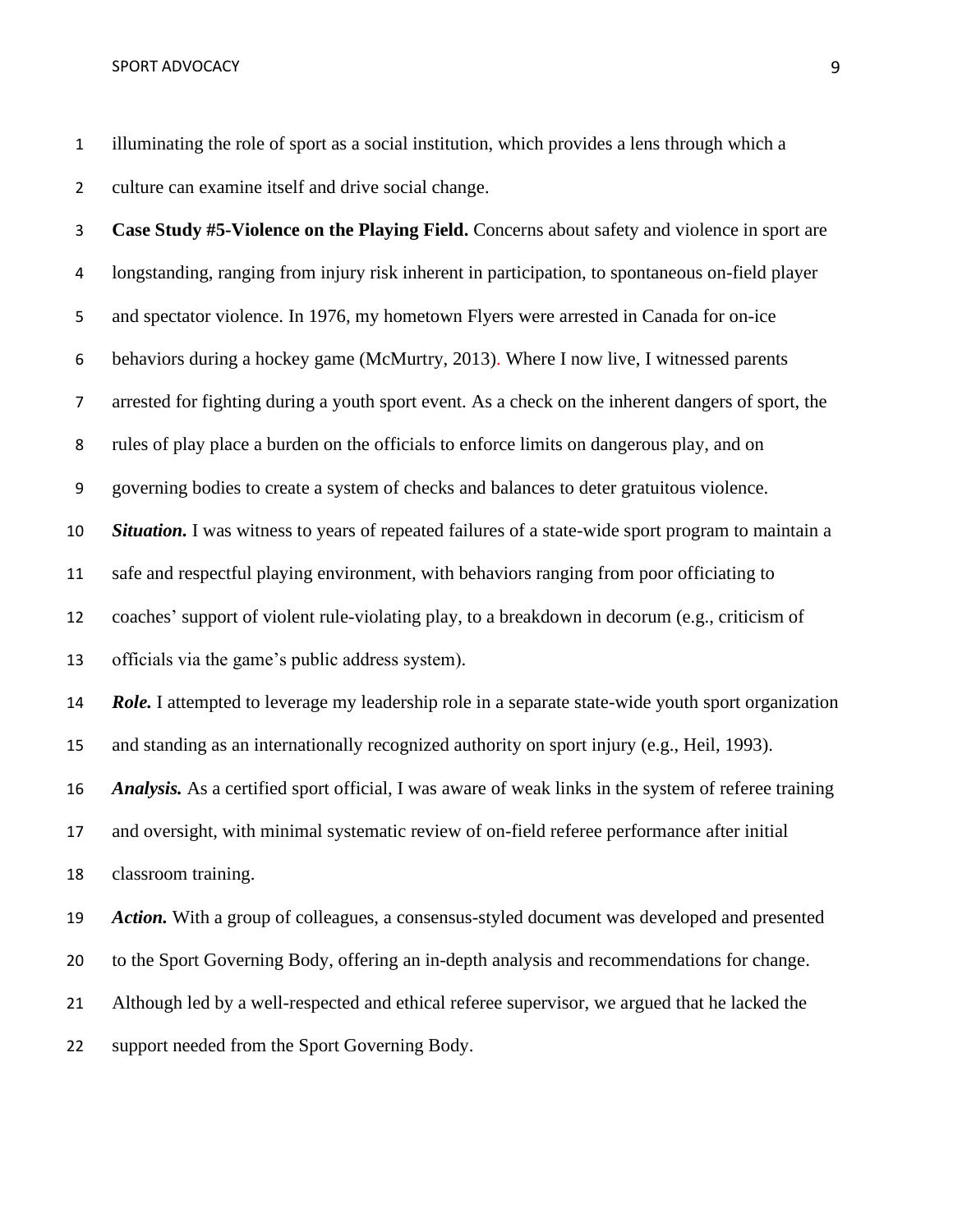*Situation.* After significant delay in even acknowledging the report, no action was taken in response. Failure of the Sport Governing Body to even start a conversation despite the consensus report, my status as a recognized authority and familiarity with the leadership, speaks to the entrenched power of organizations, and the high hurdle to change. In response to similar events, governing bodies ranging from youth to professional sports are coming under increasing public criticism regarding failure to advocate for athlete's rights and responsible practices (Strauss, Haverstick, Johnson & Silver, 2016). In an excoriating critique of the Ray Rice domestic assault video, *Sports Illustrated* suggests this as not just "a wake-up call to the problem of domestic violence" but also a reminder that "the NFL faces its moral responsibilities only when it has to" (Taylor, 2014, p.12). *Role*. Failing at systemic change, I initiated research examining tolerance for violence on the field of play. *Analysis.* The reluctance to address player safety in the state-wide system, paralleled by events nationally, raises question of whether there is a different standard for violence in sport than in other settings. If so, it raises question as to the underlying cultural forces driving this? *Action.* During employment interviews, law enforcement applicants were presented a multi- tiered scenario which included the following: "During a stop in play, after being penalized for aggressive play, an athlete strikes another player from behind rendering him unconscious" - with the question of "arrest or not arrest" posed to each applicant. The results revealed a 62% response favoring arrest, although this increased to 88% if requested by the parent of the injured athlete (Heil, Wiita, Johnson & Staples, 2009). That the arrest rate escalates at parent request reveals the ambivalence of those who would be tasked with this decision.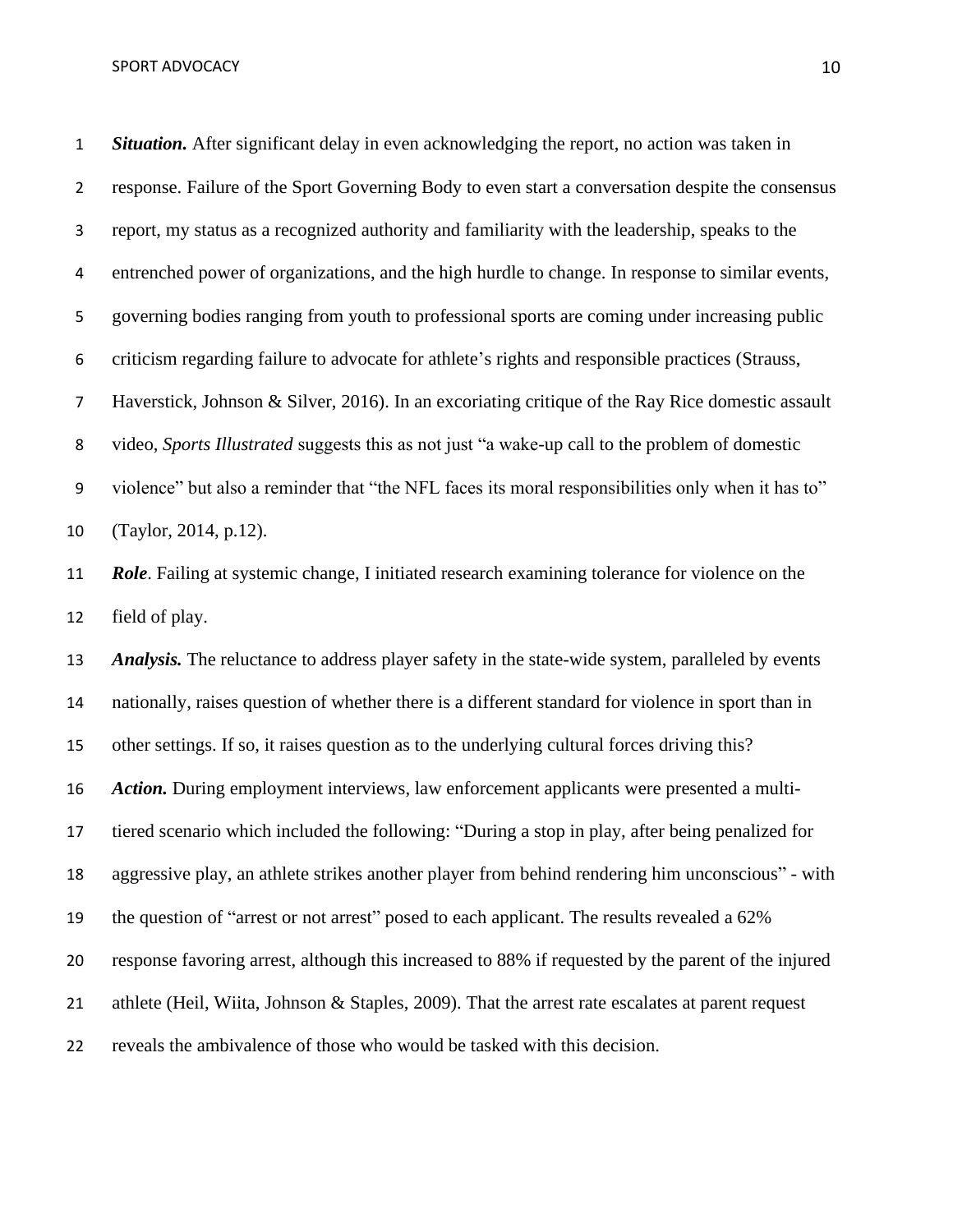SPORT ADVOCACY 2.1 AND 2.0 AND 2.1 AND 2.1 AND 2.1 AND 2.1 AND 2.1 AND 2.1 AND 2.1 AND 2.1 AND 2.1 AND 2.1 AND 2.1 AND 2.1 AND 2.1 AND 2.1 AND 2.1 AND 2.1 AND 2.1 AND 2.1 AND 2.1 AND 2.1 AND 2.1 AND 2.1 AND 2.1 AND 2.1 AND

 A subsequent study examined the response to an assault on the referee, showing a notably 2 higher arrest rate, and suggesting a line of unacceptable on-field violent behavior (Heil & Wiita, 2012). Standing in stark contrast to the criticism by some that this was an unrealistic scenario, soccer referee John Bieniewicz was subsequently killed under circumstances similar to those in 5 the study (Seidel, 2015).

 Evidence of tolerance for dangerous rule violating behaviors in sport that would otherwise be considered criminal suggests that there is a different standard in sport. To the extent this is true, our games move away from the Olympic ideal and toward the gratuitous violence of the Roman gladiatorial contests (Grout, n.d.). This also raises question as to whether tolerance for dangerous rule violating behavior in sport contributes to diminished accountability and disinhibited violence more broadly in society. This theme was examined in the futuristic science fiction film *Rollerball* (Jewison, 1975) in which escalating violence in sport was enabled to appeal to the baser instincts of human nature, as a distraction from the economic and political problems of the time. Although the idea of sport violence as an opiate for the masses seems implausible, *Rollerball* exists as a cautionary tale.

 **Case Study #6: Coach v Athlete***.* The sport organization potentially holds great sway over the athlete, with a particularly potent role played by the coach. That the coach has a far reaching and enduring impact is reflected in the NCAA Quadrennial *Growth, Opportunities, Aspirations, and Learning of Students in College* (GOALS) Survey (Yukhymenko-Lescroart, Brown & Paskus, 2014). This survey administered to 19,920 student-athletes on 1,321 teams at 609 member institutions reveals that coaches' influence spans retention and graduation rates, players' willingness to cheat, and how they coach future generations. The power and influence a coach wields over the athlete, for good or bad, is without parallel.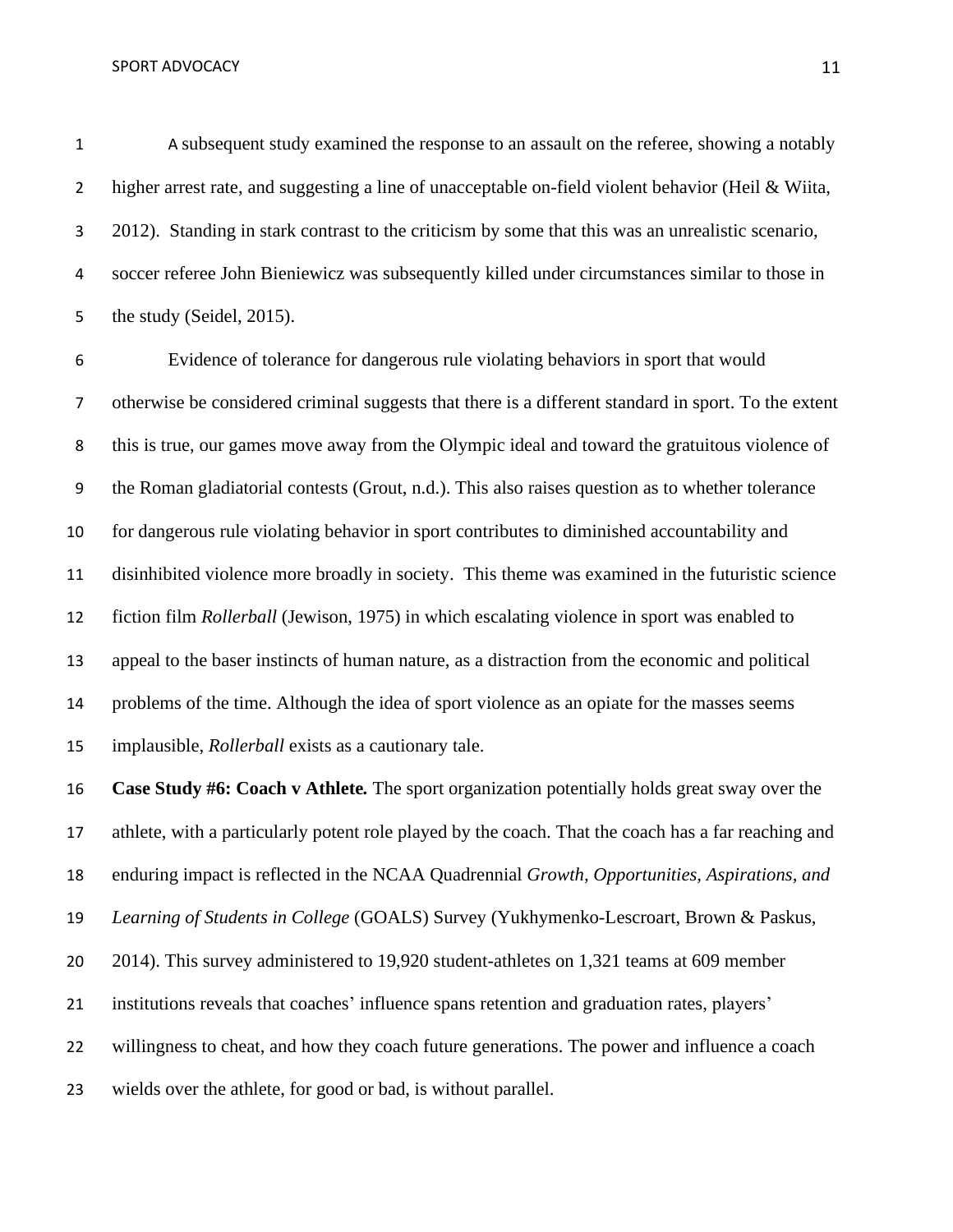#### SPORT ADVOCACY 22 and 22 and 23 and 23 and 23 and 23 and 24 and 25 and 26 and 26 and 26 and 26 and 26 and 27 and 27 and 27 and 27 and 27 and 27 and 27 and 27 and 27 and 27 and 27 and 27 and 27 and 27 and 27 and 27 and 27 a

 *Situation.* A professional-prospect quarterback suffered a significant but recoverable injury. When forced to play hurt, his injury was compounded, resulting in an enduring negative impact on his athletic ability, undermining his career. The University initially took no corrective action, prompting the athlete to leave the school and initiate legal proceedings. *Role*. Retained by the plaintiff as an expert witness, I had access to a detailed view of events via legal depositions. *Analysis.* The legal documents led me to believe the player was forced to compete against his wishes, being compelled to do so by his coach and the sports medicine staff, under threat of adverse consequences. *Action.* The case settled out of court. The attorney suggested that the decision to hear the case in a notably coach-friendly community evoked concern of bias in the jury, and reduced expectation for a fair and favorable verdict. The iconic status of the coach in contemporary culture is reflected in a comment from the APA SEPP listserv: "If you took the coach's behavior and moved it to ANY OTHER environment – the classroom, the boardroom, your living room – would it be OK? If it's not OK in any other environment then why is it OK in sport?" (Psychologist A, personal communication, April 15, 2015). In the Team USA Newsletter, Gilbert (2015) comments on the tolerance accorded to coaching icons like baseball's Billy Martin, football's Woody Hayes, and basketball's Bob Knight. This sentiment is echoed in the Sports Illustrated special report, "Abuse of Power" which characterizes negative coaching as a flawed method despite its deep roots in sport culture (Wolff, 2015). Fortunately, there are many, many coaches who have been overwhelmingly positive in

their approach and are much loved by their athletes. Take Jim Valvano, for example, who led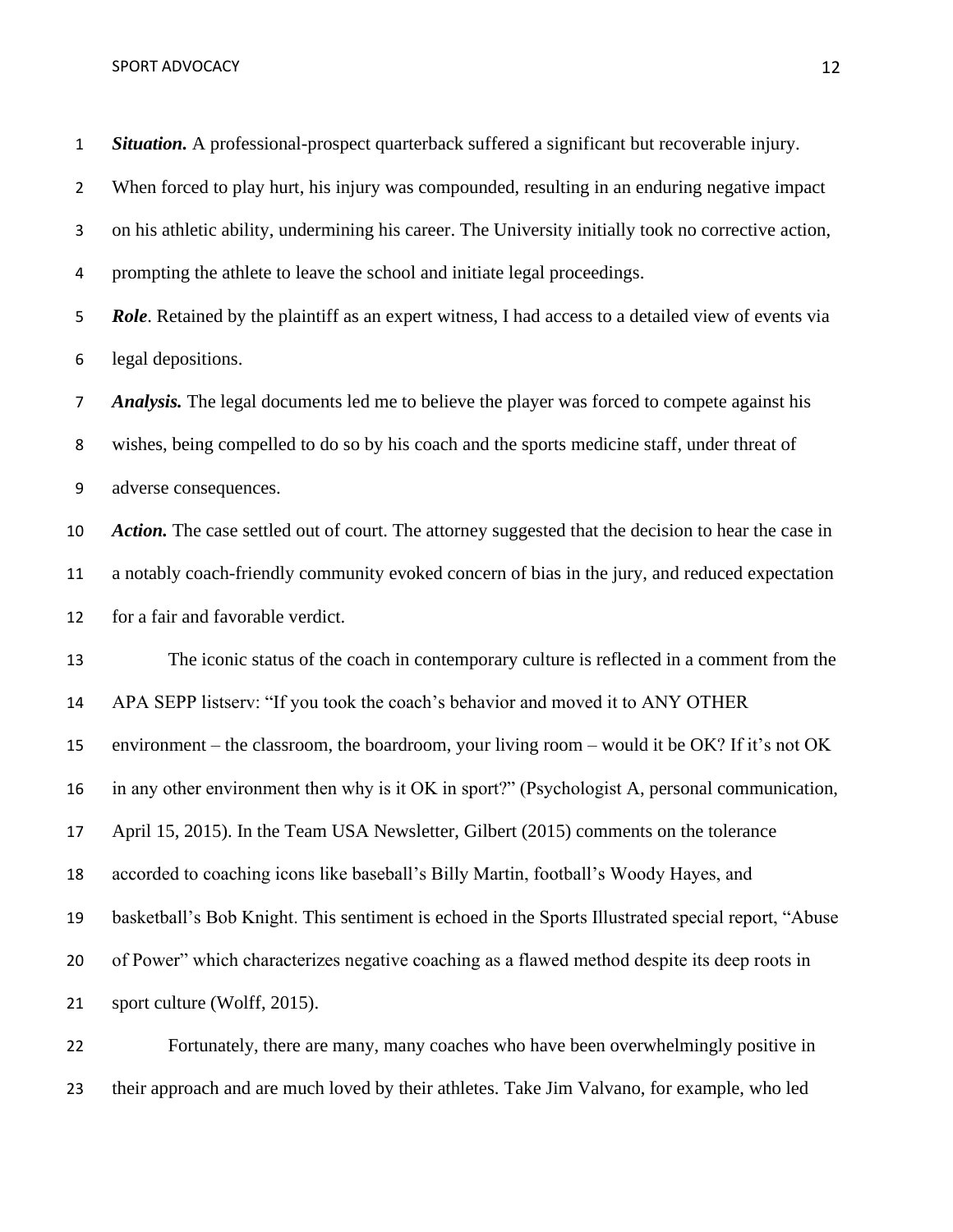North Carolina State University to a NCAA basketball championship against superior teams, 2 while winning the love and respect of his players, and his opponents. The values that drove Coach Valvano's life, tragically cut short by cancer, has inspired others to honor his memory in the fight against cancer . (The V Foundation, n.d.).

**Advocacy, Sport and Society**

 Collectively, the case studies illustrate that advocacy happens at the policy level and the personal level, on the large stage and locally, quietly and in the public eye. These anecdotes identify the challenge faced by the advocate, given the broad landscape of events, their emotionally provocative nature, varied paths of entry into the role of advocate, ethical and legal constraints, unanticipated consequences, and the often uncharted course toward a reasonable solution.

 Sport is a powerful social institution, prominent in the public eye, reflecting society, providing a forum to examine behavior, setting cultural standards and serving as a force for change. Reflecting on the impact of both grassroots sports and a South African Rugby World Cup victory in the transition from apartheid, Nelson Mandela suggests: Sport can create hope where once there was only despair. It is more powerful than governments in breaking down barriers. Sport has the power to change the world (Wolff,

2011, p.74).

 This stands in stark contrast to the failed efforts of the Nazis during the 1936 Berlin Olympics to use the Games to support a racist agenda (The Nazi Olympics, n.d.). As a potentially potent influence on society, sport demands our attention, our analysis and our action.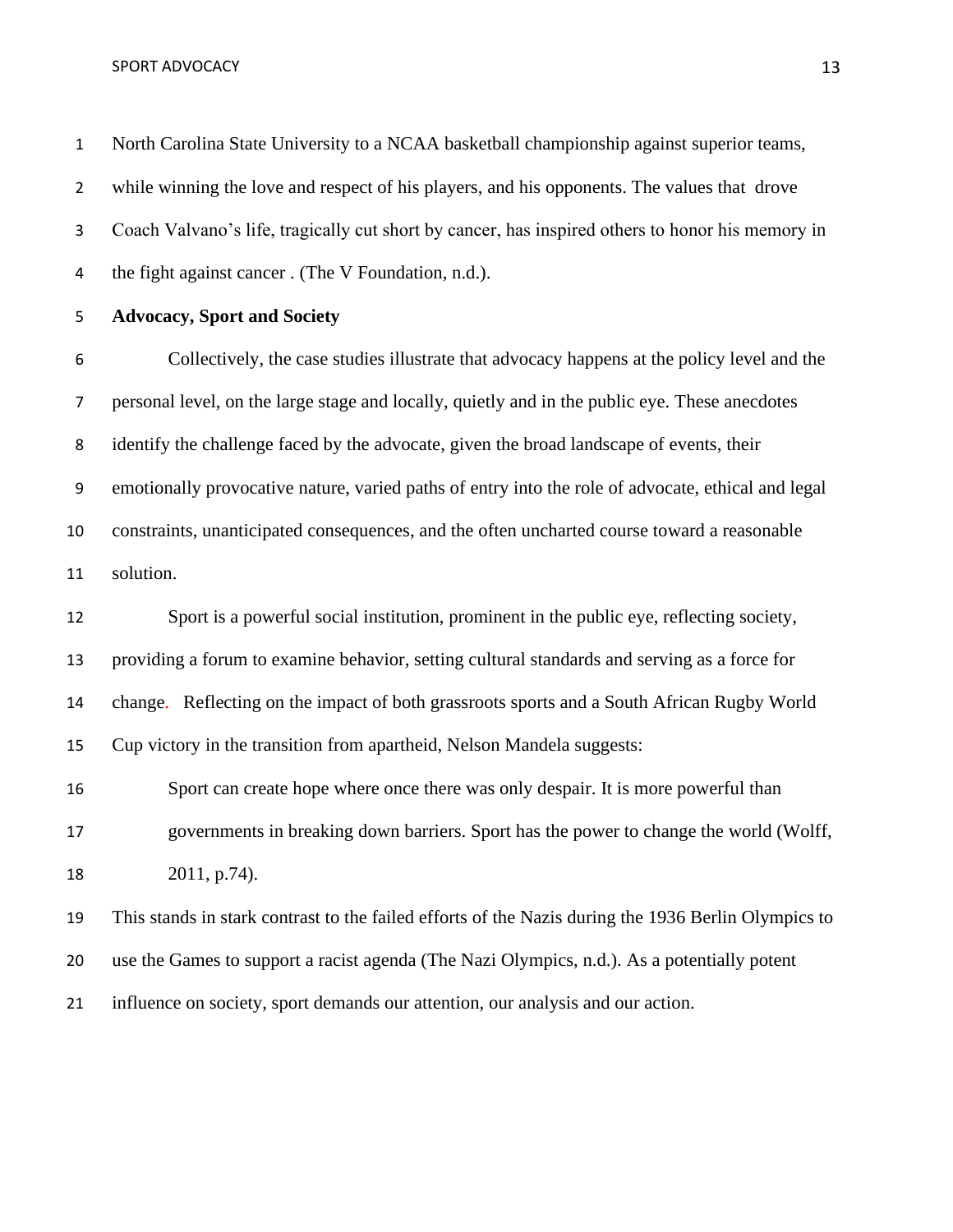Part B focuses specifically on destructive interpersonal and organizational dynamics, 2 complementing the broad but cursory review of advocacy themes presented in Part A. It models the detailed analysis that is essential to informed and ethical advocacy.

## **Part B: Hazing, Bullying, Harassment & Organizational Response**

 Hazing, bullying and harassment are intersecting forms of personal aggression, characterized by a skewed power dynamic, potentially resulting in a hostile environment. The depth and breadth of these problems society-wide has led to substantial legislation and case law focused on the role of organizations in oversight and remediation (Cornell & Limber, 2015). This section examines the psychological dynamics which drive these behaviors in sport and the role of the organizations in assisting or resisting remediation. Hazing is examined in detail with attention to its unique place in team sport culture, its elusive definition, its potential confounding with team building, and the challenge to organizations in prevention and intervention.

**Hazing or Team Building**

 Like bullying and harassment, hazing is difficult to precisely define. For a detailed review of harassment and bullying, see Cornell and Limber (2015). Hazing is defined as behaviors linked to group belonging and acceptance which humiliate, degrade, abuse or endanger, regardless of the person's willingness to participate. Prototypical examples include: forced alcohol consumption, destruction of property, physical brutality, and exclusion from social contact. However, hazing includes more subtle practices like systematic social isolation and exclusion from routine team functions, since ultimately hazing is driven by the desire to belong (e.g., "Pennsylvania Hazing Law" n.d.). Research by Van Raalte, Cornelius, Linder and Brewer (2007) with sports teams found that activities like swearing an oath and performing skits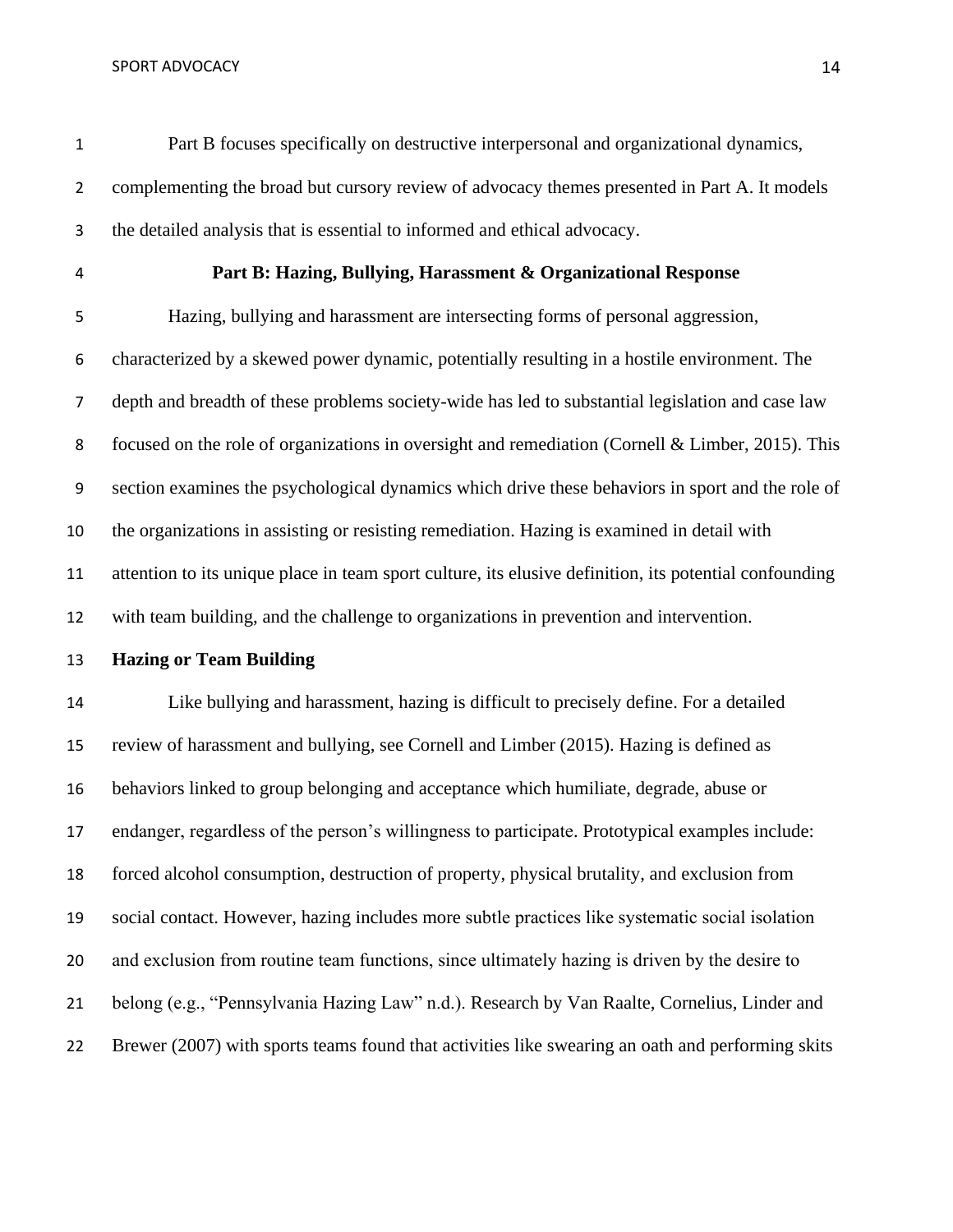resulted in group unity while negative practices like isolation and punishment can easily backfire.

 Following a string of high-profile incidents concerns about hazing reached a flash point. The highly publicized hazing turned bullying of College All-American and NFL lineman, Jonathan Martin by his Miami Dolphin team mates resulted in him leaving the team and attempting suicide (Victor, 2015). That an athlete with such an imposing physical presence could be traumatized demonstrated that any and all are vulnerable. At Sayerville High School, football players subjected freshmen to sexual assault, excusing this as a tradition, which is a common justification of hazing (Petersen, 2014). At Florida A&M, a long-standing hazing tradition known as "crossing Bus C" resulted in the beating death of a band member, revealing the risk of unintended consequences (Alvarez, 2014; Queally, 2014). At Franklin and Marshall College, a women's team sprayed semen on freshmen while the team drank alcohol at a party-like gathering (Berman, 2012). Though there was no obvious physical danger in this stunt, it was traumatizing for some. In any group of female athletes, a significant percentage likely have experienced some form of sexual harassment or assault, and as a consequence could find a provocative sexual situation to be re-traumatizing, even absent physical contact. Hazing is increasingly finding its way into social media, with an estimate of over 50% of incidents including posting of pictures on a public web space bringing a conspicuously public view to events (Allan & Madden, 2008). For example, the University of Maryland Baltimore County Women's Lacrosse team frustrated with the first-year teammates sent a barrage of text

messages belittling them, even making death threats (Ritter, 2015).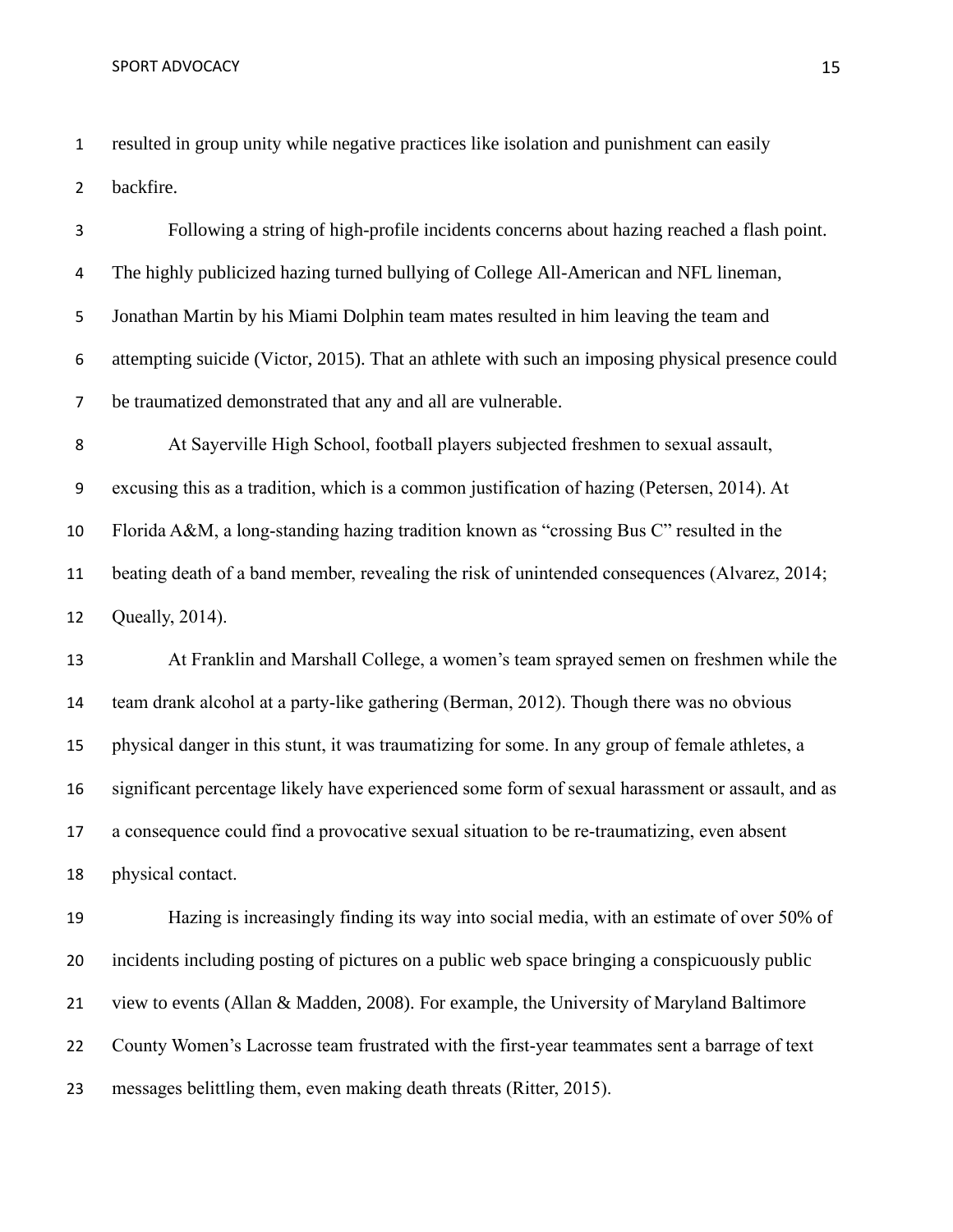| . .          |
|--------------|
| ٠            |
| I<br>×<br>۰, |

| $\mathbf{1}$     | The National Study of Student Hazing, conducted by the University of Maine, surveyed               |
|------------------|----------------------------------------------------------------------------------------------------|
| $\overline{2}$   | 11,482 undergraduate students enrolled at 53 colleges and universities. It revealed that hazing is |
| $\mathsf{3}$     | widespread and that a gap exists between student experiences of hazing and their willingness to    |
| 4                | label it as such. (Allan & Madden, 2008). There is a similar gap between an organization's         |
| 5                | acknowledgement of this problem and the will to act on it. For example, a study examining          |
| 6                | nationally mandated harassment policies in Canadian Provincial and National Sport                  |
| $\overline{7}$   | Organizations, revealed that only about 1/3 had policies specific to hazing or bullying, and that  |
| 8                | less than 1 in 15 provided such simple and essential contact information for the harassment        |
| $\boldsymbol{9}$ | officer (Donnelly, Kerr, Heron, & DiCarlo, 2014).                                                  |
| 10               | The current approach to anti-hazing is based on legislation introduced to Congress in              |
| 11               | 2012 (Wilson, 2012). Its author suggests "Hazing is not a university problem. It is not a Greek    |
| 12               | problem. It is not a student problem. It is an American problem." In response, Colleges have       |
| 13               | widely adopted anti-hazing policies. Anti-hazing laws have been established in 44 states, which    |
| 14               | define hazing as a crime and specify adverse consequences for institutions who enable it ("States  |
| 15               | with anti-hazing laws," 2015). Following the hazing related suicide death of Marine, Harry Lew,    |
| 16               | Representative Judy Chu introduced anti-hazing legislation specifically focused on the military    |
| 17               | (Chu, 2016). Even the U.S. Navy SEAL program, renowned for the physical hardship of its            |
| 18               | training has taken action against hazing (C. Williams, personal communication, August 28,          |
| 19               | 2015). Yet problems continue, with at least one hazing death on a college campus yearly since      |
| 20               | 1969 (Nuwer, 2015).                                                                                |
| 21               | Statutes and policies have focused heavily on identifying hazing as a set of specific acts,        |

 perhaps because this is the most simple and straightforward way to do so. In an effort to be clear and inclusive, hazing guidelines and statutes may be overly inclusive and unintentionally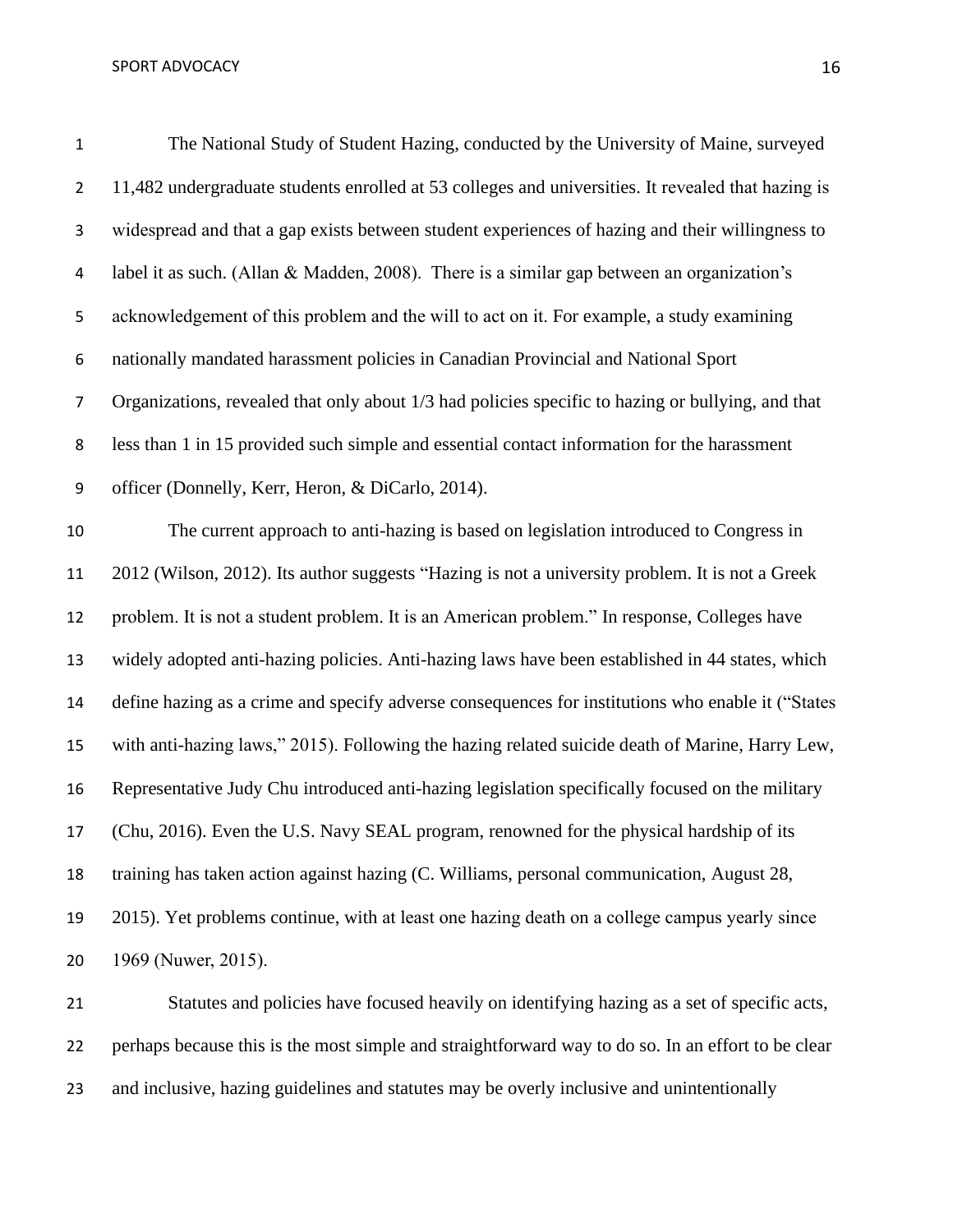undermine legitimate team building. To understand hazing it is important to look beyond specific practices to the personal impact on the participants, and to the dynamics driving the behavior.

 As a Sigma Chi fraternity member in college, I was subjected to actions commonly described as hazing, but these unfolded in a way that did not humiliate, degrade, abuse or endanger, an impression that continues to be shared by my fraternity brothers, whose friendships have endured the passage of decades. It worked well because it was done in the spirit of fun and never led us to question our sense of belonging or acceptance. The most stressful elements of the process were also the most thought-provoking and meaningful, in the style of a life lesson. This stands in stark contrast to the Sayreville High School behavior and other incidents described above.

 The question "How do I engage in team building in an era of hazing?" asked by a coach in a hazing awareness seminar points to the challenge in distinguishing these two concepts (Coach A, personal communication, March 18, 2015). The answer begins with an appreciation of sport as a culture, with distinct language, clothing, customs, and practices (e.g., Sands, 2002). The meaning, intent and impact of group dynamics can be misinterpreted, especially by those lacking in this particular variant of cultural sensitivity.

 Those familiar with the culture of competitive sport understand that it is exclusive by design in its membership, with new players subject to an out-group, in-group transition. When a team forms, ideally it strives to create a shared mission and purpose, which become its norm. That said, a sport team will go through a sometimes stormy team building process that typically includes on-field and off-field activities, some planned and supervised, and others of which may be inadvertent and spontaneous. From this process, a group dynamic will unfold, hopefully for the better, in that it is in in the team's interest for this process to be a positive and constructive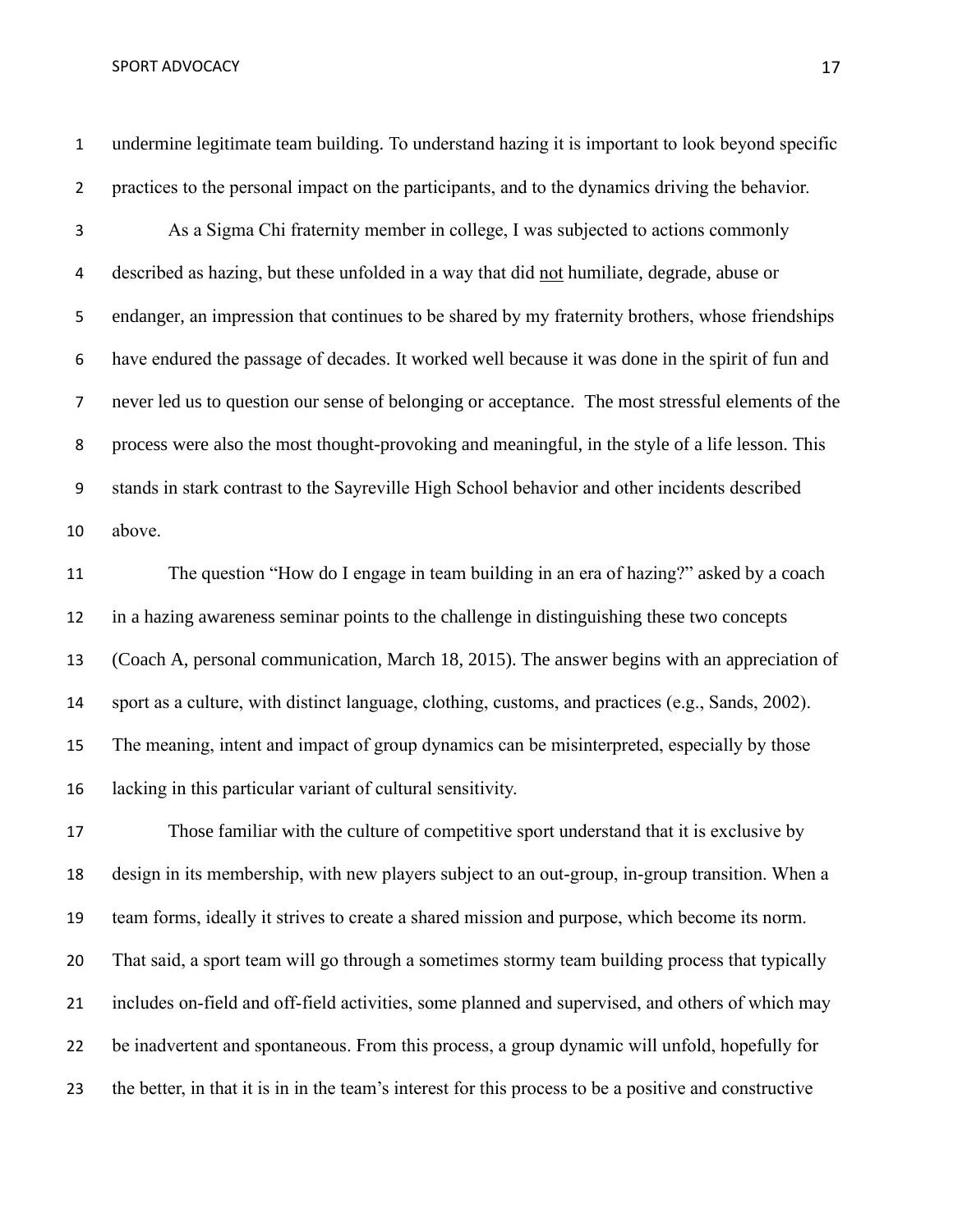one. Actions that leverage sport's inherent opportunity for bonding, arising from overcoming shared adversity, builds better teams. As such, team building is essentially an inclusive endeavor, an element that is invariably lost in hazing. Under the best of conditions in the hands of professionals, team building it is an imprecise and imperfect process. A group activity is team building when it is inclusive, purposeful, unfolds without undue harshness, is experienced as bonding and leads to a passage from out-group to in-group. Alternately, it is hazing to the extent it is exclusive, without authentic meaning or purpose, harsh or otherwise destructive, or divisive. Absent a passage from in-group to out-group, hazing tips into bullying, while hostility directed to members of a protected class is harassment. Typically, team building unfolds in a social context, where whatever positive performance effect it may have is indirect. Consider a scavenger hunt, which has been defined as hazing (StepUp!; Hazing,n.d.), but may also be just plain fun and result in increased cohesion, as argued by the Roanoke College Dean of Students during a hazing awareness seminar (A. Fetrow, personal communication, March 18, 2015). There is danger that in being overly restrictive in policy, the credibility of authority is compromised and those who might provide checks and balances on team building are excluded from the process. There is some risk in giving leeway to groups to explore and experiment with the team building process. However, when there is proper oversight this can be a valuable learning opportunity and provide a take-away lesson for life after sport.

 Team building is more likely to have a positive impact when focused directly on performance. USA Fencing Olympic Team coach, Paul Soter and I led a team building process that focused on post-event analysis of performance and increased the athlete's share in decision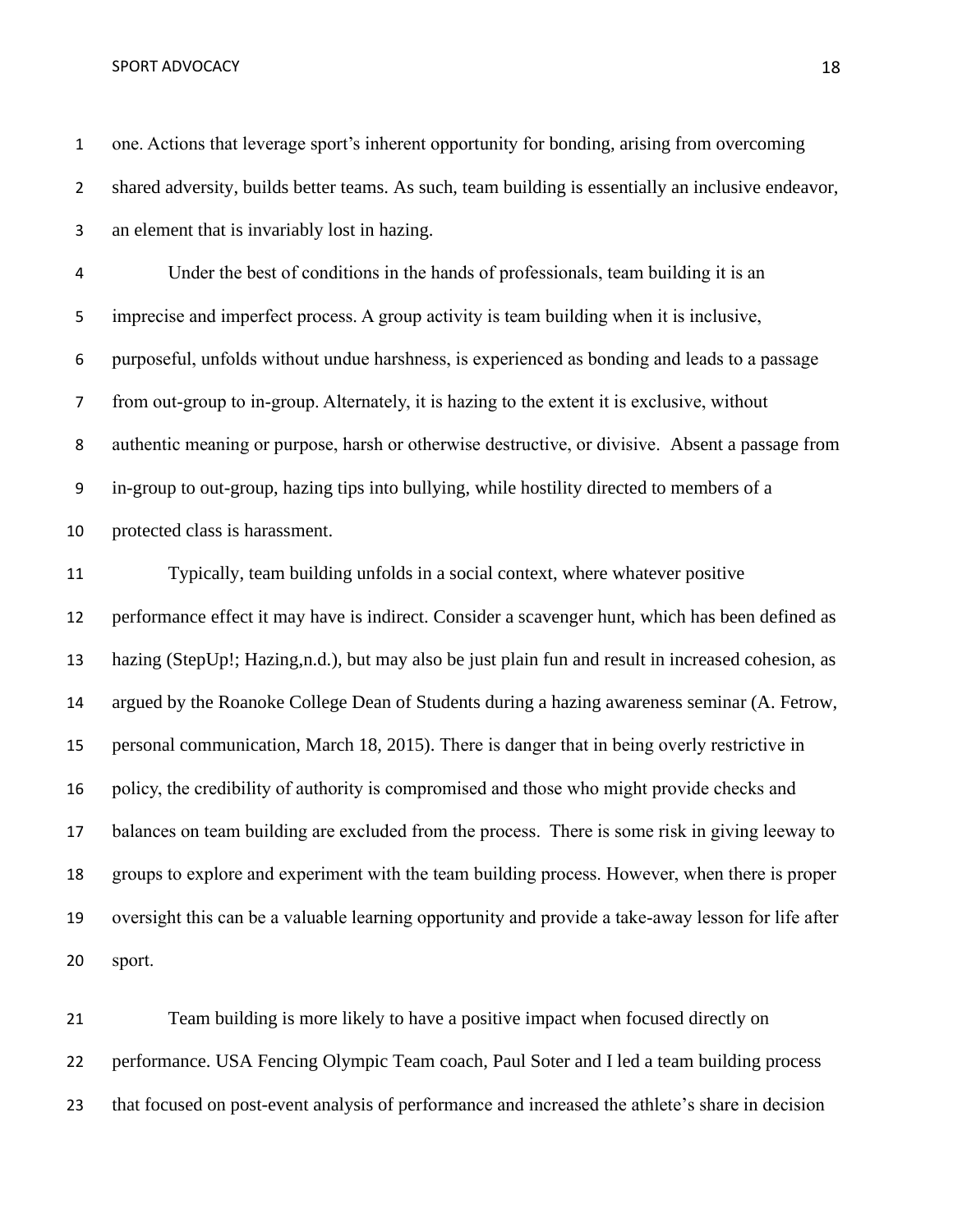- 
- making about team management. It led to a set of team norms, a lexicon to facilitate 2 communication during competition, and a team authored article in the organization's magazine 3 and an historically successful outcome (Heil & Soter, 2009).

 Given the vagaries of definition, the inherent complexities of group dynamics, the maturity of those directing the process, and the unique culture of sport, it can be difficult to distinguish hazing from team building. These factors point to a unique role for sport psychologists in hazing prevention and intervention, given their expertise in behavior, ethical foundations, and sensitivity to sport culture. It is the underlying dynamics that ultimately determine whether actions create team chemistry, are a lost opportunity, or at worst, a slide down the slippery slope to the dark side of human behavior. The critique that follows is focused on understanding the dynamics of group behavior in the worst of incidents, those that are most difficult to understand and most important to prevent.

**Psychological Dynamics**

 Dynamics driving hazing and/or well-intended but poorly implemented team building include the essential, the innocent, and the sinister. In the *Farther Reaches of Human Nature*, Maslow (1971) identifies a hierarchy of needs essential to the human condition, ranging from survival to self-actualization. Among these needs, he identifies belongingness and esteem as motives that lead us to form groups, and by extension make us vulnerable to hazing. There is also innocence at work in hazing, in overlooking unintended consequences and underestimating risk. *Law and Contemporary Problems* (Ryan, 1973) estimates 1 accidental injury for each 300 unsafe acts, 1 disabling injury for each 29 accidental injuries, and 1 accidental death for every 100 disabling injuries, This calculus of risk captures both the unlikelihood of any given situation going terribly wrong, and the eventual inevitability that it will. "Crossing Bus C" went on for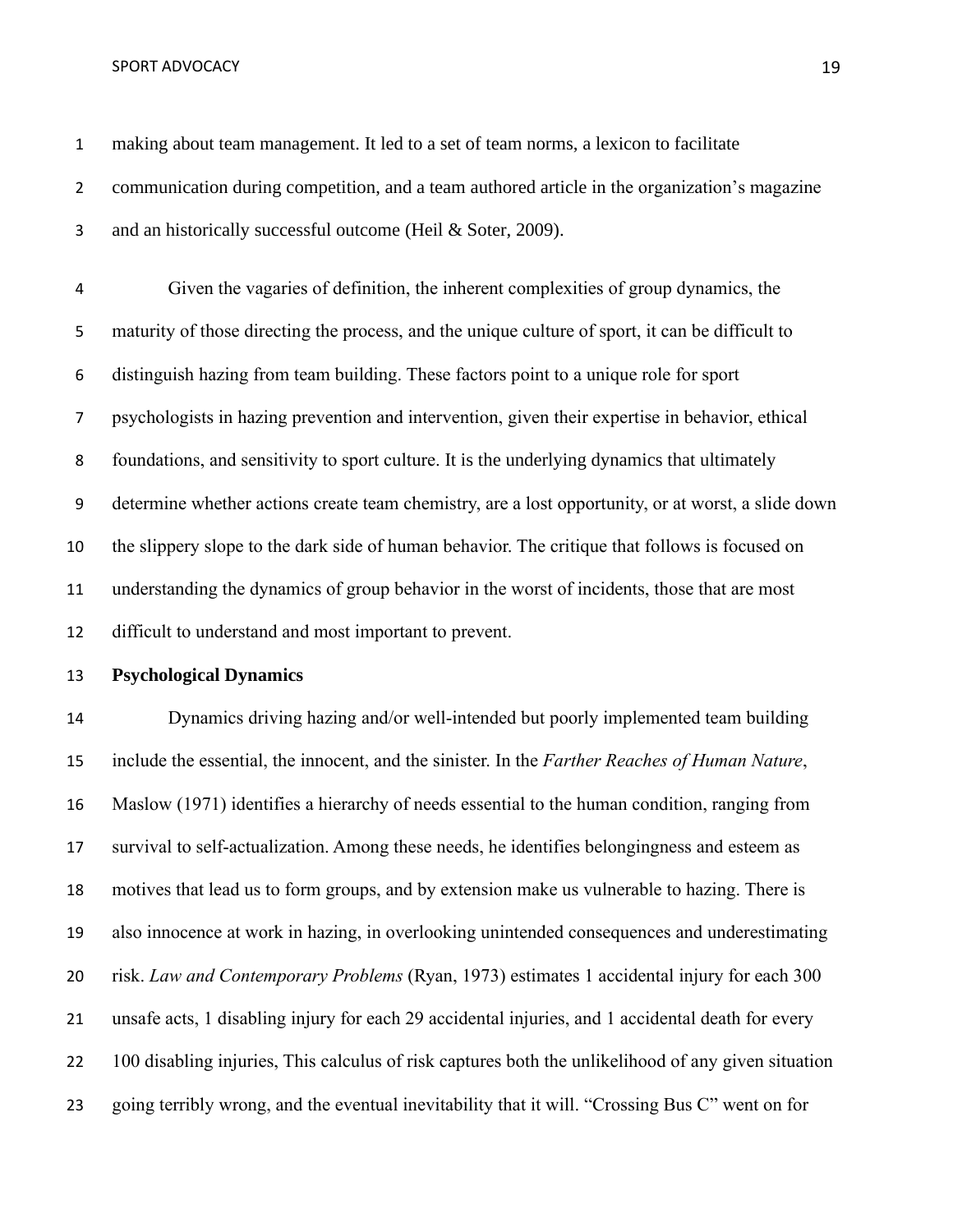years without notable problems, likely creating a false sense of safety. Social psychological research, some quite controversial, has sought to illuminate the dark side of human behavior, 3 underlying practices ranging from hazing to the holocaust (Ganellen & Robbennolt, 2015).

## **The Dark Side of Human Behavior**

 The research that follows examines the misuse of power by in-groups over out-groups, the readiness to defer to the dictates of authority in opposition to fundamental values, and the failure to act when witness to injustice. These dynamics can turn a potentially positive group experiences into a negative, and in the worst case result in a catastrophic outcome.

 In the Stanford prison experiment led by Zimbardo (1969), college students participated in a mock prison experiment, with one group assigned as guards and the others as inmates. Under pressures inherent in the design of the experiment, the guards' behavior became so demeaning and dangerous that the experiment was abruptly stopped. This study has endured as a cautionary tale about the potential abuse of power held by one group over another – even among those who do not seem predisposed to violence. The silver lining in the experiment is the power of one to take a stand and make a difference. With a clear and unambiguous statement of the obvious, that what was being done was terrible, psychology consultant Christine Maslach ended the experiment. Nearly 50 observers, including parents and clergy, had been witness to the same but had taken no action, all apparently falling into their implicitly scripted roles. In a bizarre twist, the researchers became so caught up in managing a prison uprising one day, they forgot to collect data. The power of the in-group over an out-group demonstrated here is a fundamental risk factor in hazing.

 Milgram's (1975) obedience studies also drew public attention. In what was presented as a study of the effect of punishment on learning, subjects were directed to deliver electric shocks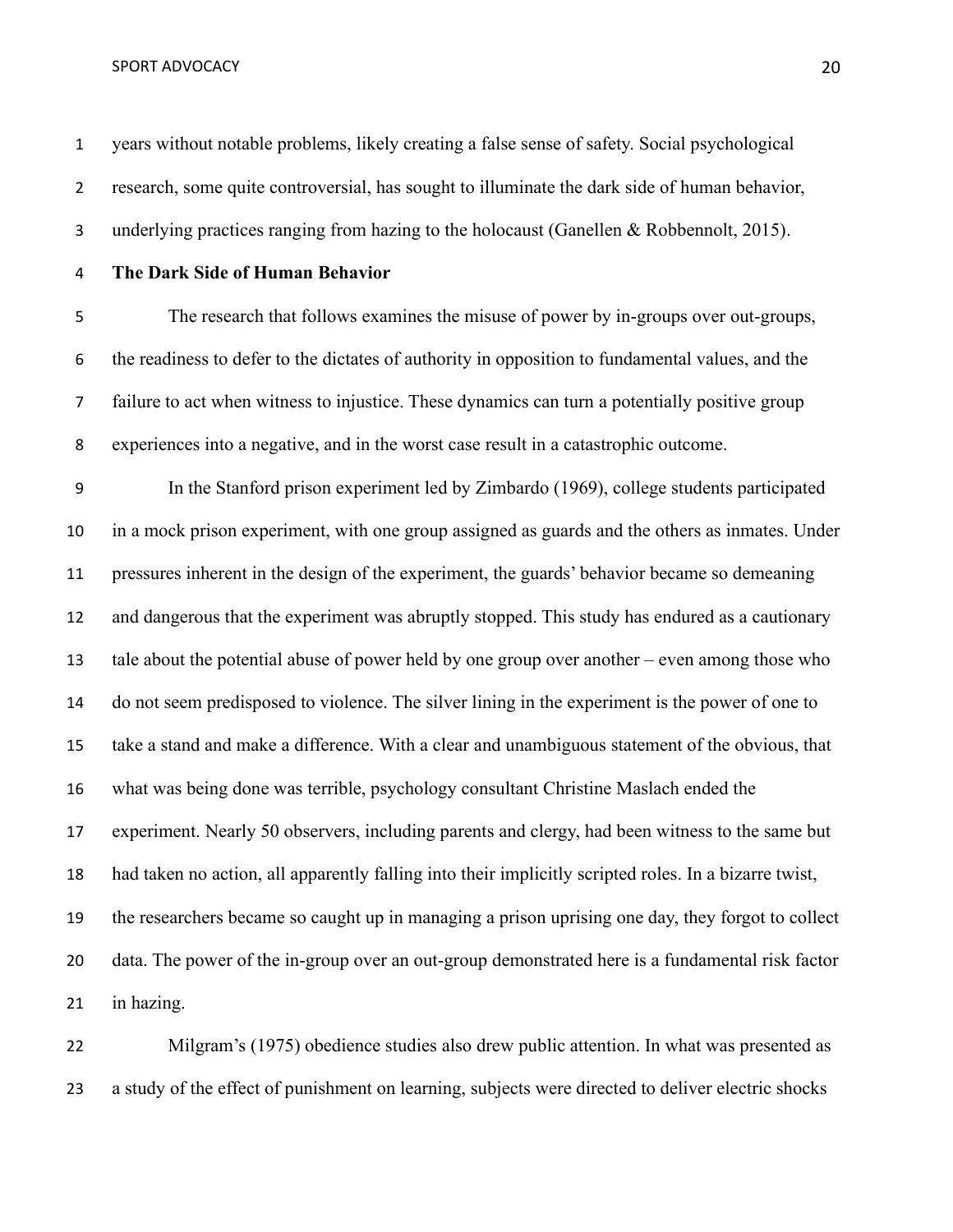to study participants – actually actors, who received no shock. Milgram constructed a series of 2 experiments identifying one condition where approximately 2/3 of subjects shocked "learners" into a presumed state of unconsciousness, despite their vehement vocal protests. Factors driving 4 the behavior included the rationale of a greater good (the advancement of science) and a sense of legitimate authority (affiliation with a prestigious institution). In contrast, behavior was inhibited when witnessing another subject refuse to deliver a shock, again reinforcing the power of one to disrupt the status quo and effect change.

 Contemporary with the Milgram and Zimbardo studies is the murder of Kitty Genovese, who over an extended period, was publicly assaulted and ultimately died in an incident that continues to perplex and fascinate psychologists, the media and the public (Manning, Levine, & Collins, 2007). The New York Times headline declares: "37 Who Saw Murder Didn't Call the Police" (Gansburg, 1964). Although the headline appears to be part fact and part urban legend, the lesson from this incident and related social psychological research is that when there is a diffusion of responsibility, inaction may follow (e.g., Darley & Latane, 1968).

## **Barriers to Reporting and to Change**

 The social and interpersonal dynamics described above drive hazing, making it less likely to be reported and remedied. Additional barriers include: a positive framing of inappropriate behaviors, a culture of acceptance, the consent dilemma, and the whistle blower and victim effects. Institutional response is a wild card, either seeking a solution or compounding the problem (Smith & Freyd, 2014).

 Hazing behaviors are typically framed positively in a way that justifies practices, enabling behaviors that are harmful to be overlooked. Consider the following rationales: "tradition" (displaced responsibility), "she agreed" (attribution of blame), and "team activity"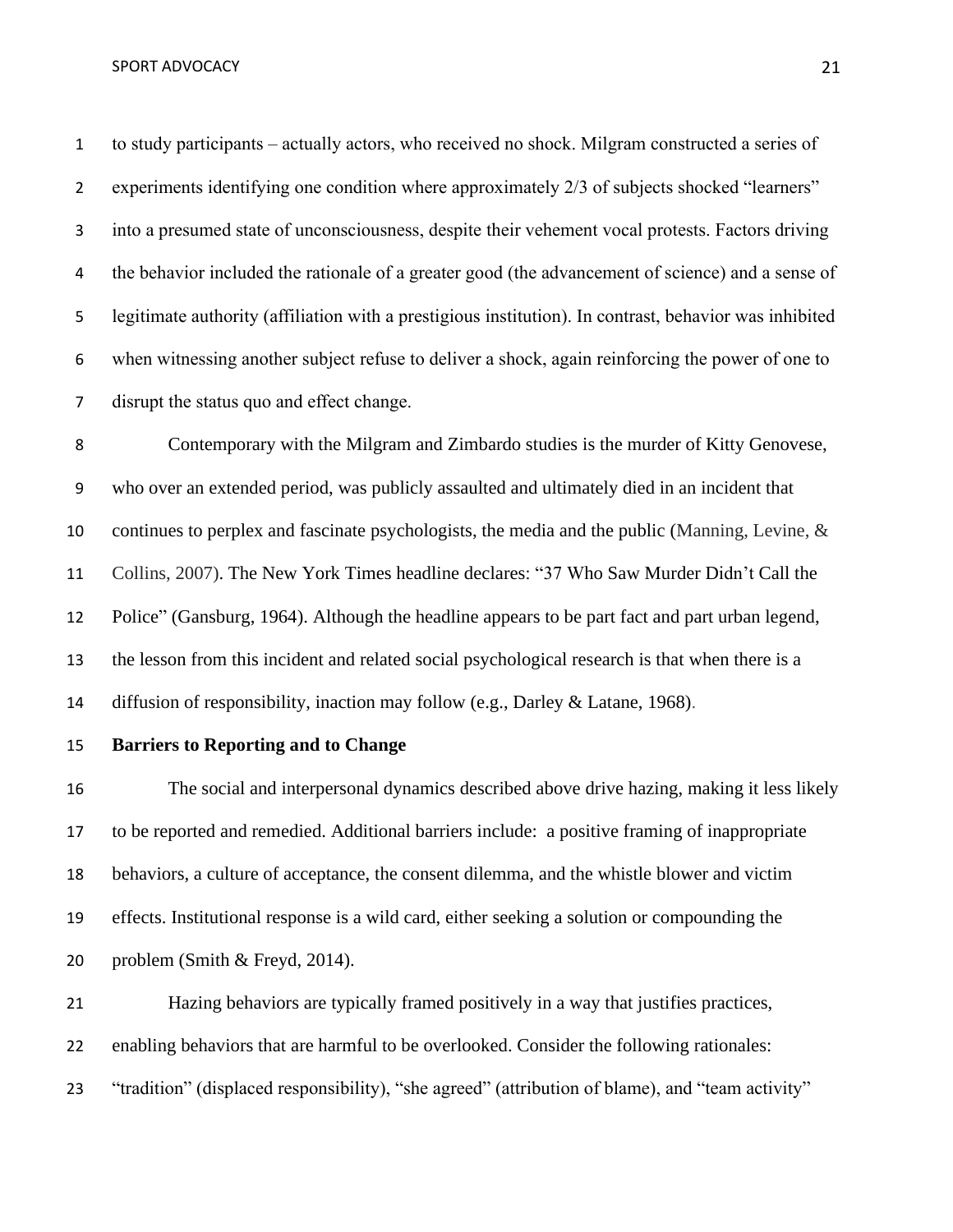(diffusion of responsibility) ("StepUp!: Hazing," n.d.). The prosecuting attorney in the Florida A&M band hazing murder debunks this thinking claiming "tradition didn't kill Robert Champion…you don't get to break the law because those who came before you did it" (Alvarez, 2014).

 Allan and Madden's research (2008) reveals a campus culture of acceptance of hazing. Of documented incidents, about 25% occurred in a public space, about 25% were witnessed by coaches and alumni, with over 50% being reported on social media. That 80% say hazing bothers them, yet only 20% try to stop it suggests diffusion of responsibility is at work. A subject of hazing is unable to consent as a consequence of a "Catch 22" type dilemma, in which either choice has an unwanted consequence. Failure to comply with hazing results in the withdrawal of belonging and acceptance, while acquiescence can result not only in humiliation and abuse but also drives implicit acceptance of the culture of hazing.

 The whistleblower who is also the victim experiences a "double bind," a potential lose- lose situation, facing both the possibility their efforts will be in vain and the risk of retaliation (Pope, 2015). This may explain why 95% of the cases identified by students as hazing go unreported (Allan & Madden, 2008). This whistleblower-victim dilemma offers insight into why Hall of Fame NFL player Bart Starr remained silent for decades about his college hazing, covered-up by a lifetime of carefully crafted public statements (Goodman, 2016). His poignant end-of-life revelation speaks to the power of hazing over its victims, and the need for change. The prototypical whistleblower-victim dilemma is seen in sexual assault. Report the incident, suffer shame and embarrassment, and the stress of a trial – or remain silent, failing to see justice done and leaving others at risk from the perpetrator, now emboldened by the absence

of consequences. Lizzy Seeburg reported a sexual assault by a Notre Dame Football player, and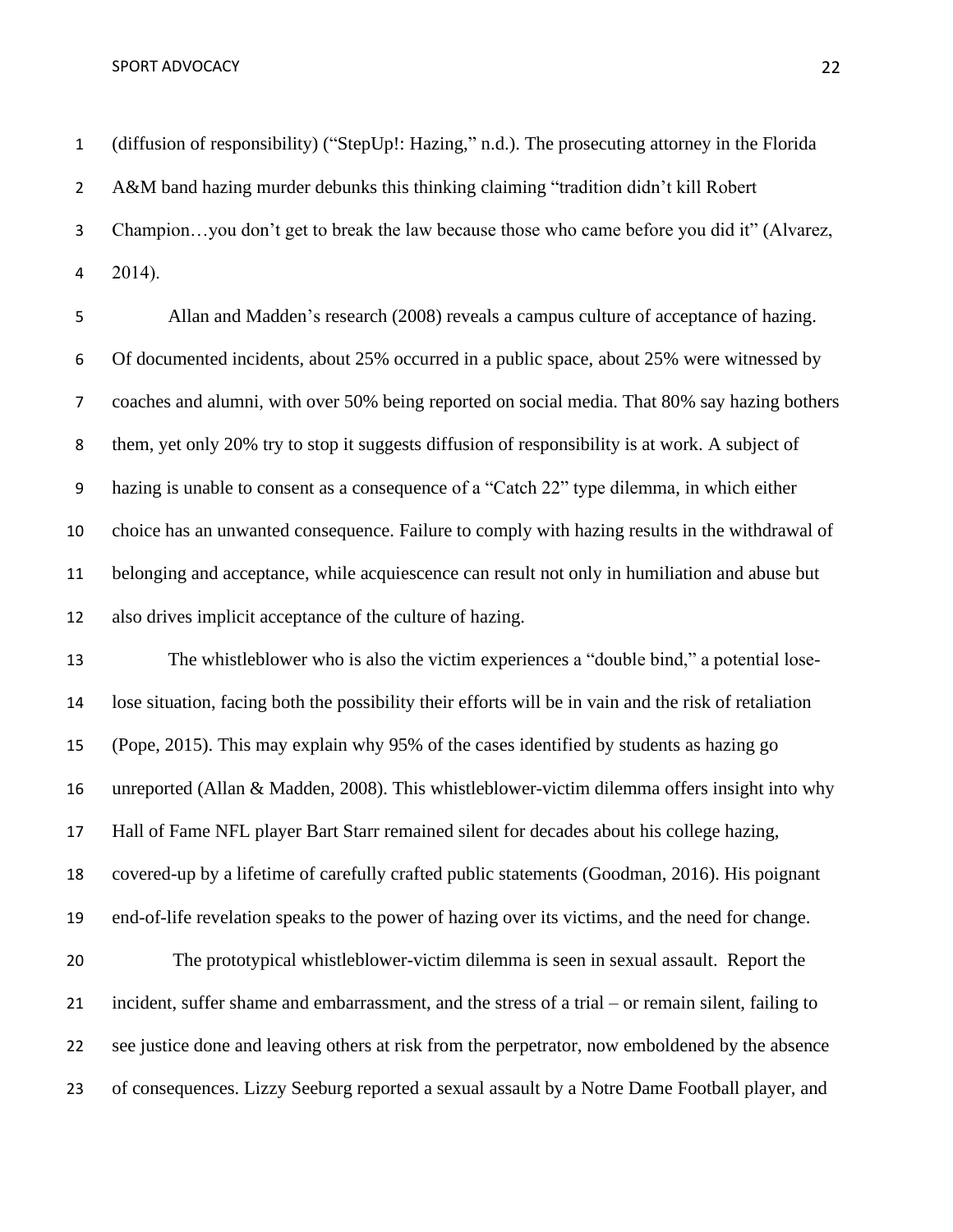shortly after committed suicide. The failure of police to conduct a timely investigation, threatening texts from the football team and the esteemed status of the institution arguably contributed to the powerlessness and hopelessness that drives suicidal behavior. All too often, suicide is an unanticipated consequence of interpersonal violence (e.g., Nuwer, 2015). Sadly, in silencing the victim, suicide serves the perpetrator.

 Smith & Freyd (2014) describe this as a secondary victimization, that unfolds as those who hold status within the organization are shielded from the consequences of their actions, denying justice and significantly exacerbating the initial offense. In like manner, the women who reported widespread problems with sexual abuse by members of the football team at Baylor University were subjected to harsh criticism from throughout the campus community ("Baylor Regents," 2016; Watkins, 2015). The courageous and eloquent victim impact statement prepared by Emily Doe, following her sexual assault by All-American swimmer, Brock Turner has demonstrated the power of one to make change. With 11 million readings in 4 days, her efforts have given voice to the many sexual assault victims who succumb to shame and silence for fear of worse consequences, and encouraged others to come forward. For bringing light to the crushing impact of sexual assault, the dynamics that undermine reporting and recovery, and for empowering its victims, she has been recognized as the 2016 "Woman of the Year" by *Glamour Magazine* (Mettler, 2016).

## **Organizational Response**

 Organizational response is the tipping point in any incident where social justice is in question. It is critical for both victim and accused that institutions be transparent in inquiry, fair in adjudication and just in punishment. Not all accused are guilty, as evidenced by the false accusations of sexual assault directed at the Duke University Men's Lacrosse team (Zenovich,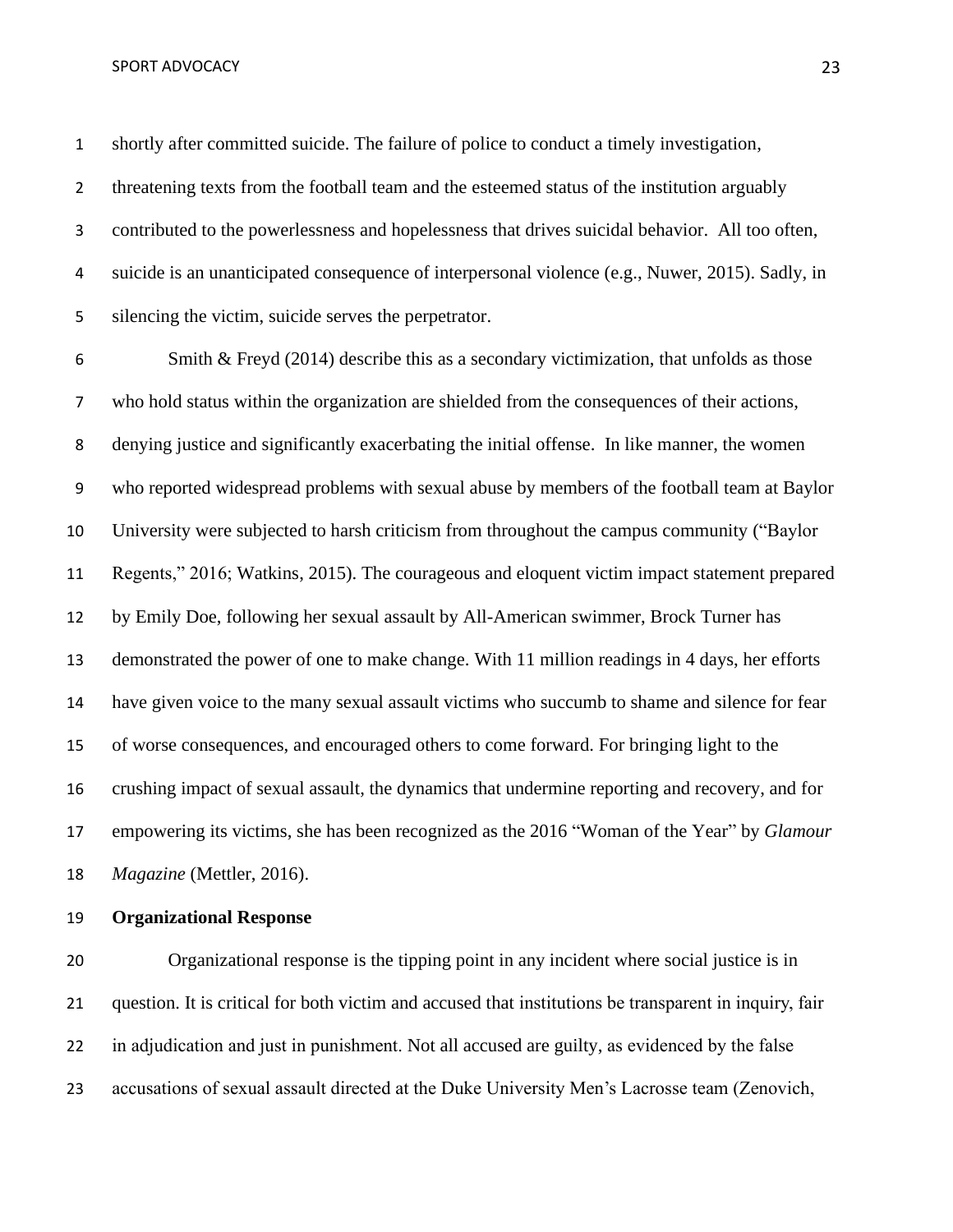2016). Undeserved adverse consequences can function as a kind of bullying in itself. Penn State sport psychologist, Dave Yukelson (personal communication, March 4, 2016) notes the impact of the Sandusky sexual assaults on players enrolled long after the incident, with criticism directed from varied sources toward athletes, as if they were complicit. The primary goal of the process is not punishment per se, but to focus the institution on its mission, and to provide a correction if it has gone off course.

 Institutional betrayal happens when a trusted and powerful organization acts in a way that brings harm to those whose safety and well-being its mission is to protect (Smith & Freyd, 2014). Betrayal may be isolated or systemic, and may be a consequence of direct action, failure to respond to transgressions, or neglecting to inform constituents of their rights when offended. The expectation of trust implicit in its mission, in conjunction with a heavily skewed power dynamic, renders its stakeholders particularly vulnerable. When the organization fails to act, the victim faces a double bind: leave the organization, or accept institutional betrayal as a condition of continuing membership, in the process committing to a kind of psychological blindness, pretending as if all is well (Smith & Freyd, 2014). Reflecting on his experiences in Berlin during the Holocaust, Lemkin has described the zeitgeist as a twilight between knowing and not knowing where unethical practices were widely recognized but nonetheless routinely left unaddressed (Smith & Freyd, 2014)

 In *Moral Disengagement*, Bandura (2016) details the process of denial, misdirection, absolution from blame and dehumanizing the victim by which organizations do harm and live comfortably with themselves. When used collectively and systematically, these behaviors lay the foundation for institutional betrayal. The power of such strategies are redoubled when a highly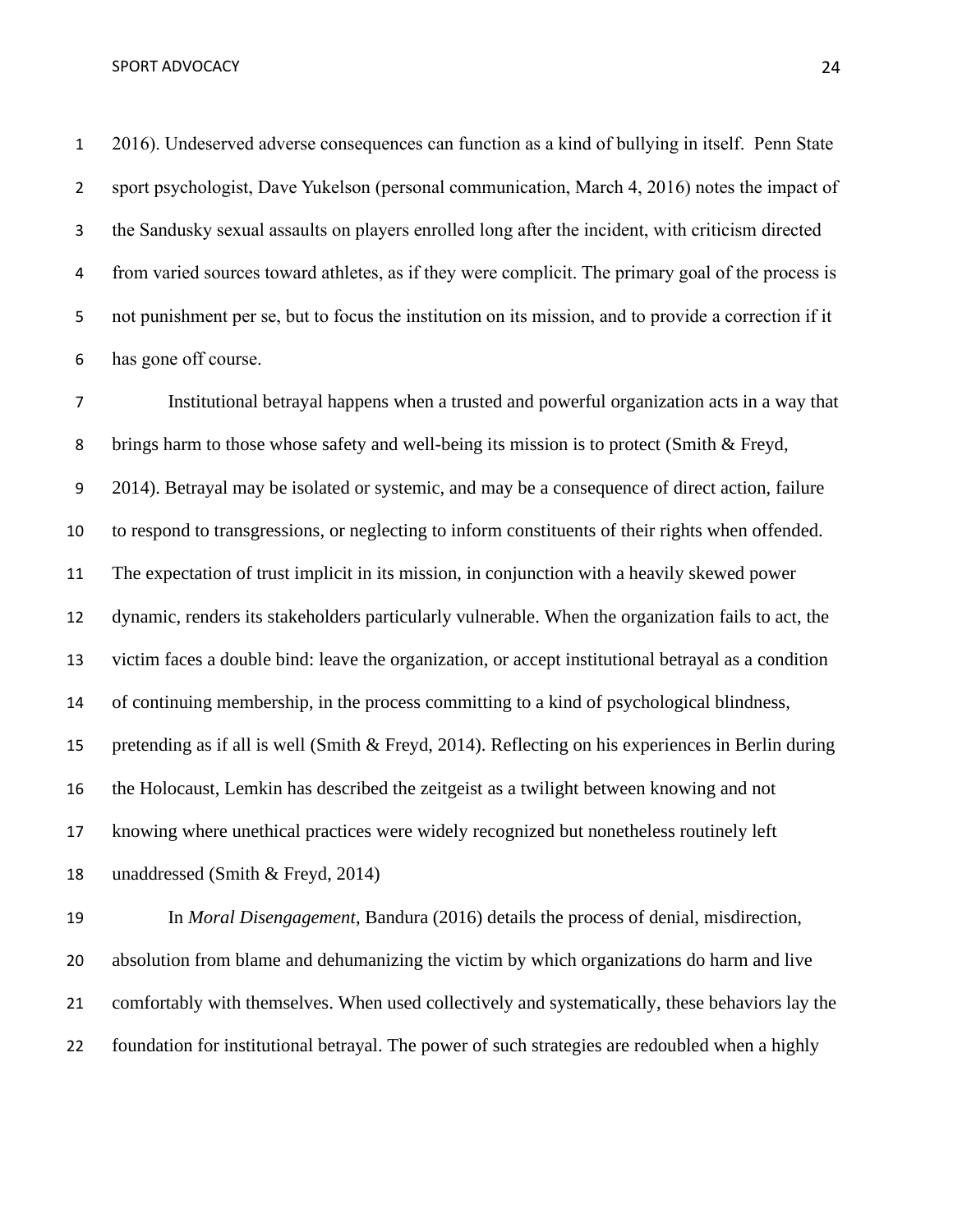esteemed institution uses its prestige to assuage doubt, as is suggested by the Zimbardo (1969) and Milgram (1975) studies.

 Denial is a widely used term in psychological and popular literature with nuanced variations in meaning (Bandura, 2016). In Freudian theory, denial is a defense mechanism, a coping method that pushes events out of awareness to prevent feeling overwhelmed emotionally. Denial may follow from cognitive dissonance, a state of psychological tension when encountering conflicting beliefs and behaviors. When unable to reconcile an offense reported with the status of the accused, denial may present as a form of moral disbelief that manifests itself as a psychological blindness to events (Smith & Freyd, 2014). Perhaps this explains what transpired in the Penn State sex scandals, as those in authority failed to allow themselves to see the reality of what had happened. When used deliberately and with awareness, denial is synonymous with lying.

 Misdirection comes in many forms. Pope (2015) describes the ethics placebo as an endemic means of misdirection whereby individuals and organizations seek to avoid accountability. Pope and Vasquez (2001) detail eight tricks of language, twenty two justification strategies and twenty two logical fallacies, which may be used to spin ethically questionable options into seemingly acceptable choices. Ethics placebos often work by deconstructing a situation, examining elements of behavior as if they were unrelated events, and subjecting them to convenient reinterpretation. Ethics placebos methodically misdirect attention from problems, and sabotage steps toward a solution. The double bind is a particularly insidious and vexing form of misdirection poignantly illustrated by R.D. Laing in *Knots*, a blending of poetry, psychology and social commentary

They are playing a game. They are playing at not playing a game.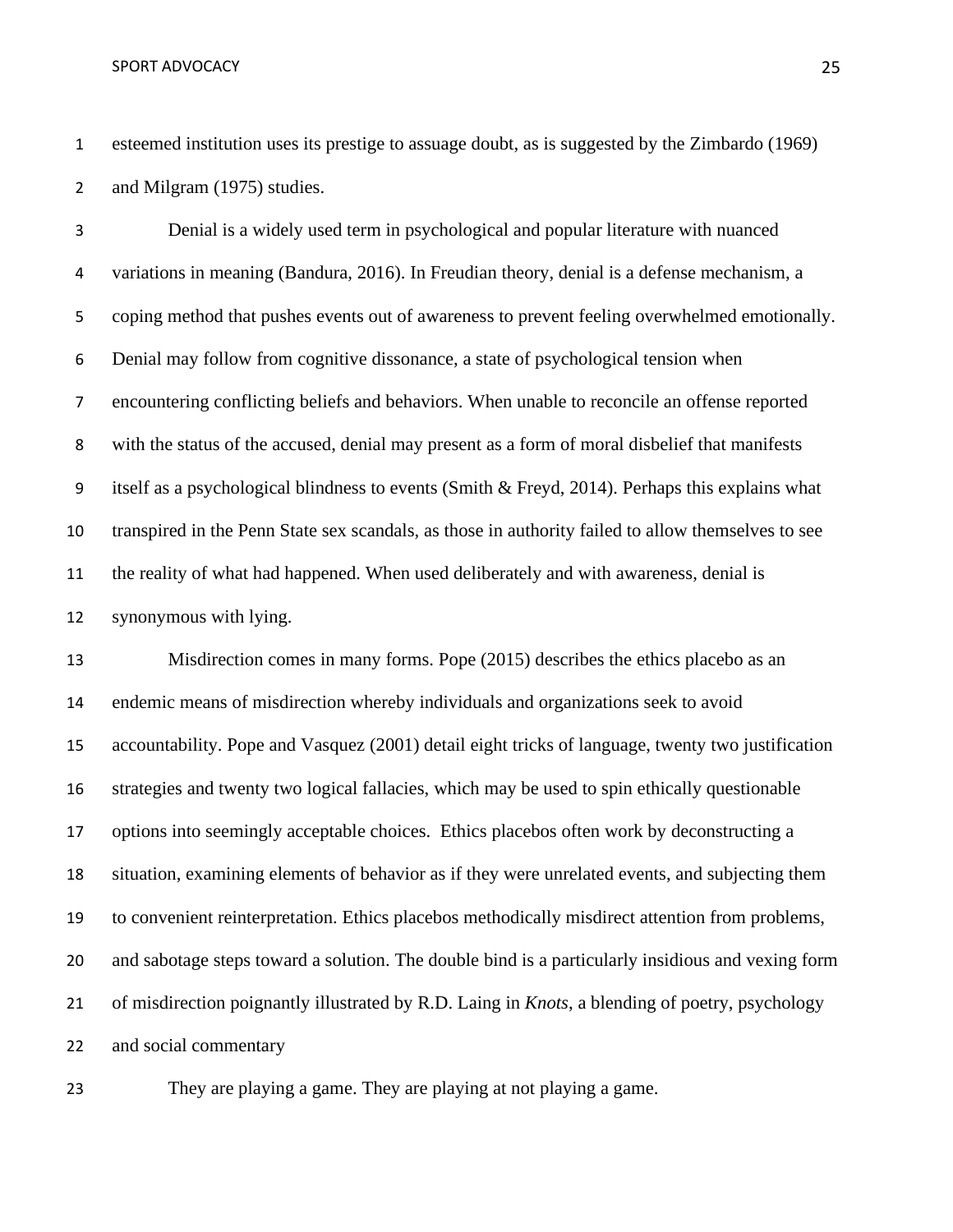If I show them I see they are, I shall break the rules and they will punish me.

2 I must play their game, of not seeing I see their game. (1972, p.1)

# **Part C: Advocacy in Action**

 The psychological dynamics of hazing, bullying, harassment and organizational response identified in Part B are applied in a case study format, illuminating the challenges faced by the psychologist who takes on the role of advocate. As the scenario unfolds, the Sport Psychologist (SP) first focuses on helping the athlete cope with the stress of a hostile environment, then prepares the athlete to act as an advocate on her own behalf, and eventually steps fully into the role of advocate, acting for the athlete. With each step forward, risk rises and hopes fall on the institution willingness to be accountable.

 Season 1: Maureen is a widely-recruited first year basketball player who starts the first several games. She misses a game for a family religious celebration, which the team loses. At the next practice, Maureen discovers she has lost her starting position. No one on the team will speak with her, subjecting her to hazing in the form of social exclusion. Although team mates eventually resume communication by the next game, she does not play for the next several games. In a team van accident, multiple players are injured and Maureen suffers a concussion. With a reduced roster, the coach tries to force Maureen to play against medical advice, but she refuses. Now recovered medically, she is distressed that she is receiving no playing time at all. Feeling helpless and fearful of acting on her own behalf, she presents to the SP.

 Season 2: As the second season unfolds, Maureen re-contacts the SP noting that the coach has been complaining about her weight, suggesting she could be starting again if she were lighter and faster, even though she weighs the same as her first year. Maureen continues to be seen periodically in counseling through the season, typically after slights from the coach. She is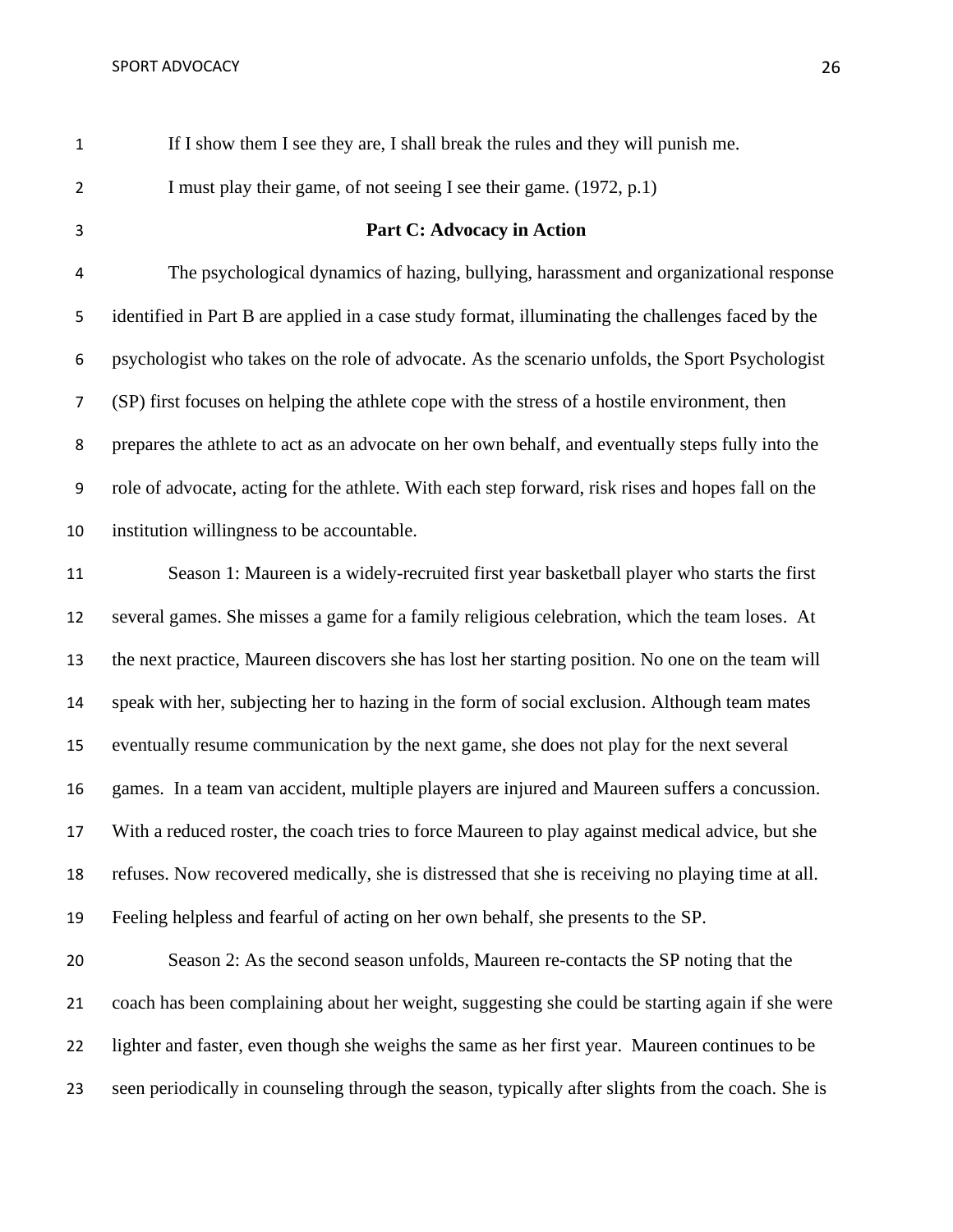increasingly distressed, with which she copes alternately by "comfort" eating and by restricting food intake. At the conclusion of her second season, Maureen considers transferring. She is encouraged by the SP to speak with the coach about her lack of playing time and comments about her weight. The coach minimizes her concerns, assuring her that things will be better next year, leading her to stay with the College.

 Season 3: Maureen presents to the SP after becoming ill from laxative use to lose weight, reporting that criticism of her weight and other negative behaviors from the coach have escalated. With her permission, the SP registers a detailed complaint with the Dean of Students. The Dean presents the situation to the college president, who supports her actions and requests updates, but asks to be left out of any official communications. The report from the Dean back to the SP does not address the coach's bullying at all, and offers the results of a superficial investigation of hazing, apparently limited to an end-of season evaluation for Season 2 (even though the hazing incident occurred during Season 1). The player is advised by the Dean to meet with the Athletic Director (AD), who cautions Maureen that her concerns could be pursued further, but would likely create such an awkward situation that she would no longer be able to remain on the team. The AD again suggests that she work things out with the coach. The Dean assures the SP that all are acting in accord with the College's mission.

**Analysis**

 The College's tactics, which are designed to protect the institution at the expense of the athlete, include a sham investigation, use of ethics placebos and a double bind, resulting in institutional betrayal.

 **Sham Investigation.** A sham investigation is carefully crafted to avoid an adverse finding. The full set of issues raised in the meeting apparently go uninvestigated and are not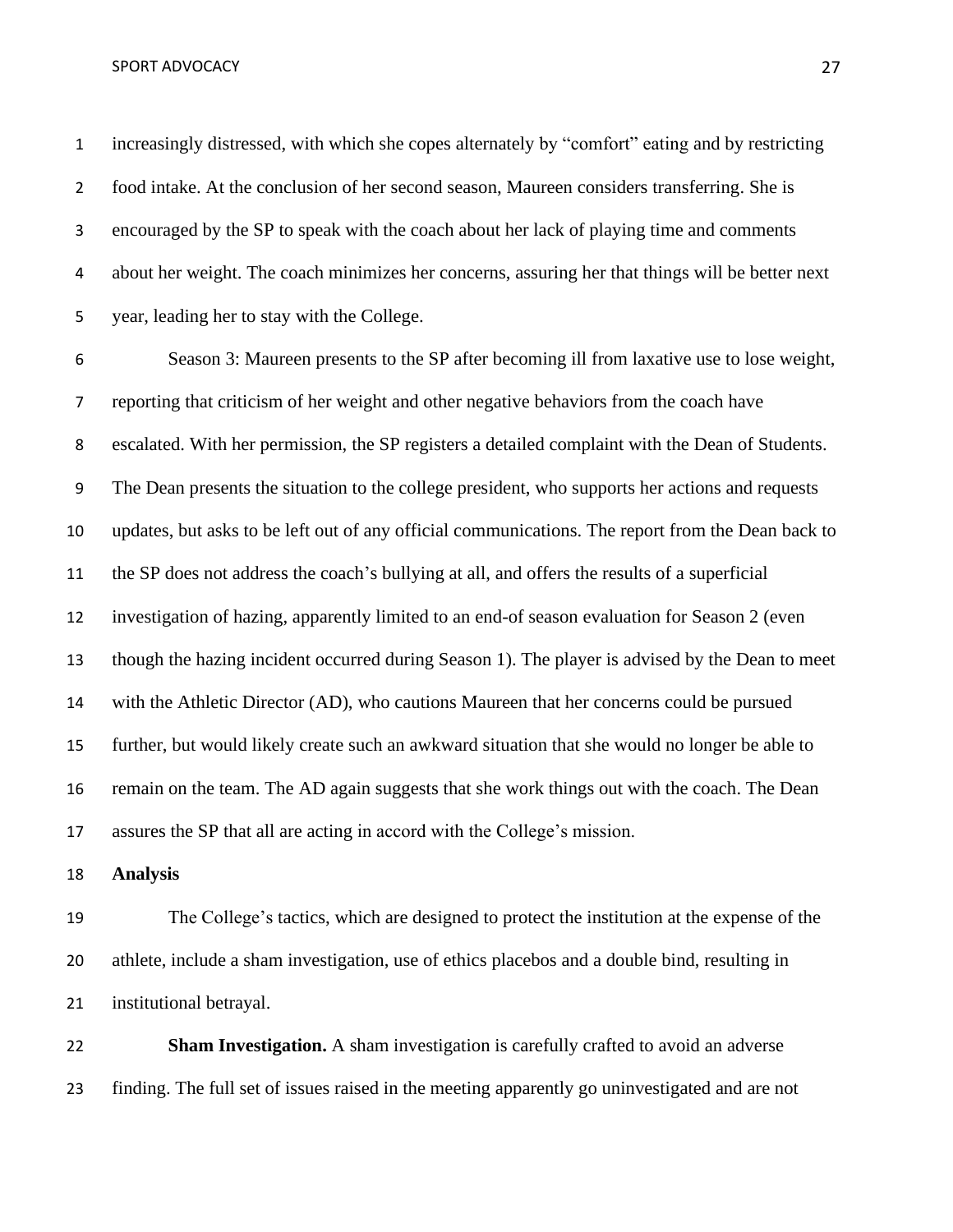addressed in the report. For example, the question of being forced to play against medical advice is not mentioned, nor are the persistent comments critical of the athlete's weight. The inquiry into hazing was limited to review of evaluations at the end of Season 2, resulting in a reporting bias that was obviously to the advantage of the College. By asking only the Season 2 team, the reporting is both over-inclusive (i.e., including players not present at the time) and under- inclusive (failing to ask a group that was present), thus dramatically skewing the reported statistics. Excluding the senior class at the time of the hazing is particularly problematic because as leaders of the team the hazing could not have happened without their explicit support. There is no indication of an attempt to define hazing before asking the question, which is important in light of evidence that many hazing practices are not recognized as such (Allan & Madden, 2008).

 **Ethics Placebos and the Double Bind.** The College uses ethics placebos to place itself in the best light possible. This begins with deconstructing the events as if they were unrelated, thus obscuring the overall pattern of behavior, by which an objective observer could discern the larger story and garner meaning and intent. Out of context, the events are more easily subjected to convenient reinterpretation. For example, the sham investigation sets up use of the "appeal to ignorance" ethics placebo (Pope & Vasquez, 2011) as the College spins its own intentionally inadequate investigation as indicating the absence of wrongdoing. The College creates a "double bind" presenting the illusion of choice, while setting up a lose-lose situation. The core of the double bind is conveyed in the AD's comment to Maureen, that her concerns could be pursued, but that to do so would likely result in her being unable to remain on the team. The AD locks in the double bind by suggesting that the player speak to the Coach if there are other concerns. Directing the victim to seek relief from the person who has created the problems tightens the knot of the bind.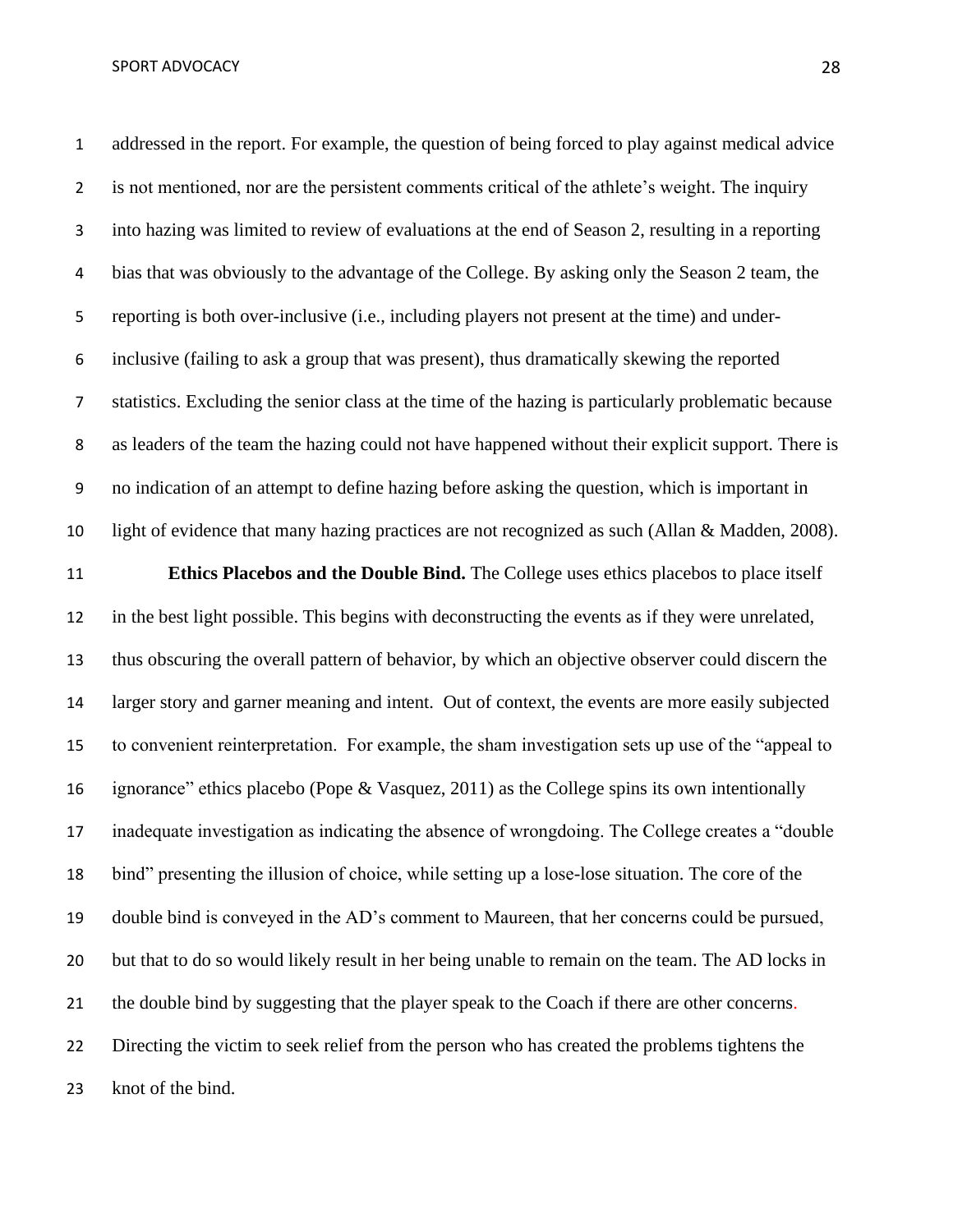The Dean's reply to the SP that says little directly, says much implicitly, revealing the 2 College's buy-in and leadership role in actions taken. This suggestion also puts the Dean's (and President's) stamp of approval on the actions taken by the Coach and AD. That the Dean denies in a public written statement what the AD freely acknowledges openly in the meeting with the player, demonstrates the extent to which the College has fully leveraged the skewed power dynamic that is the hallmark of institutional betrayal. The Dean's statement that the program is in keeping with the college's institutional values and priorities speaks to the collective confidence of the Dean, the President, the AD and Coach that they were not at risk for consequences that might come from reasoned examination – as an ethical higher authority might potentially do. **Institutional Betrayal.** A failed process is reflected in: tolerance of persisting abusive practices, a sham investigation, and systemic use of ethics placebos and the double bind. As a result, Maureen is betrayed by the college, while the institution reinforces a culture of organizational silence, with the veiled threat of additional adverse consequences for those who speak out. The Dean's claim of no harm done in her response to the SP reflects the boldness and

false righteousness of those that employ the ethics placebo.

 At the root of institutional betrayal is a failure of leadership, which is all the more disturbing in that it is from a would-be esteemed institution. Failures to address issues that are at the core of the College's mission by all leadership, including the president, are a "Helm's" effect (Heil, 2015). Like the trusted helmsman in Greek mythology who let the ship go adrift, the leader who allows the institution to veer off its true course is responsible for its wrecking on the rocky shoals of catastrophe.

 At the University of Missouri in 2015, President Wolfe ignored building evidence of racial injustice on campus. Simmering tensions sparked by a graduate student's hunger strike,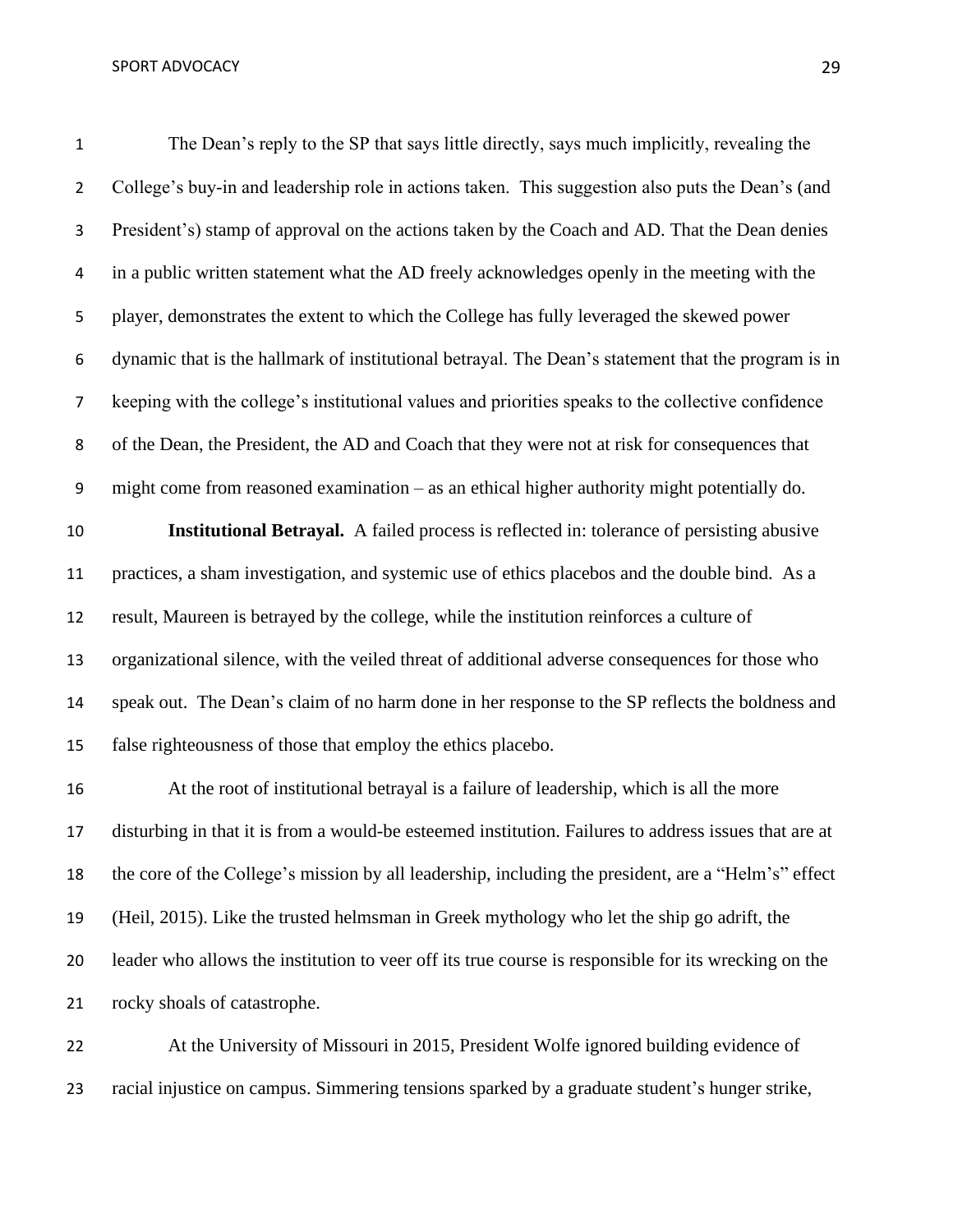culminated in a threatened boycott by the football team, leading to the president's resignation. This decisive remedy functions like a correction in course. It stands in stark contrast to the case study presented above, raising the question of what to do when reasonable measures fail. **Part D: Advocacy in Perspective** When the institutions that govern sport fail to provide an adequate resolution, the pursuit of advocacy may lead the psychologist into unfamiliar territory and entail interaction with an array of allies and adversaries, including: athletes, coaches and parents, other psychological and medical professionals, sports organizations and governing bodies, law enforcement and governmental agencies, and the media. The challenge is compounded when advocacy runs contrary to deeply entrenched history and tradition, and where a remedy is tantamount to a cultural change. **Advocacy in the Public Domain** The failure of the institution in the case study to make a reasonable effort to correct the problem begs the question "What else can be done?" In the ideal situation, there is the opportunity to appeal to a higher authority. Failing that, one is the left with the courts, the court of public opinion and the media. The National Collegiate Athletic Association (NCAA) is the higher authority with its member institutions, empowered to investigate and sanction a wide range of athlete, coach and institutional behaviors. However, in the case study presented, the NCAA can only advise the college to conduct a self-investigation, the futility of which is apparent. Given the adversarial stance of the college, there is question whether further action might result in additional adverse consequences for the athlete, the sport psychologist or both. Lest observers naively think that the courts are a ready remedy, consider the comments of attorney Slade McLaughlin who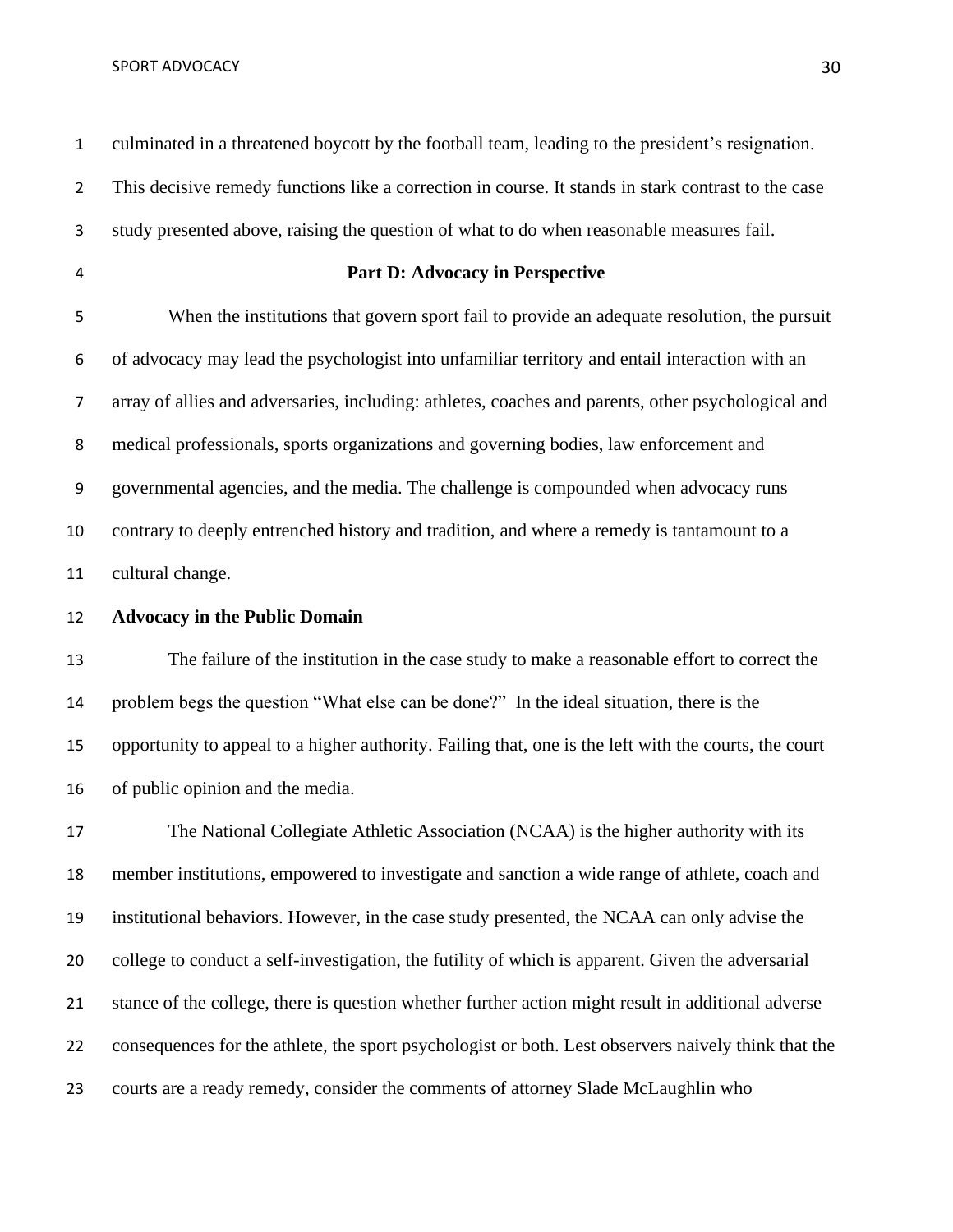represented both the plaintiff in a highly publicized hazing incident at Franklin and Marshall College (Berman, 2012) and a Jerry Sandusky sexual assault victim (Personal communication, October 24, 2015). His comments point to the worst case scenario where all the power of the institution is formally and officially directed against the athlete (or coach or others wronged), as if the failure of institutional leadership can somehow be righted by a favorable court proceeding. Educational institutions rarely admit wrongdoing, almost never apologize, and fight claims tooth and nail. Any legal process would necessarily be a long and drawn out one, and would involve ostracization of the athlete by other students, administrators, etc. There is no easy road to success which invariably turns into a cut-throat, scorch and burn proceeding. The court of public opinion is a fickle one, with a high risk to reward ratio for those who take the path of activism. Muhammed Ali's decision to resist induction into the Army as a conscientious objector, now widely respected, was met with vilification at the time (Muhammad Ali: Olympic.org, n.d.). The need to capture the attention of a soporific public is why activism has historically played a critical role in social justice in sport, notably the 1968 Mexico City Olympics black power salute and the 2015 racial discrimination protests at the University of Missouri (Edwards, 2016). Alternatively, a simple gesture at just the right time can be a tipping point. In Jackie Robinson's entry into baseball, a turning point came as he was embraced on the field by Dodger team captain, Pee Wee Reese, unequivocally communicating to the fans and players that Robinson was a full member of the team (Cronin, 2013). To enter the court of public opinion, it is critical that psychologists speak effectively to the media and by extension the public. Ferguson (2015) notes problems with public perception of

psychology emanating from its failure to differentiate science from pop psychology, naïve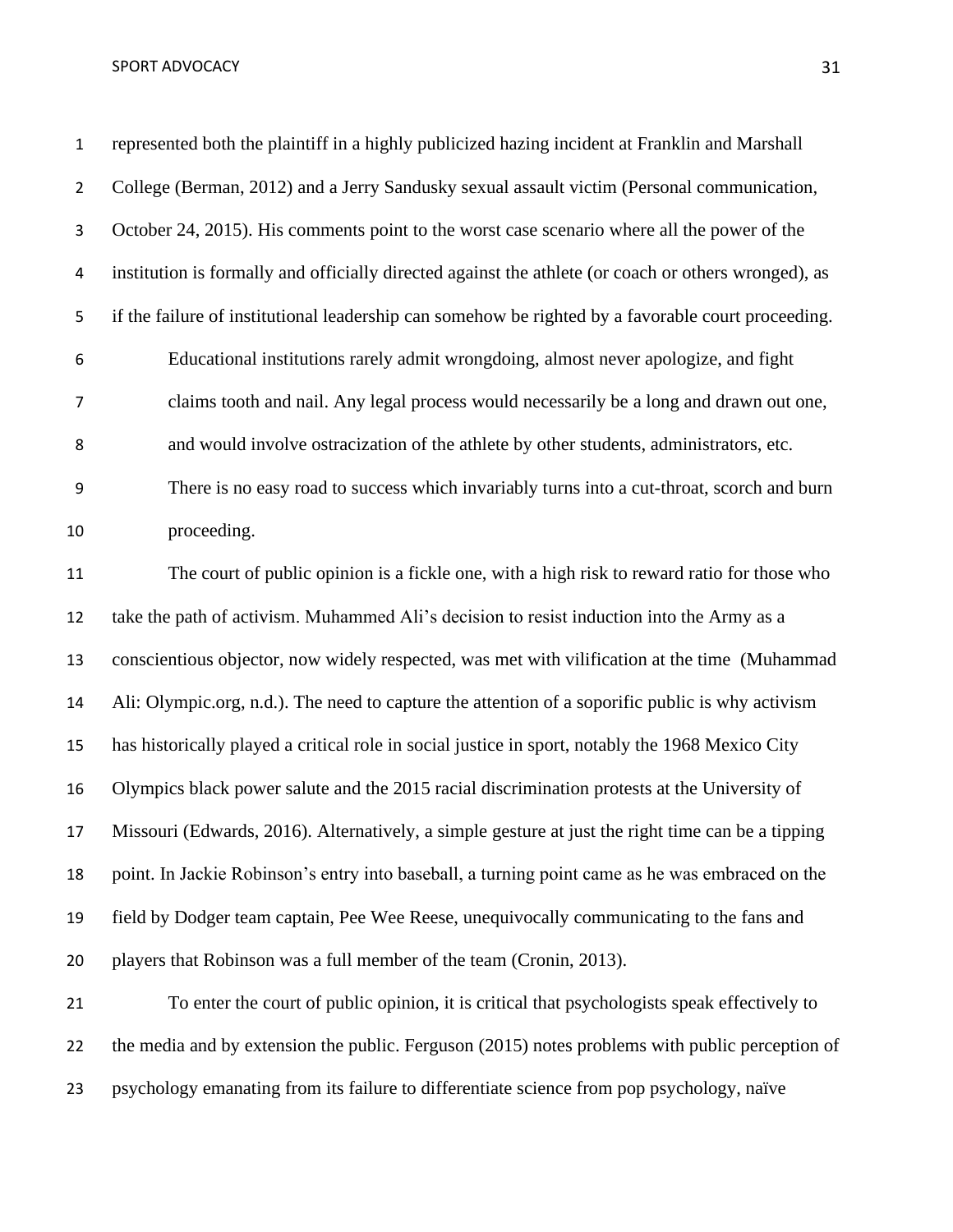notions of psychology, and failure to present research in a way that resonates with the public and with policy makers. In a venue where sensationalism and sound bites often trump substance and detailed analysis, psychologists are cautioned to craft a clear and compelling message (Kirshenbaum, 2015).

 When focused on broad societal issues, advocacy must often overcome "cultural schema," defined as embedded patterns of reasoning that are typically simplistic, easily misapplied, and often operate outside conscious awareness (Davey, 2015). Take mental toughness, for example, which is universally deemed a virtue in sport. When unchecked, mental toughness may result in and justify undue harshness and violence, influencing practices ranging from hazing to negative coaching to violence on the field of play.

 Memorialized in the naming of the Super Bowl trophy, Vince Lombardi is an icon of 12 mental toughness and a mythic figure in  $20<sup>th</sup>$  century sport. But the myth does not match the man. Lombardi, a devout Catholic, prayed for control of his temper and was an ardent gay rights supporter [\(Maraniss, 2000\)](https://en.wikipedia.org/wiki/Vince_Lombardi#CITEREFMaraniss1999). He is widely but incorrectly credited with originating the infamous quote "winning isn't everything, it's the only thing." Lombardi would regret this, later saying "Winning isn't the only thing, but wanting to win is" (Overman, 1999). Perhaps, better insight into his success as a coach are his comments on discipline, suggesting it be done in "the spirit of teaching…even love, like the discipline one gets from a father and mother" (Moore, 2014). The "winning" quote transcended sport as football became a lens through which Americans interpreted life in the 1960's and 1970's, when traditional American values were being challenged and the mainstream culture was searching for a voice. The penetration of sport-driven values into mainstream culture is reflected in a chilling foreshadowing of the Watergate scandal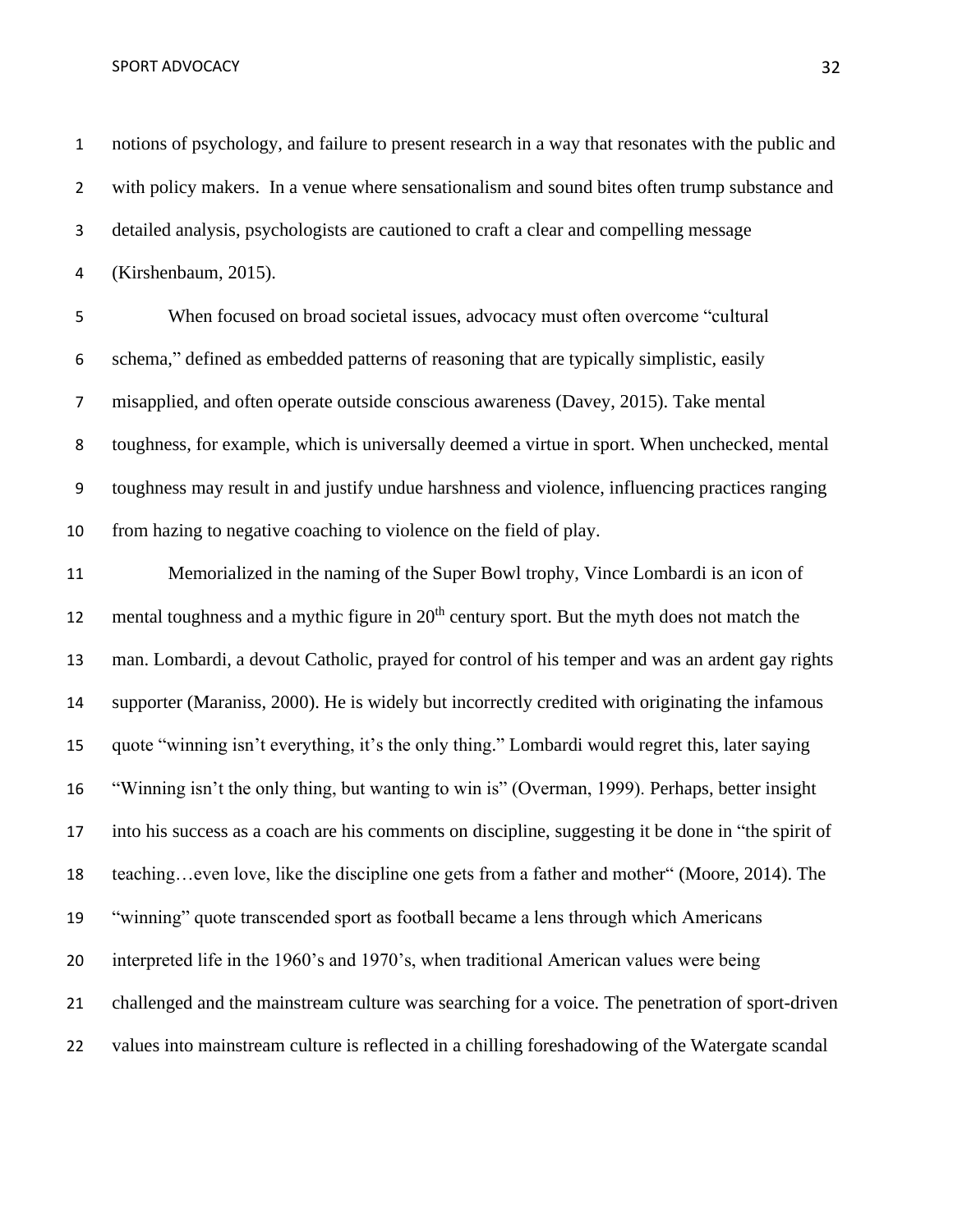as the slogan, "Winning politically is not everything. It's the only thing" found its way into the 1972 Nixon presidential campaign (Overman, 1999).

 That hazing and other disruptive practice like negative coaching and on-field violence are driven by cultural schema, is suggested by their pervasiveness and persistence despite efforts at change, the transparency of rationalizations justifying behaviors, and their failure to stand to reasoned scrutiny.

# **Advocacy and the Coach**

 The power and influence a coach wields over the athlete, for good or bad, is without parallel. Many coaches are loved. Some are despised. I remain deeply grateful to my high school and college coaches, Paul Sanborn and John Covert – and to many coaches with whom I have worked as a sport psychologist. But negative impacts endure as well. A former college football player and entrepreneur, when approached by his alma mater for a donation offered the shocking reply, "Not until Coach XX dies" (Athlete b, personal communication, 2013).

 There is a magic that can unfold when coach and athlete blend into a team. It can simultaneously create enduring personal resilience, lifelong bonds and outstanding performance. Take the USA Hockey team whose victory over the Soviet Union in the 1980 Olympics stands as an iconic moment of team over talent (Coffey, 2005). Yet there are undercurrents in sport which reveal a dark side of entitlement, interpersonal violence and a failure of intuitional accountability, which run counter to the esteemed values of sport that are widely espoused. Given the integral role of the coach within the team, such instances require coach buy-in whether it is a clear and present awareness or a murky kind of blindness to the obvious.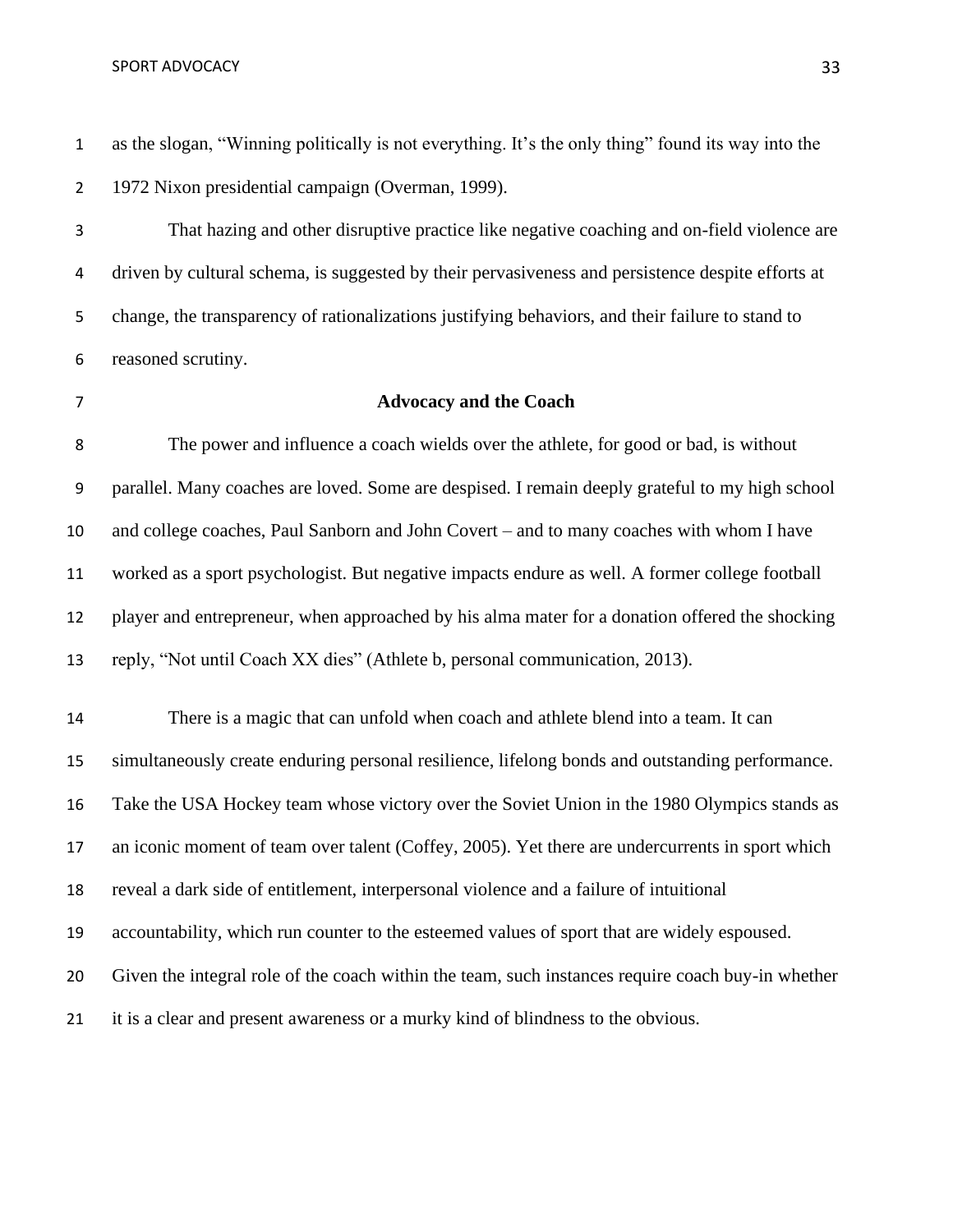1 There is an abundance of evidence to suggest (e.g., University of Maine study; Allan & 2 Madden, 2008) that the remediation of hazing and other forms of implicitly sanctioned interpersonal violence require no less than a change in culture. If the culture of sport is to change, coaches will need to lead the way. No one is more heavily invested in sport than the coach. They know the game the best and feel its heartbeat. The executives' distant view from the "sky box" enables events to be too easily reduced to a calculated abstraction with focus to a fault on the bottom line. But change is challenging when the practices are deeply entrenched, driven by the momentum of tradition, and when the status quo brings tangible success to those who wield the power. Furthermore, the life of a coach is ephemeral, and subject to the whims of those who in turn hold power over them. In a culture where winning can seem like everything, building a winning record while building character is a formidable challenge. If coaches are to be advocates, their rights and protections are as essential as those provided to athletes.

## **Advocacy and the Psychologist**

 While sport psychologists are uniquely positioned to serve as advocates, the voice of psychology in the public discourse on sport is conspicuously absent. Given the bright light shed on social issues in sport, this is a lost opportunity. Instances of social, moral, ethical and legal injustice may be overlooked, because there are many factors that make it easy to do so. In the absence of a defined role or a clear sense of accountability, it is easy to fail to act. In a study by Darley and Batson (1973), seminary students were directed to move with haste to a nearby location to speak on the biblical parable of the Good Samaritan, encountering on the way a man slumped in an alleyway - with less than half stopping to help.

 It is also difficult to move against established practices. Where "getting your bell rung" and getting back in the game is a sign of toughness, it can be difficult to effect change, as has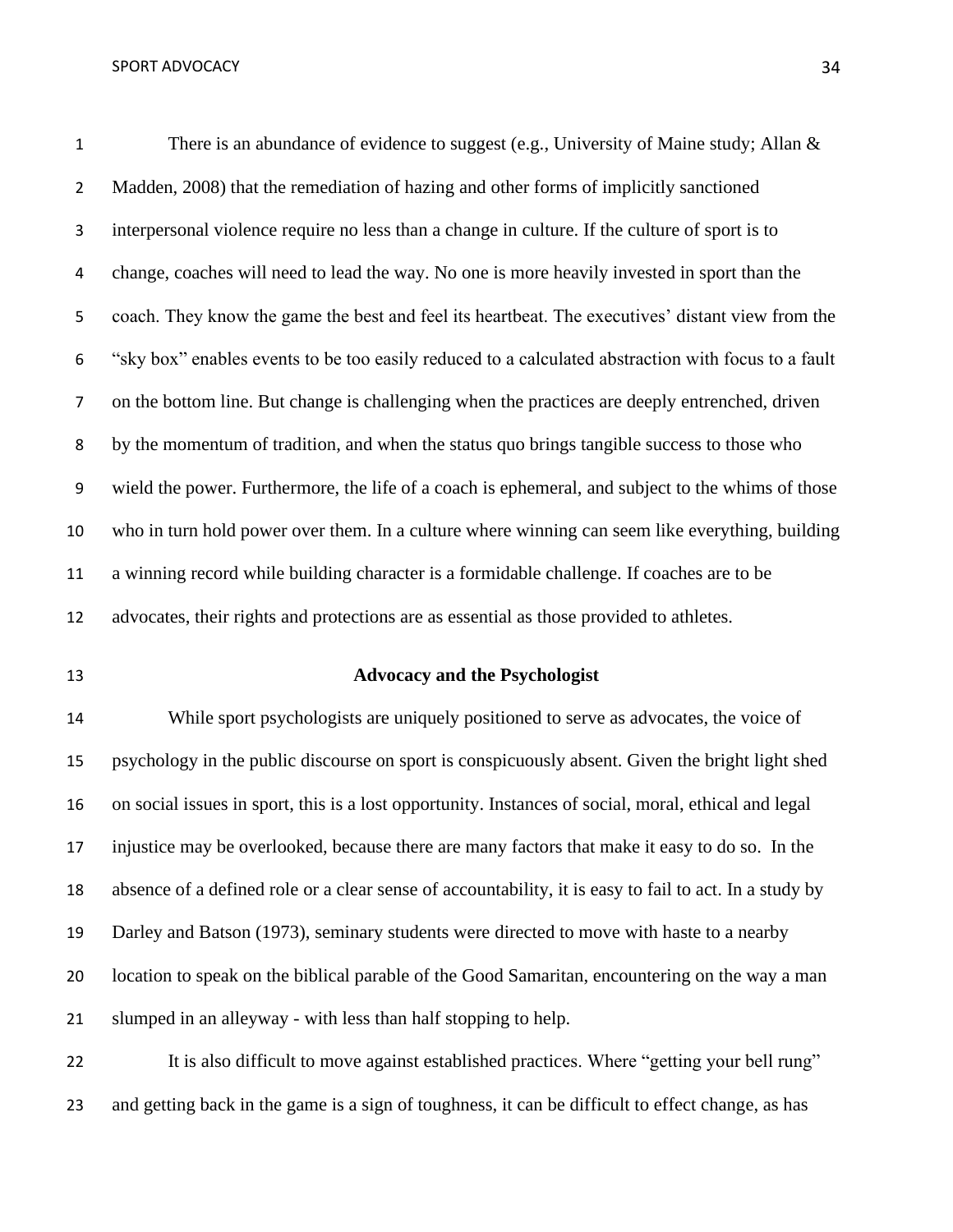been demonstrated -- but not impossible, as has also been demonstrated. Advocates may also be adversely affected personally and professionally, falling victim to the skewed power dynamic that is driving the need for advocacy. Consider the comments of Dr. Bennet Omalu on the NFL response to his head injury research, "I was bruised and battered… I was ridiculed." (Reiter, 2015, p.31).

 The risks and responsibilities in advocacy raise difficult ethical questions regarding professional practice in sport. Myers, Sweeney and Wright (2002) suggested that although advocacy is essential to professional counseling practice it is often neglected. They point to the risks associated with taking action as an underlying cause for failure to embrace this essential responsibility. Much the same can be said for sport psychology. In suggesting that intervention in sport should strive for the greatest good, Aoyagi and Portenga (2010) identify the importance of social justice and advocacy. They emphasize the critical role of positive ethics which drives a proactive focus on doing the greatest good for clients, noting the contrasting and complementary role of the more typical principle ethics, which are reactive and focused on minimizing harm and risk management. They also encourage professionals to personally embrace the performance enhancement ethic that we expect of our clients. Because sport psychology potentially involves intervention simultaneously with individuals, teams and organizations, it will sometimes entail acting on behalf of one part of the system that is in conflict another. When the system fails to address individual rights or enforce responsible organizational practices, the question of social justice and advocacy arise along with the attendant risks and responsibilities. That sport has a broad social reach in setting standards of behavior, calls attention to the importance of taking action when facing apparent injustice.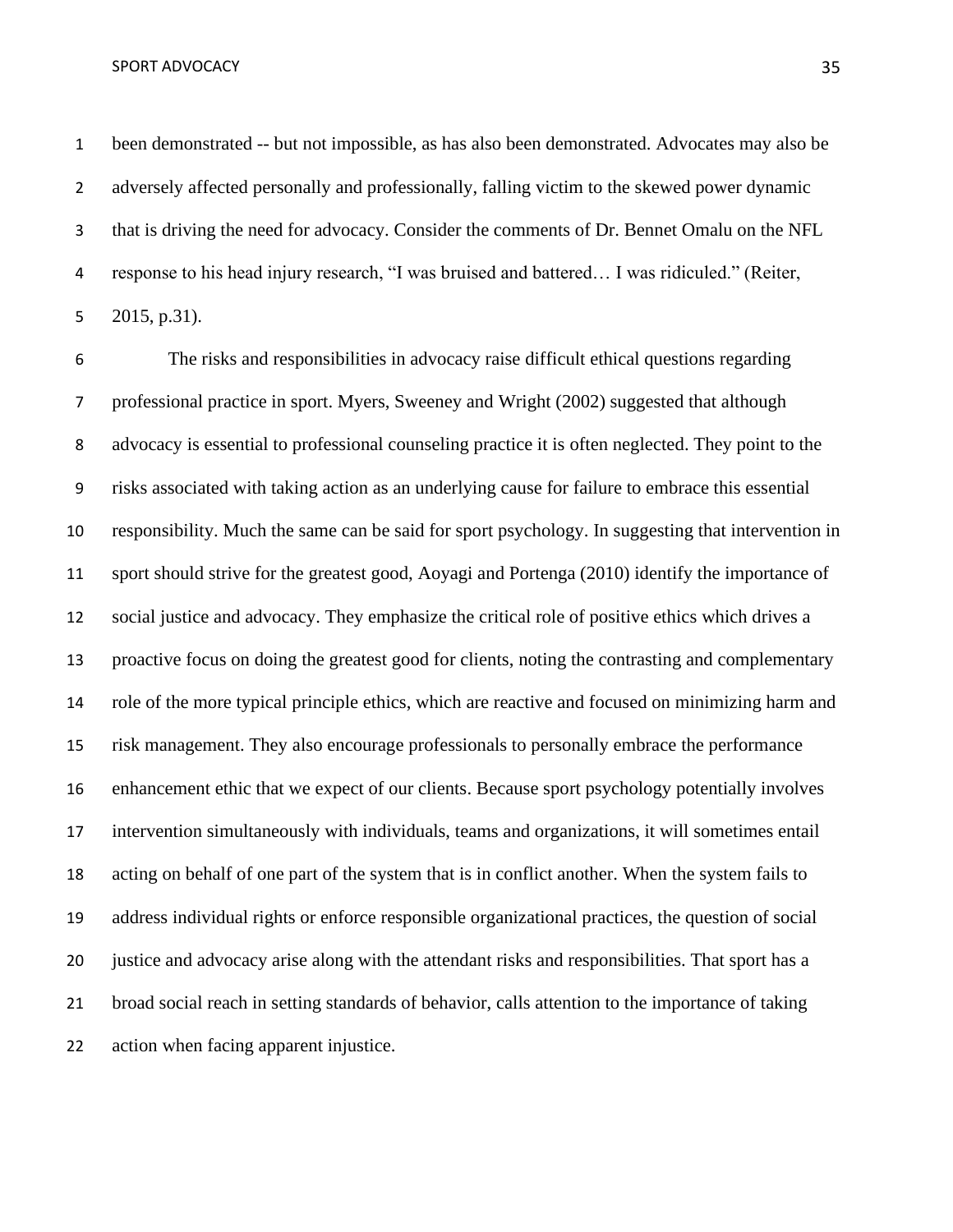Although focused on rural practitioners, Bradley, Werth and Hastings (2012) offer a look at advocacy within a community of which the psychologist is an integral part, and as such bears relevance to sport psychologists and other sport medicine providers. They provide a useful advocacy matrix as a reference point for planning action and for assessing risks and benefits. The authors also present a balanced look at ethical constraints and examine the mandate to act when faced with social injustice.

 Given the significant professional and personal risks faced in advocacy, it is prudent to critically and comprehensively examine decisions before acting. This process can be thought of an advocacy value proposition summarized as: "Advocacy

10 Value = Benefits – Costs +/- Unintended Consequences" (Heil & Etzel, 2016). The

 assessment should consider the positive and negative impacts on the advocate, and those who would be the benefactors, in addition to others who may be affected. For example, the Olympic Project for Human Rights signature black power salute at the 1968 Olympics had an extremely high set of costs associated with it, but the participants went forward believing that the hoped-for benefits to the many justified the cost to the few. Unintended consequences represent a kind a wild card as is demonstrated in the enduring negative personal impacts on the Australian 17 sprinter, Peter Norman, who joined in, and whose story is largely forgotten (Chen, 2016).

 Recent actions, while falling short of a mandate, nonetheless encourage action by psychologists. The APA Public Interest Directorate has reinvigorated efforts at advocacy with its first leadership conference (Keita, 2015). The *NCAA Inter-Association Consensus Document: Best Practices for Understanding and Supporting Student-Athlete Mental Wellness* (*Best Practices*) clarifies roles and responsibilities for psychological providers and empowers them 23 with autonomous authority to act on the athletes' behalf (NCAA Sport Science Institute, 2016).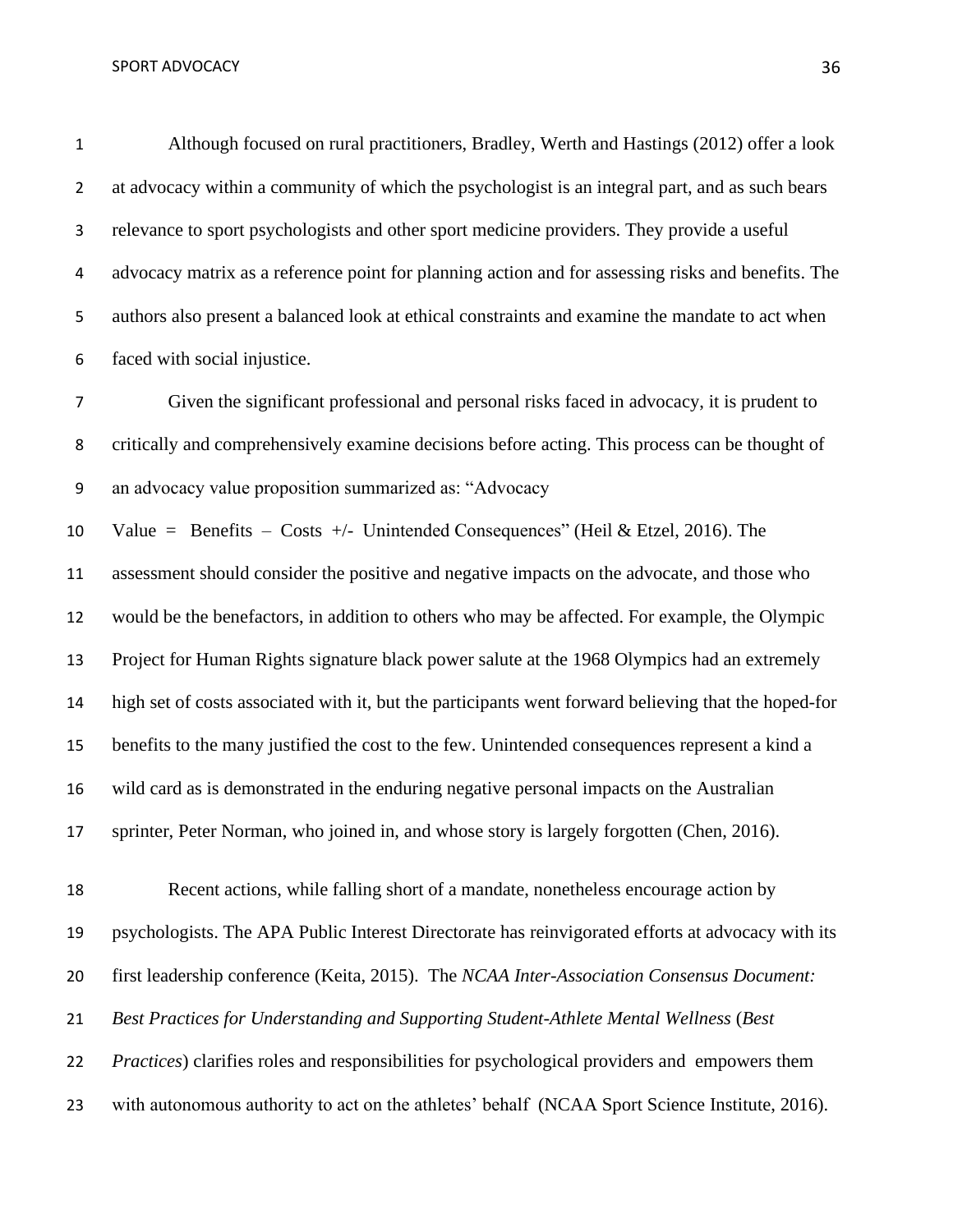The Graduate Coalition for the Advancement of Graduate and Training in the Practice of Sport Psychology has included advocacy language in consensus documents on training and professional practice (e.g, Aoyagi, M., Cohen, A., Appaneal, R., Carr, B., Carter, L., Herzog, T., Rhodius, A., &Van Raalte, J., 2014). The value of the psychologist in sport is implicit in other initiatives across the sport enterprise, such as the Vatican's planned "Sports at the Service of Humanity" meeting (Ourand, 2016), and as initiatives from the Aspen Institute Sports & Society (2015) and the Muhammad Ali Institute for Peace and Justice. ("Muhammad Ali Center to host," 2016).

## **The Challenge**

 As goes sport, so goes society. Sport is a juggernaut of a social institution putting a spotlight on societal issues and modeling a standard of behavior. It is said that sport builds character. Yet, there are so many contrary examples. Sport is like a ship that goes where it is steered, whether to the moral high ground or the rocky shoals of tragedy. When sport stays on course society benefits. Hence the critical role of advocacy.

 Why advocate for sport especially when the potential risks are high and the rewards are low? The answer lies in the critical role of sport in society and the potency of the athletic ideal. Sport is a cornerstone of Western Civilization. Ancient Greek culture gave the world the Olympic Games, a bloodless celebration of warrior skills that is the foundation of modern sport. In the legend of Pheidippides and his Marathon run, there is a view of heroism that eschews the power and dominance that is the hall mark of military conquest, for a model built instead on honor and service in a higher cause (Perseus Digital Library Project, n.d.). With Greek theatre as a reference point, Aristotle speaks to the transformative power of challenge and trial when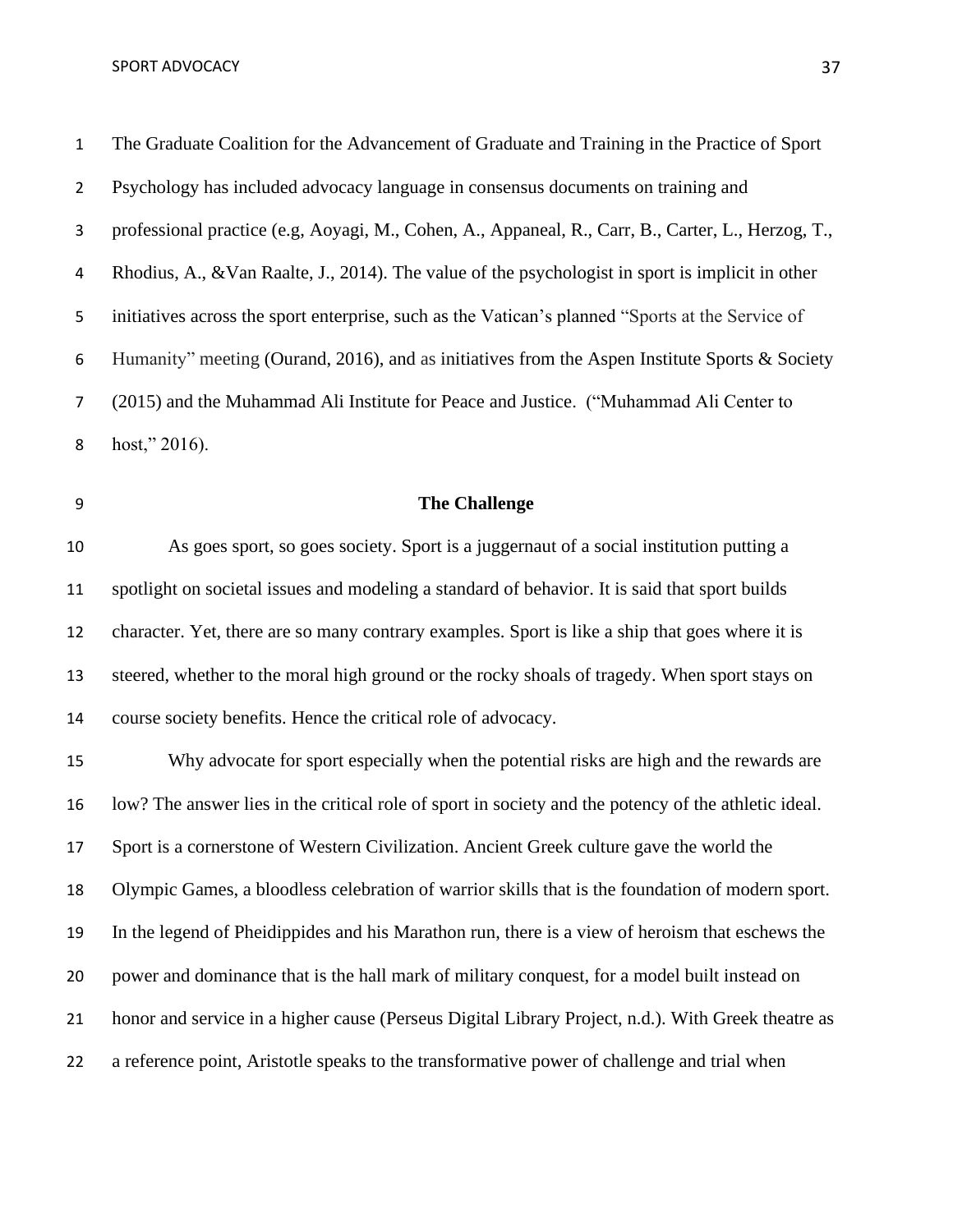played out in a public spectacle. His references to character and catharsis translate well to contemporary sport (McKeon, 2001).

 At times of national catastrophe, sport as a shared public ceremony has demonstrated its capacity to memorialize and heal. Following the Virginia Tech shootings in 2007, sport played a critical role in the recovery process. The first sporting event, a collegiate baseball game 4 days after the shootings, coincided with placement of baseballs at the victims' memorial. Attended by about 4,000 spectators, this was characterized as the start of return to normalcy. The opening football game the following fall, was described as feeling like a shared national memorial. (Heil, Bennett, Brolinson & Goforth, 2009).

 The athletic ideal is revealed in the lessons of the 9/11 tragedy and United Flight 93 (Longman, 2002). The names Beamer, Burnett, Bingham and Glick are not familiar, although they should be. Their actions are a defining moment in contemporary sport and a model to emulate. These former college athletes teamed up to assault the hijackers of Flight 93, saving lives while hastening their own deaths. They showcased the skills honed through sport: to identify a challenge, work as a team, think pragmatically, convert idea to action, and act with courage and composure. Not all will be champions, but every athlete can grow in this skill set and in so doing leave the experience enriched and better prepared for life after. These positive models of the games we play and the skills we build speak to the value of sport.

 The who, what, when and how of advocacy are complex questions with often elusive answers. When considering the challenge of advocacy, be reminded of the power of one, as demonstrated by rape survivor Emily Doe and fasting Missouri graduate student, Jonathan Butler, as well as, by Christine Maslach in the Stanford Prison experiment, and Jackie Robinson and Pee Wee Reese on the baseball field. Change begins with a personal decision to take action.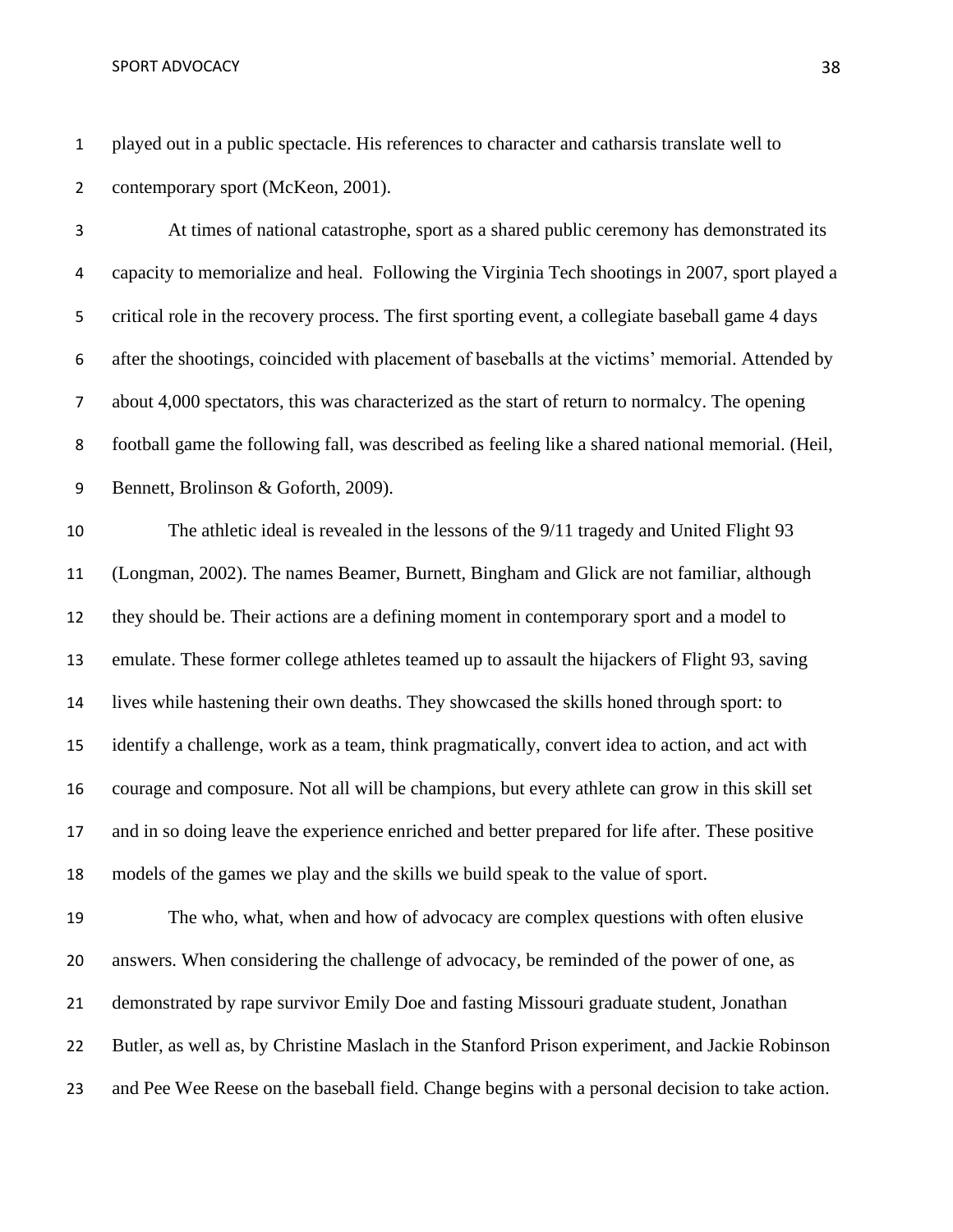| $\mathbf{1}$   | Much remains to be done in society and in your town. Next time you see something troubling         |
|----------------|----------------------------------------------------------------------------------------------------|
| $\overline{2}$ | and ask "Why doesn't somebody do something about that?" - ask instead "Why not me?"                |
| 3              | <b>References</b>                                                                                  |
| 4              | Aldridge, D. (2011, November 7). 20 years ago, Magic took on challenge of HIV. Retrieved           |
| 5              | from http://www.nba.com/2011/news/features/david_aldridge/11/07/remembering-                       |
| 6              | magic-johnson-hiv-announcement/                                                                    |
| $\overline{7}$ | Allan, E., J., & Madden, M. (2008, March11). Hazing in view: College students at risk: Initial     |
| 8              | findings from the national study of student hazing. University of Maine. Retrieved from:           |
| 9              | http://www.stophazing.org/wp-content/uploads/2014/06/hazing_in_view_web1.pdf.                      |
| 10             | Alvarez, L. (2014, October 31). Florida A&M band member is convicted in hazing death. The          |
| 11             | New York Times. Retrieved from http://www.nytimes.com/2014/11/01/us/florida-am-                    |
| 12             | band-member-is-convicted-in-hazing-death.html?_r=0                                                 |
| 13             | Anderson, K. (2012, May 7). The legacy of Title IX. [Special section]. Sports Illustrated, 44-66.  |
| 14             | Aoyagi, M. W., & Portenga, S. T. (2010). The role of positive ethics and virtues in the context of |
| 15             | sport and performance psychology service delivery. Professaionl Psycholoy: Research                |
| 16             | annd Practice, 41(3), 253-259.                                                                     |
| 17             | Aoyagi, M., Cohen, A., Appaneal, R., Carr, B., Carter, L., Herzog, T., Rhodius, A., & Van          |
| 18             | Raalte, J. (2014). Practicum and Supervision Competencies for Sport and Exercise                   |
| 19             | Psychology. Unpublished document created by the Coalition for the Advancement of                   |
| 20             | Education and Training in the Practice of Sport Psychology. For a copy of this document            |
| 21             | contact John M. Silva (silva@live.unc.edu) Coalition Coordinator.                                  |
| 22             | Aspen Institute. (2015, January 26). Sport for All, Play for Life: A Playbook to Get Every Kid in  |

*the Game.* Washington, DC: Aspen Institute Sports & Society Program. Retrieved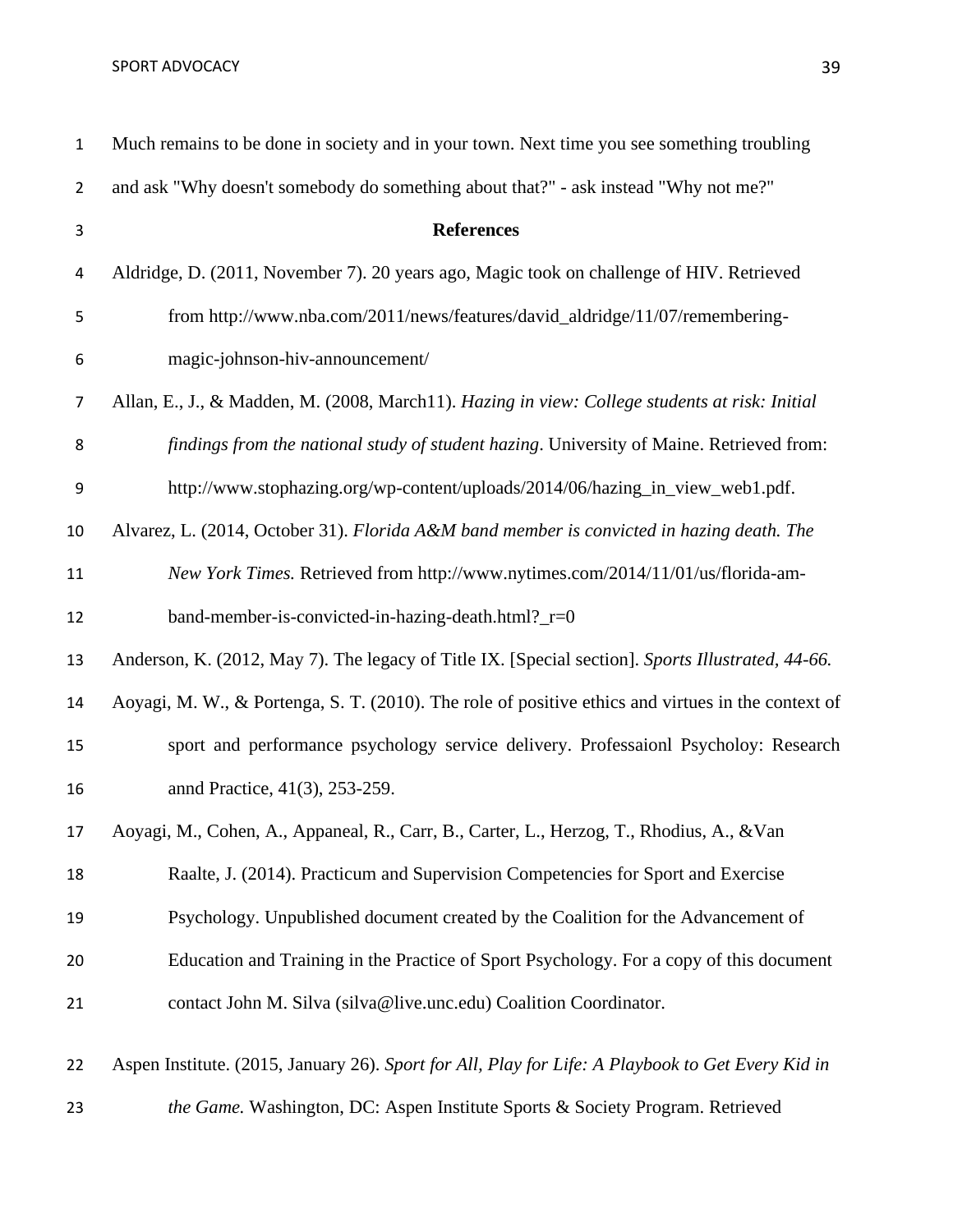| $\mathbf{1}$   | 1/12/16 from http://www.aspeninstitute.org/publications/sport-all-play-life-playbook-get-           |
|----------------|-----------------------------------------------------------------------------------------------------|
| $\overline{2}$ | every-kid-game                                                                                      |
| 3              | Athey, A. B. & Heil, J. (2011). Responding to critical incidents in sport: The 6 "Cs" of Critical   |
| 4              | incident response in sport: A guide for parents, coaches, and administrators. The Journal           |
| 5              | of Performance Psychology, 1, 1-8.                                                                  |
| 6              | Bandura, A. (2016). Moral disengagement: How people do harm and live with themselves. New           |
| $\overline{7}$ | York: Worth publishers.                                                                             |
| 8              | Baylor regents: Art Briles failed to alert police of alleged assault. (2016, Oct 29).Retrieved from |
| 9              | http://www.espn.com/college-football/story/_/id/17912838/investigation-baylor-                      |
| 10             | university-said-art-briles-failed-alert-police-allegations                                          |
| 11             | Berman, Z. (2012, July 6). Lacrosse program shaken by hazing inquiry. The New York Times.           |
| 12             | Retrieved from http://www.nytimes.com/2012/07/07/sports/womens-lacrosse-teams-                      |
| 13             | future-unclear-in-wake-of-alleged-hazing.html? $r=1$                                                |
| 14             | Bradley, J. M., Werth, J. L., & Hastings, S. L. (2012). Social Justice Advocacy in Rural            |
| 15             | Communities: Practical Issues and Implications. The Counseling Psychologist 40(3) 363-              |
| 16             | 384 DOI: 10.1177/0011000011415697                                                                   |
| 17             | Cornell, D., & Limber, S. P. (2015). Law and policy on the concept of bullying at school.           |
| 18             | American Psychologist, 70(4), 333-343.                                                              |
| 19             | Campanile, G., Bast, A., & Radutzky, M. [Producers] Keteyian, A. [Correspondent]. (2016, May        |
| 20             | 8). Russia's doping at Sochi Winter Olympics exposed dark secret [Video file]. CBS                  |
| 21             | News, 60 Minutes. Retrieved from http://www.cbsnews.com/news/60-minutes-russian-                    |
| 22             | doping-at-sochi-winter-olympics-exposed/                                                            |
|                |                                                                                                     |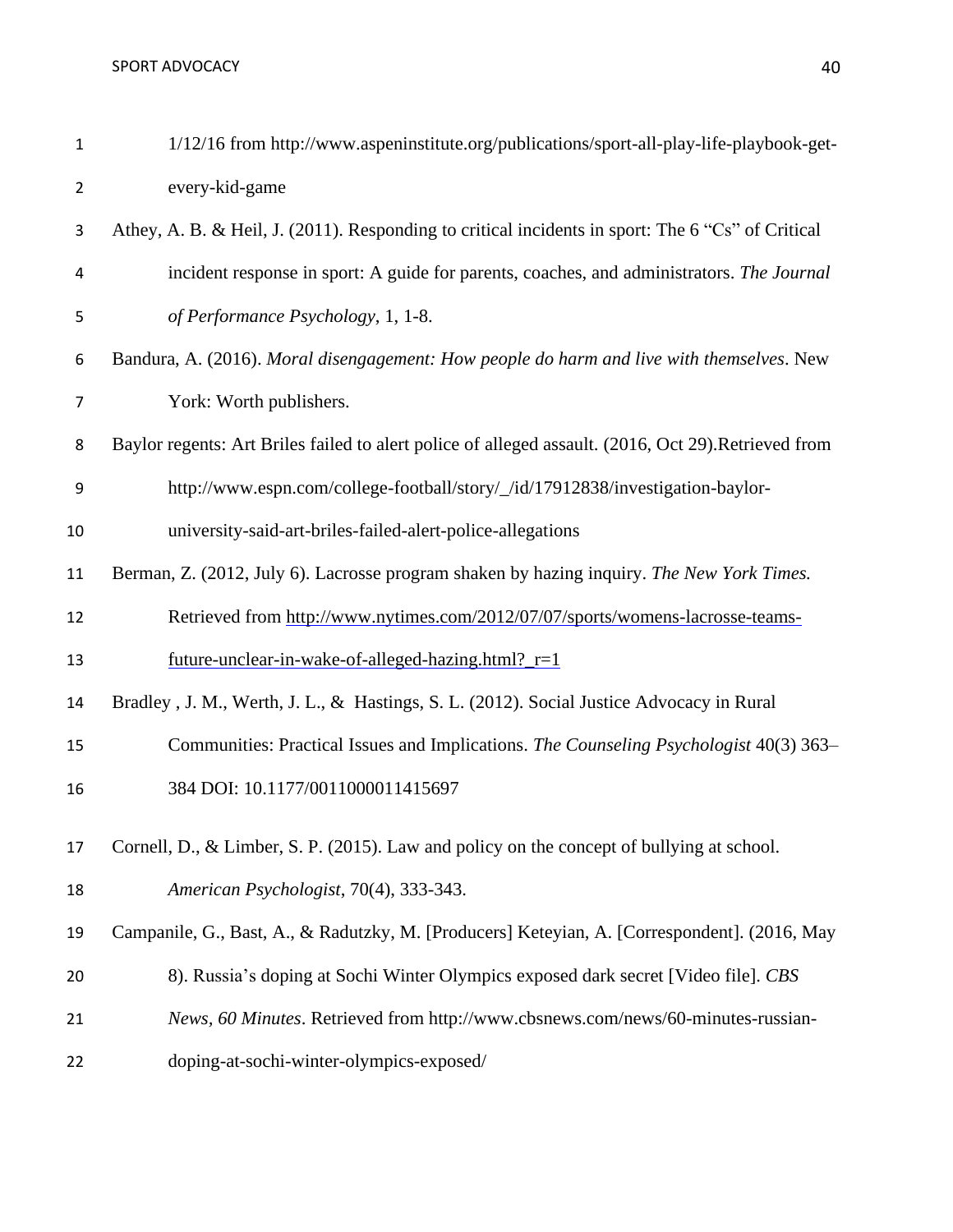| $\mathbf{1}$   | Chu, J. (2016, April 26). Rep. Chu Bill requires Pentagon to track, report on military hazing   |
|----------------|-------------------------------------------------------------------------------------------------|
| $\overline{2}$ | [Press release]. Retrieved from https://chu.house.gov/press-release/rep-chu-bill-requires-      |
| 3              | pentagon-track-report-military-hazing                                                           |
| 4              | Cronin, B. (2013, April15). Did Reese really embrace Robinson in '47? Retrieved from            |
| 5              | http://espn.go.com/blog/playbook/fandom/post/_/id/20917/did-reese-really-embrace-               |
| 6              | robinson-in-47                                                                                  |
| $\overline{7}$ | Darley, J.M. & Batson, C.D. (1973). From Jerusalem to Jericho: A study of situational and       |
| 8              | dispositional variables in helping behavior. Journal of Personality and Social                  |
| 9              | Psychology, 27, 100-108.                                                                        |
| 10             | Darley, J. M., & Latane, B. (1968). Bystander intervention in emergencies: Diffusion of         |
| 11             | responsibility. Journal of Personality and Social Psychology, 8, 377-383.                       |
| 12             | Davey, L. (November 16, 2015). Using psychology to effect social change: the science and art of |
| 13             | framing issues. Retrieved from http://www.apa.org/pi/about/social-change.pdf                    |
| 14             | Donnelly, P., Kerr, G. A., Heron, A, & DiCarlo, D (2014) Protecting youth in sport: An          |
| 15             | examination of the status of harassment policies in Canadian sport organizations.               |
| 16             | International Journal of Sport Policy and Politics. Retrieved from                              |
| 17             | http://www.tandfonline.com/doi/full/10.1080/19406940.2014.958180.                               |
| 18             | Edwards, H (2016, March 24) College athletes' rights as civil rights; from Mexico City to       |
| 19             | Missouri. Keynote paper presented at College Athletes' Rights & Empowerment                     |
| 20             | Conference, Philadelphia, PA.                                                                   |
| 21             | Ferguson, C. J. (2015). "Everybody knows psychology is not real science": Public perceptions of |
| 22             | psychology and how we can improve our relationship with policymakers, the scientific            |
| 23             | community, and the general public. American Psychologist, 70(6), 527-542.                       |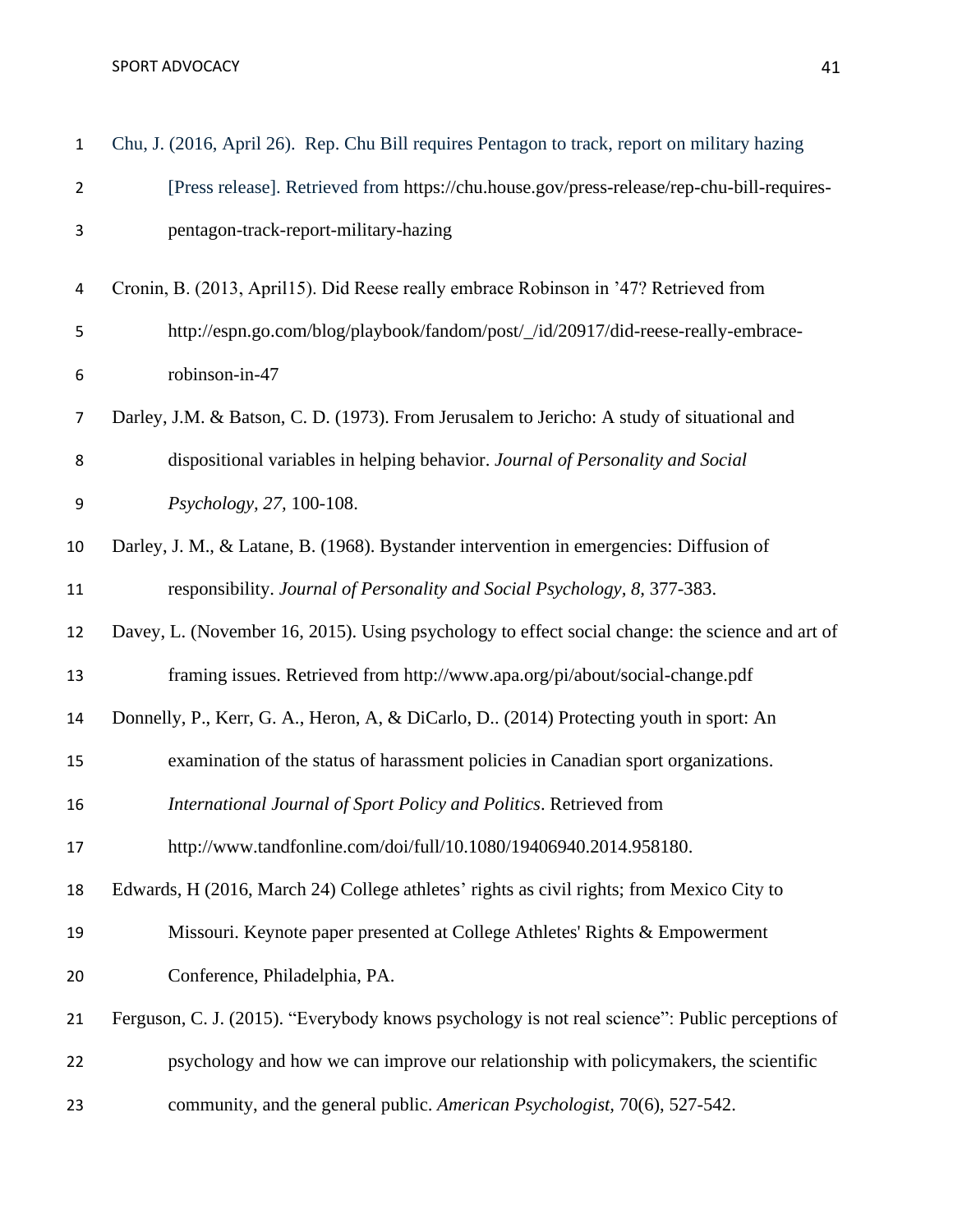| $\mathbf{1}$     | Ganellen, B. & Robbennolt, J. K. (2015, February). Judicial Notebook: University marching        |
|------------------|--------------------------------------------------------------------------------------------------|
| $\overline{2}$   | bands and the psychology of hazing. Monitor on Psychology, 46(2),24                              |
| 3                | Gansburg, M. (1964, March 27). 37 who saw murder didn't call the police. New Your                |
| 4                | Times.Retrieved from http://www.nytimes.com/1964/03/27/37-who-saw-murder-didnt-                  |
| 5                | call-the-police.html?_r=0                                                                        |
| 6                | Gilbert, W. (November, 2015). Coaching in emotional control. Team USA Newsletter.                |
| 7                | Retrieved 11/9/15 from Human Kinetics Coach Education Center                                     |
| 8                | http://www.asep.com/news/ShowArticle.cfm?ID=255                                                  |
| $\boldsymbol{9}$ | Goodman, J. (2016, February 29). NFL legend Bart Starr was victim of 'brutal' Alabama hazing.    |
| 10               | Alabama News. Retrieved from                                                                     |
| 11               | http://www.al.com/sports/index.ssf/2016/02/nfl_legend_bart_starr_was_vict.html                   |
| 12               | Grout, J. (n.d.). Gladiators. In <i>Encyclopedia Romana</i> . Retrieved November 12, 2016 from   |
| 13               | http://penelope.uchicago.edu/~grout/encyclopaedia_romana/gladiators/gladiators.html              |
| 14               | Heil, J. (1993). Psychology of sport injury. Champaign, IL: Human Kinetics.                      |
| 15               | Heil, J (2015, November). Mizzou's "show me" moment. Swim Science NOW. International             |
| 16               | Swim Coaches Association. Retrieved from https://www.swimisca.com/wp-                            |
| 17               | content/uploads/November-Newsletter.pdf.                                                         |
| 18               | Heil, J., Bennett, G., Brolinson, P. G. & Goforth, M. (2009). Sports Medicine Response to the    |
| 19               | Virginia Tech Shootings: Lessons Learned. Blacksburg, VA; Virginia Tech Center for               |
| 20               | Peace Studies & Violence Prevention Library. http://www.cpsvp.vt.edu/library.html                |
| 21               | Heil, J., & Etzel, E. (2016, August). Ethics and advocacy in sport psychology. Conversation hour |
| 22               | at the American Psychological Association Annual Conference, Denver, CO.                         |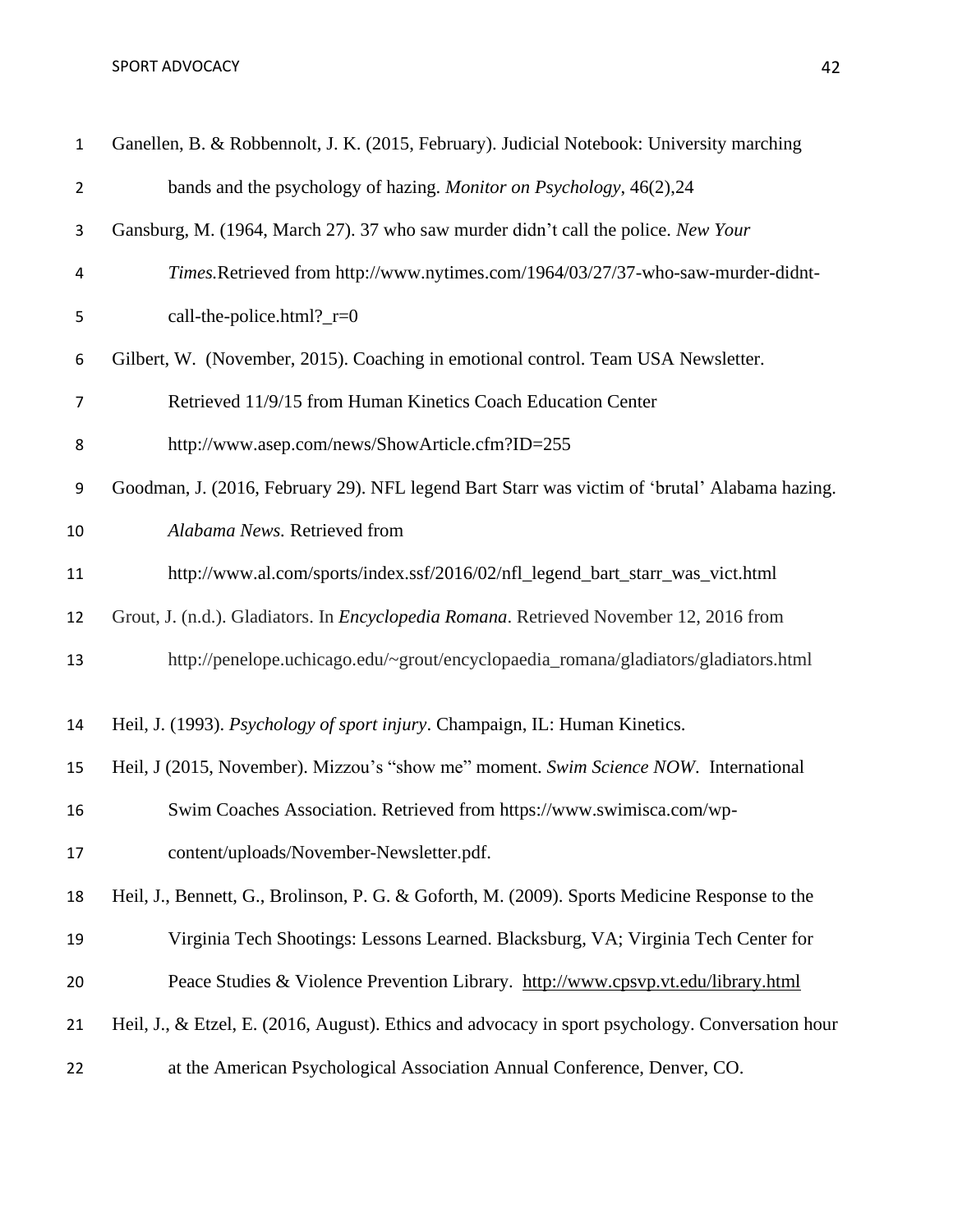| $\mathbf 1$    | Heil, J. & Lanahan, R. (1992, October). The HIV Positive/Athlete with AIDS: Performance and      |
|----------------|--------------------------------------------------------------------------------------------------|
| $\overline{2}$ | Confidentiality Issues. Paper presented at the Association for the Advancement of                |
| 3              | Applied Sport Psychology Annual Conference, Colorado Springs, CO.                                |
| 4              | Heil, J. & Soter, P. (2009). Team game project. United States Fencing Association Technical      |
| 5              | Report (No. 2009-01). Colorado Springs, CO: United States Olympic Training Center.               |
| 6              | Heil, J., Wiita, N. Johnson, P. & Staples, G. (2009, September). Injurious rule violating sport  |
| $\overline{7}$ | behavior: Who is accountable? Poster presented at the Association for Applied Sport              |
| 8              | Psychology Conference, Salt Lake City, UT.                                                       |
| 9              | Heil, J. & Wiita, N (2012, October). Drawing the line for aggressive sport behavior: Athletes,   |
| 10             | referees, and coaches as targets. Poster presented at the Association for Applied Sport          |
| 11             | Psychology Conference, Atlanta, GA.                                                              |
| 12             | Henschen, K. & Heil, J. (1992). A retrospective study of the effect of an athlete's sudden death |
| 13             | on teammates. <i>Omega</i> , 25(3), 217-223.                                                     |
| 14             | International Paralympic Committee (n.d.). Retrieved November 12, 2016 from                      |
| 15             | https://www.paralympic.org/                                                                      |
| 16             | Jewison, N. (Producer & Director). (1975). Rollerball [Motion Picture]. United States: United    |
| 17             | Artists.                                                                                         |
| 18             | Kirshenbaum, S. (2015, November 16). Communicating science. Retrieved from                       |
| 19             | http://www.apa.org/pi/about/communicating-science.pdf.                                           |
| 20             | Laing, R. D. (1972). Knots. New York: Random House                                               |
| 21             | Leach, M. (2010, January 11). McGwire opens up on steroid use. Retrieved from                    |
| 22             | http://m.mlb.com/news/article/7900244                                                            |
|                |                                                                                                  |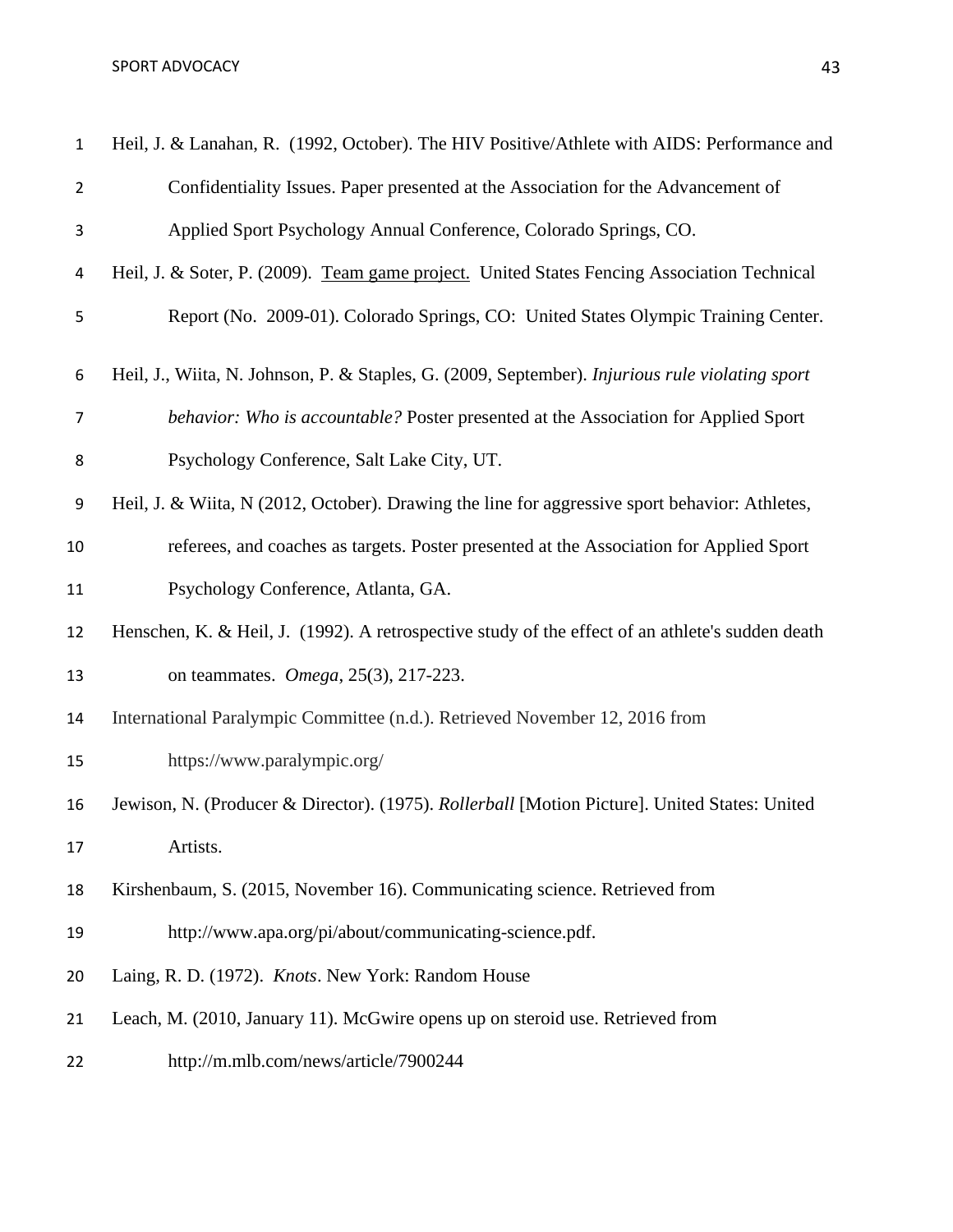| $\mathbf{1}$   | Longman, Jere. (2002). Among the heroes: The story of Flight 93 and the passengers who fought |
|----------------|-----------------------------------------------------------------------------------------------|
| $\overline{2}$ | back. New York: HarperCollins.                                                                |
| 3              | Manning, R, Levine, M., & Collins, A. (2007). The Kitty Genovese murder and the social        |
| 4              | psychology of helping: The parable of the 38 witnesses. American Psychologist 62 (6), 555–    |
| 5              | 562.                                                                                          |
| 6              | Maslow, A. M. (1971). The Farther reaches of human nature. New York: Viking Press.            |
| $\overline{7}$ | Maraniss, D, (2000). When pride still mattered: A life of Vince Lombardi. New York:           |
| 8              | Touchstone Books.                                                                             |
| 9              | McKeon, R (2001). The basic works of Aristotle. New T York: Modern Library.                   |
| 10             | McMurtry, R. (2013). Memoirs and reflections. University of Toronto Press.                    |
| 11             | Mettler, K. (2016, November 2). Stanford sexual assault survivor named Glamour 'Woman of      |
| 12             | the Year.' The Washington Post News Service. Retrieved from                                   |
| 13             | https://www.bostonglobe.com/lifestyle/2016/11/02/stanford-sexual-assault-survivor-            |
| 14             | named- glamour-woman-year/jHuWozOExeuWTGMu4LodeI/story.html                                   |
| 15             | Milgram, S. (1975). Obedience to authority. New York: Harper & Row.                           |
| 16             | Moore, J. (2014, October 30). Vince Lombardi isn't who you think he is. ViceSports. Retrieved |
| 17             | from https://sports.vice.com/en_us/article/vince-lombardi-isnt-who-you-think-he-is            |
| 18             | Muhammad Ali: Olympic.org, (n.d.). Retrieved 4/16/16 from                                     |
| 19             | http://m.olympic.org/mobile/cassius-clay                                                      |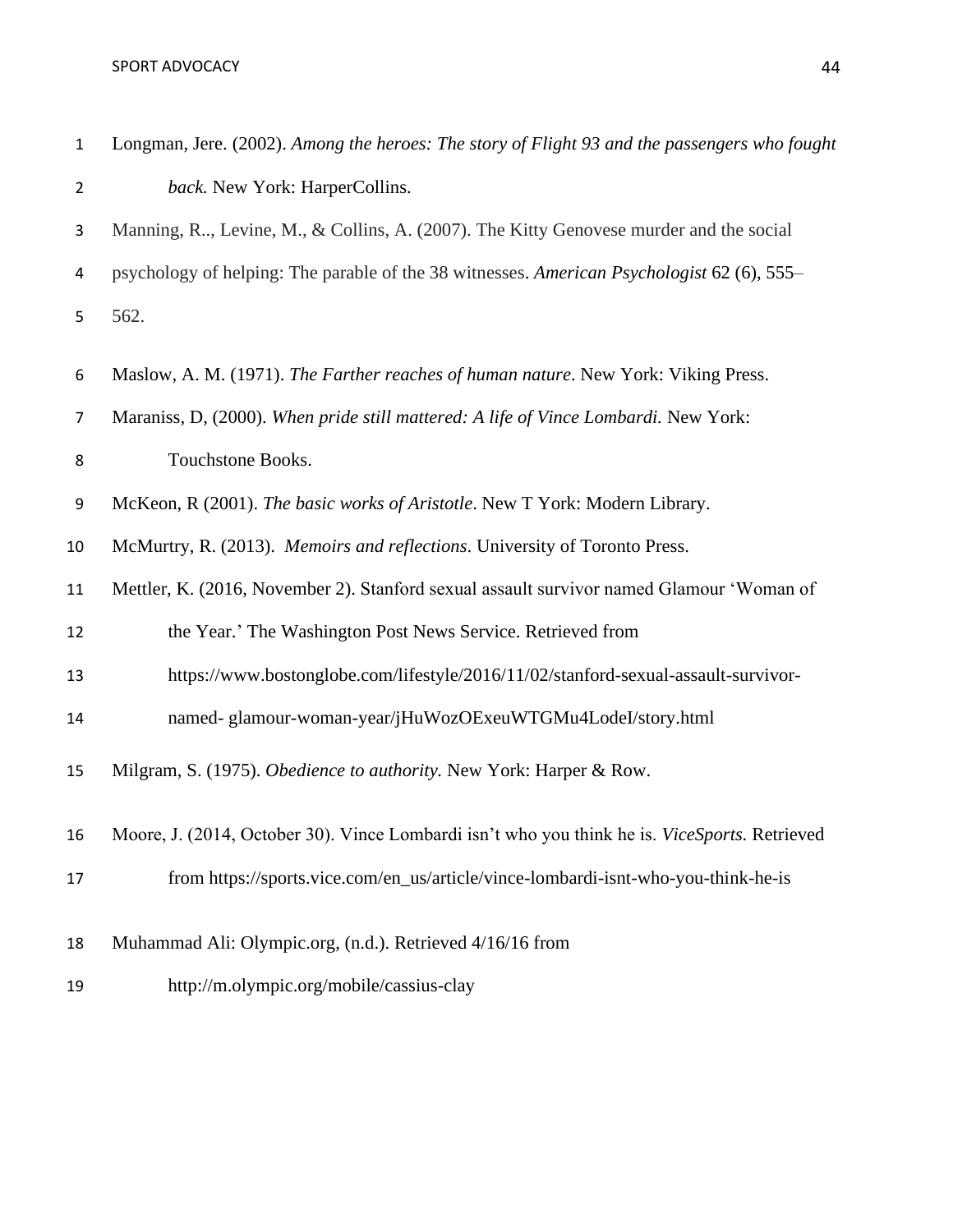### SPORT ADVOCACY AND ALL AND A SERIES AND A SERIES AND A SERIES AND A SERIES AND A SERIES AND A SERIES AND A SERIES AND A SERIES AND A SERIES AND A SERIES AND A SERIES AND A SERIES AND A SERIES AND A SERIES AND A SERIES AND

| $\mathbf{1}$ | Muhammad Ali Center to host Fourth Annual Athletes and Social Change Forum (2015,            |
|--------------|----------------------------------------------------------------------------------------------|
| 2            | November 23). Retrieved from http://alicenter.org/news/muhammad-ali-center-to-host-          |
| 3            | fourth-annual-athletes-and-social-change-forum/                                              |
| 4            | Myers, J. E., Sweeney, T. J., White, V. E. (2002). Advocacy for Counseling and Counselors: A |

- Professional Imperative. *Journal of Counseling & Development*, 80(4), 494-402.
- National Center for Catastrophic Sport Injury Research. (n.d.). Retrieved January 5, 2016 from [http://nccsir.unc.edu/.](http://nccsir.unc.edu/)
- NCAA Sport Science Institute (2016). Mental health best practices: Inter-association consensus
- document: best practices for understanding and supporting student-athlete mental
- wellness. Retrieved from
- [http://www.ncaa.org/sites/default/files/Mental%20Health%20Best%20Practices%20WE](http://www.ncaa.org/sites/default/files/mental%2525252520health%2525252520best%2525252520practices%2525252520web%2525252520single.pdf)
- [B%20SINGLE.pdf](http://www.ncaa.org/sites/default/files/mental%2525252520health%2525252520best%2525252520practices%2525252520web%2525252520single.pdf)
- Nuwer, H (2015, July 24) Hazing Deaths. Retrieved from
- <http://www.hanknuwer.com/articles/hazing-deaths/>
- Ourand, J. (2016, January 25). Pope Francis sees sports as a world changer. *SportsBusiness.*
- Retrieved from [http://www.sportsbusinessdaily.com/Journal/Issues/2016/01/25/Sports-in-](http://www.sportsbusinessdaily.com/Journal/Issues/2016/01/25/Sports-in-Society/Pope-Francis.aspx)
- [Society/Pope-Francis.aspx](http://www.sportsbusinessdaily.com/Journal/Issues/2016/01/25/Sports-in-Society/Pope-Francis.aspx)

Overman, S. J. (1999). "'Winning isn't everything. It's the only thing": The origin, attributions

- and influence of a famous football quote," *Football Studies*, [2 \(2\) 77-99.](http://www.la84foundation.org/index/footballstudies.html)
- "Pennsylvania Hazing Law" (n.d.) Retrieved April 20, 2016 from
- <https://www.bloomu.edu/documents/dawn/HazingLaw.pdf>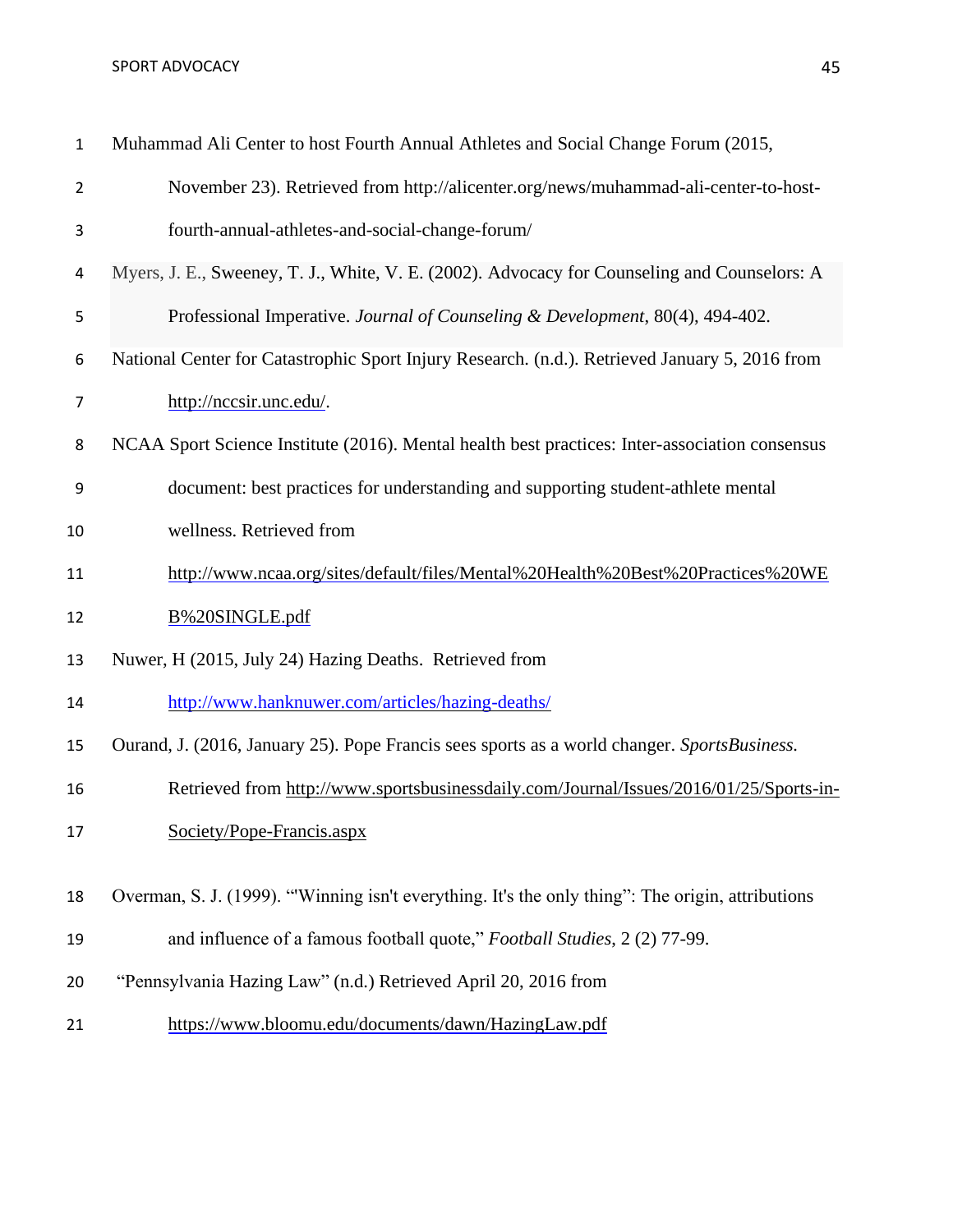| $\mathbf{1}$   | Petersen, K. (2014, October 22). "It's rape": Sayreville High School players face charges for      |
|----------------|----------------------------------------------------------------------------------------------------|
| $\overline{2}$ | abusive hazing. Retrieved from http://www.bbc.com/news/blogs-echochambers-                         |
| 3              | 29716923#page                                                                                      |
| 4              | Pope, K, S. (2015) Steps to strengthen ethics in organizations: Research findings, ethics          |
| 5              | placebos, and what works. Journal of Trauma & Dissociation, 16(2), 139-152.                        |
| 6              | Pope, K. S., & Vasquez, M. J. T. (2011). Ethics in psychotherapy and counseling: A practical       |
| $\overline{7}$ | guide (4th ed.). Hoboken, NJ: John Wiley.                                                          |
| 8              | Queally, J. (2014, October 31). Man convicted in hazing death of Florida A&M band member.          |
| 9              | The Los Angeles Times. Retrieved from http://www.latimes.com/nation/nationnow/la-na-               |
| 10             | nn-man-convicted-florida-band-member-20141031-story.html                                           |
| 11             | Reiter, B. (2015, December 28). Brain trust. Sports Illustrated, 29-34.                            |
| 12             | Ritter, R. (2015, March 18). UMBC announces new women's lacrosse coach after 5                     |
| 13             | players suspended. Retrieved from http://baltimore.cbslocal.com/2015/03/18/coaching-               |
| 14             | change-at-umbc-after-womens-lacrosse-suspension/                                                   |
| 15             | Ryan, A. J. (1973). Medical practices in sport. Law and Contemporary Problems. 38(1), 99-111.      |
| 16             | The V Foundatin (n.d.).Retrieved 4/1 2/2016 from http://www.jimmyv.org/about-us/our-story/         |
| 17             | Sands, R. R. (2002). Sport Ethnography. Champaign, Illinois: Human Kinetics.                       |
| 18             | Seidel, J. (2015, February 22). Slain ref's family hopes new laws will deter attacks. Detroit Free |
| 19             | Press. Retrieved from http://www.freep.com/story/sports/columnists/jeff-                           |
| 20             | seidel/2015/02/21/legislation-protect-refs/23808761/                                               |
| 21             | Special Olympics International (n.d.). Retrieved November 12,                                      |
| 22             | 2016 http://www.specialolympics.org/                                                               |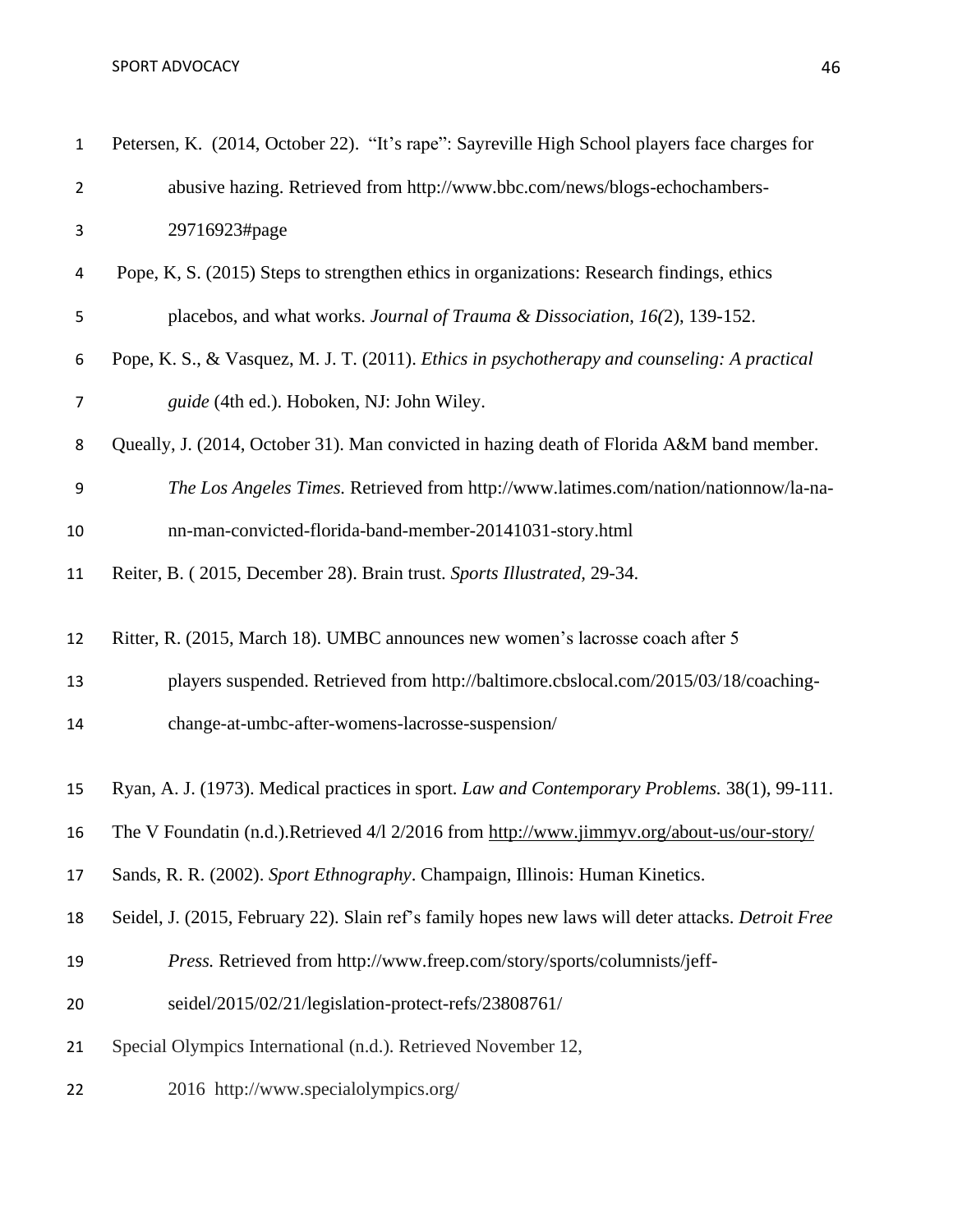#### SPORT ADVOCACY AND ALL AND A SERIES AND A SERIES AND A SERIES AND A SERIES AND A SERIES AND A SERIES AND A SERIES AND A SERIES AND A SERIES AND A SERIES AND A SERIES AND A SERIES AND A SERIES AND A SERIES AND A SERIES AND

| $\mathbf{1}$ | Smith, C. P. & Freyd, J. J. (2014). Institutional betrayal. American Psychologist, 69(6), 575-587. |
|--------------|----------------------------------------------------------------------------------------------------|
| 2            | States with Anti-hazing laws (2015, May 28). Retrieved from                                        |
| 3            | http://www.stophazing.org/laws/states-with-anti-hazing-laws/                                       |

- Step Up!: Hazing. (n.d.). Retrieved 4/22/16 from<http://stepupprogram.org/topics/hazing/>
- Strauss, B., Haverstick, M., Johnson, R., & Silver, S. (2016, March 26). College athletes, the
- NCAA, & due process. Panel presentation at College Athletes' Rights & Empowerment
- Conference, Philadelphia, PA.
- The Nazi Olympics Berlin 1936. Retrieved 12/5/16 from
- <https://www.ushmm.org/wlc/en/article.php?ModuleId=10005680>
- Taylor Hooten Foundation (n.d.). Retrieved 7/2/16 fromhttp://taylorhooton.org/
- Taylor, P. (2014, September). The Ray Rice video and what it exposes about the NFL. *Sports Illustrated, 121*(10),12-14.
- Taylor, T. (2015, December 14). Brain and brawn: Special report. *Sports Illustrated,*74-79.
- The Ancient Olympics; A Special Exhibit of the Perseus Digital Library Project. Retrieved April
- 1, 2016 from [http://www.perseus.tufts.edu/Olympics/index.html](http://www.perseus.tufts.edu/olympics/index.html)
- Van Raalte, J. L., Cornelius, A. E., Linder, D. E., & Brewer, B. W. (2007). The relationship between hazing and team cohesion. *Journal of Sport Behavior, 30,* 491-507.
- Victor, D. (2015, August 26). Jonathan Martin, Former N.F.L. player, says he attempted suicide.
- *New York Times.* Retrieved from
- [http://www.nytimes.com/2015/08/27/sports/football/jonathan-martin-former-nfl-player-](http://www.nytimes.com/2015/08/27/sports/football/jonathan-martin-former-nfl-player-says-he-attempted-suicide.html?_r=0)
- [says-he-attempted-suicide.html?\\_r=0](http://www.nytimes.com/2015/08/27/sports/football/jonathan-martin-former-nfl-player-says-he-attempted-suicide.html?_r=0)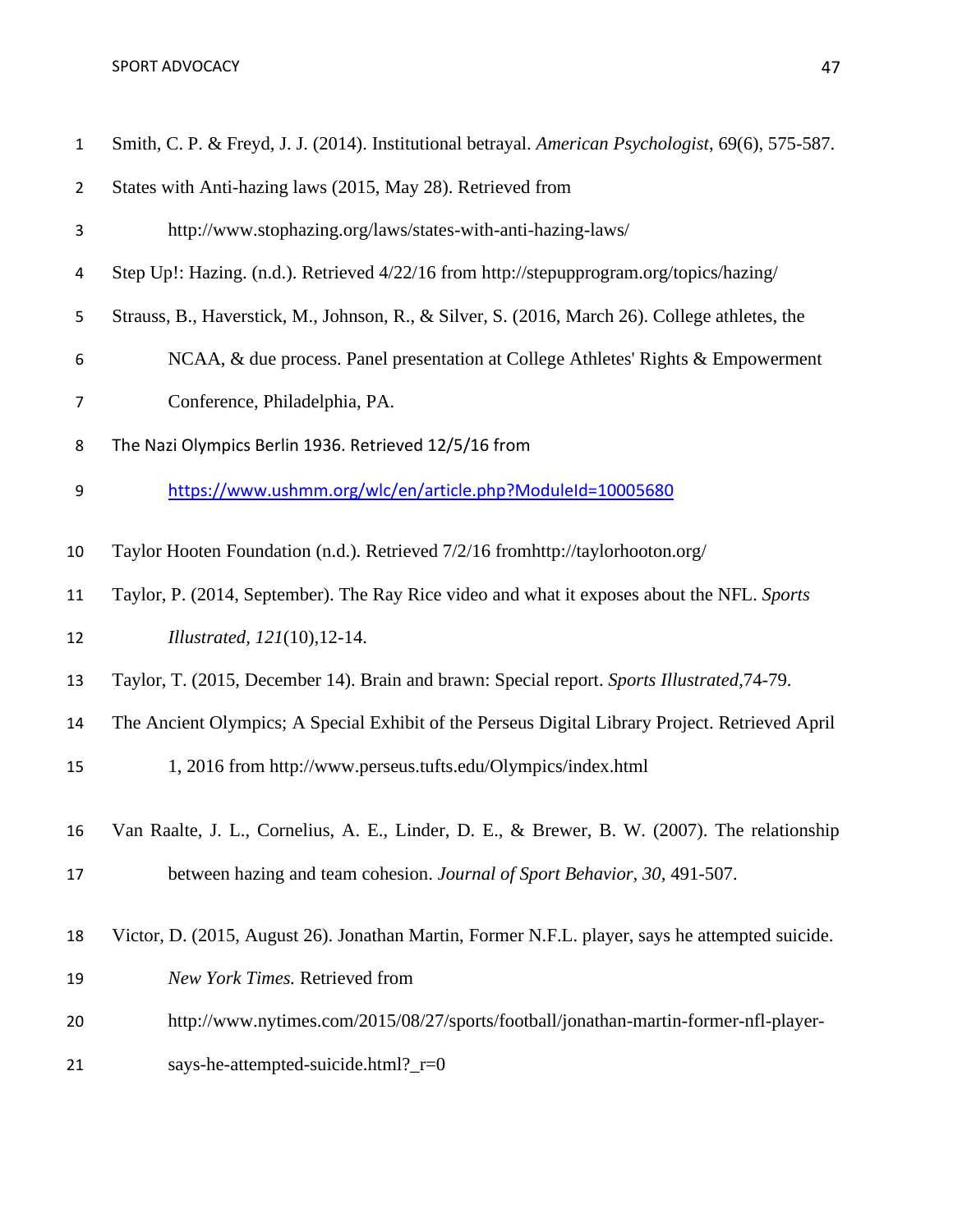| $\mathbf{1}$     | Watkins, M. (August 19, 2015). After athletics scandal, Kenneth Starr leaves Baylor faculty.   |
|------------------|------------------------------------------------------------------------------------------------|
| $\overline{2}$   | Texas Tribune. Retrieved from https://www.washingtonpost.com/news/grade-                       |
| 3                | point/wp/2016/08/19/after-athletics-scandal-kenneth-starr-leaves-baylor-faculty/               |
| 4                | Wilson, F. (2012, May 31). Congresswoman Wilson announces framework for anti-hazing            |
| 5                | legislation [Press release]. Retrieved from http://wilson.house.gov/media-center/press-        |
| 6                | releases/congresswoman-wilson-announces-framework-for-anti-hazing-legislation                  |
| $\overline{7}$   | Wolff, A. (2011, September 26). Sports saves the world. Sports Illustrated, 115 (12), 62-74.   |
| 8                | Wolff, A. (2015, September 26). Abuse of power. Sports Illustrated, 123 (12), 50-55.           |
| $\boldsymbol{9}$ | World Anti-Doping Agency (WADA) (2004, March 17). The World Anti-Doping Code: The              |
| 10               | 2004 Prohibited List: International Standard. Retrieved from: www.wada-ama.org.                |
| 11               | Yukhymenko-Lescroart, M.A, Brown, M. E. & T. S. Paskus, T. S. (2014). The relationship         |
| 12               | between ethical and abusive coaching behaviors and student-athlete well-being. Sport,          |
| 13               | Exercise, and Performance Psychology. 4(1), 36-49. doi.org/10.1037/spy0000023.                 |
| 14               | Zenovich, M. (Producer & Director). (2016). Fantastic Lies [Motion Picture]. United States of  |
| 15               | America: ESPN Films.                                                                           |
| 16               | Zimbardo, P. G. (1969). The human choice: Individuation, reason and order versus               |
| 17               | deindividuation, impulse and chaos. Nebraska Symposium on Motivation. Lincoln, NE:             |
| 18               | University of Nebraska Press.                                                                  |
| 19               | <b>Author Note</b>                                                                             |
| 20               | This paper is based on the 2015 American Psychological Association Society for Sport, Exercise |
| 21               | & Performance Psychology President's Address. It is a revised and expanded version of a paper  |
| 22               | of the same title published in Sport, Exercise, and Performance Psychology. The reference      |